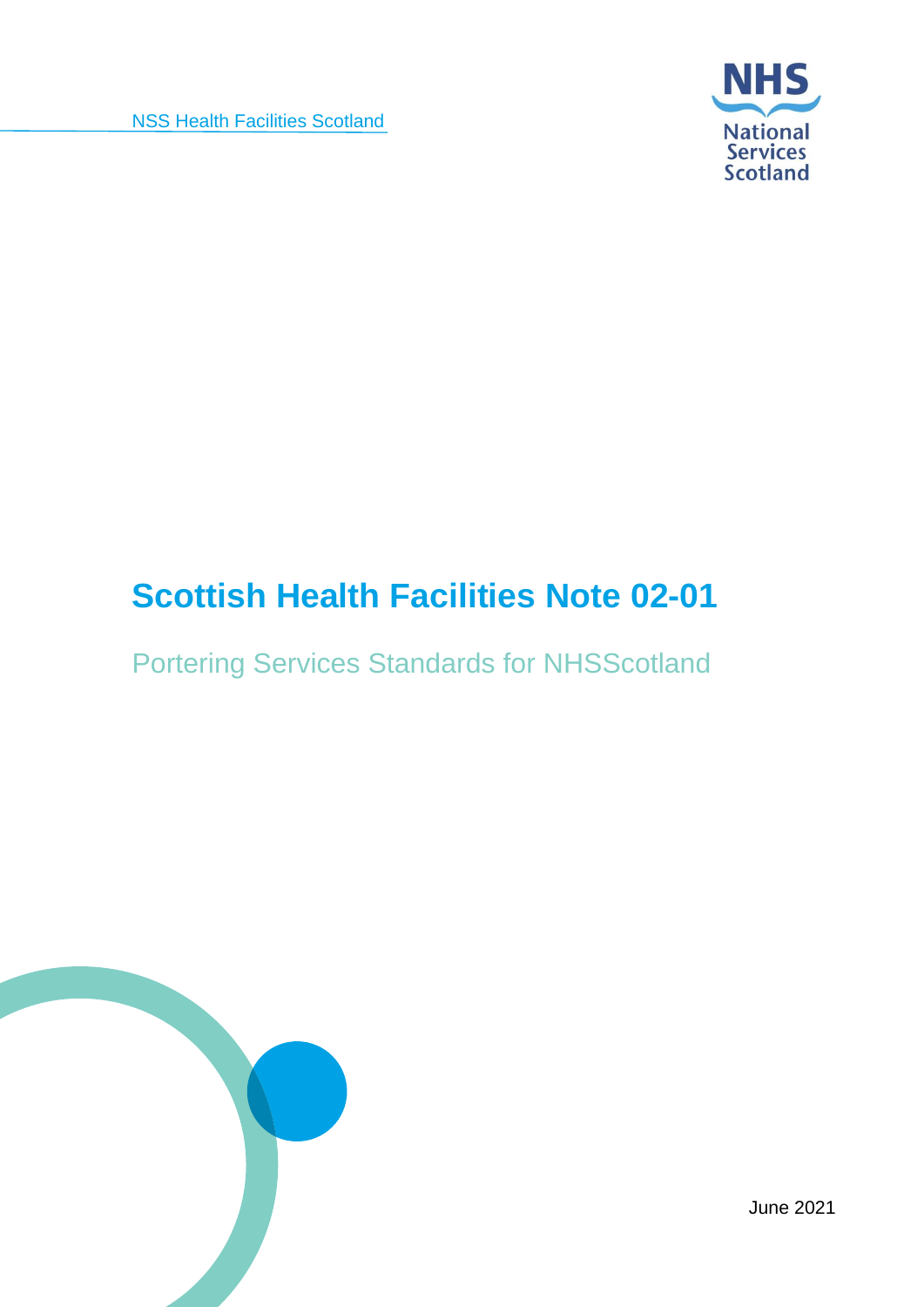

## **Contents**

| 1.                                                                        |  |
|---------------------------------------------------------------------------|--|
| 2.                                                                        |  |
|                                                                           |  |
|                                                                           |  |
|                                                                           |  |
|                                                                           |  |
|                                                                           |  |
|                                                                           |  |
|                                                                           |  |
|                                                                           |  |
|                                                                           |  |
|                                                                           |  |
|                                                                           |  |
|                                                                           |  |
|                                                                           |  |
|                                                                           |  |
|                                                                           |  |
|                                                                           |  |
|                                                                           |  |
|                                                                           |  |
|                                                                           |  |
|                                                                           |  |
|                                                                           |  |
| Standard 22: Transportation of Laboratory Specimens and Blood Products 34 |  |
|                                                                           |  |
|                                                                           |  |
|                                                                           |  |
| 3.                                                                        |  |

#### **Disclaimer**

The contents of this document are provided by way of general guidance only at the time of its publication. Any party making any use thereof or placing any reliance thereon shall do so only upon exercise of that party's own judgement as to the adequacy of the contents in the particular circumstances of its use and application. No warranty is given as to the accuracy, relevance or completeness of the contents of this document and Health Facilities Scotland, a part of NHS National Services Scotland, shall have no responsibility for any errors in or omissions there from, or any use made of, or reliance placed upon, any of the contents of this document.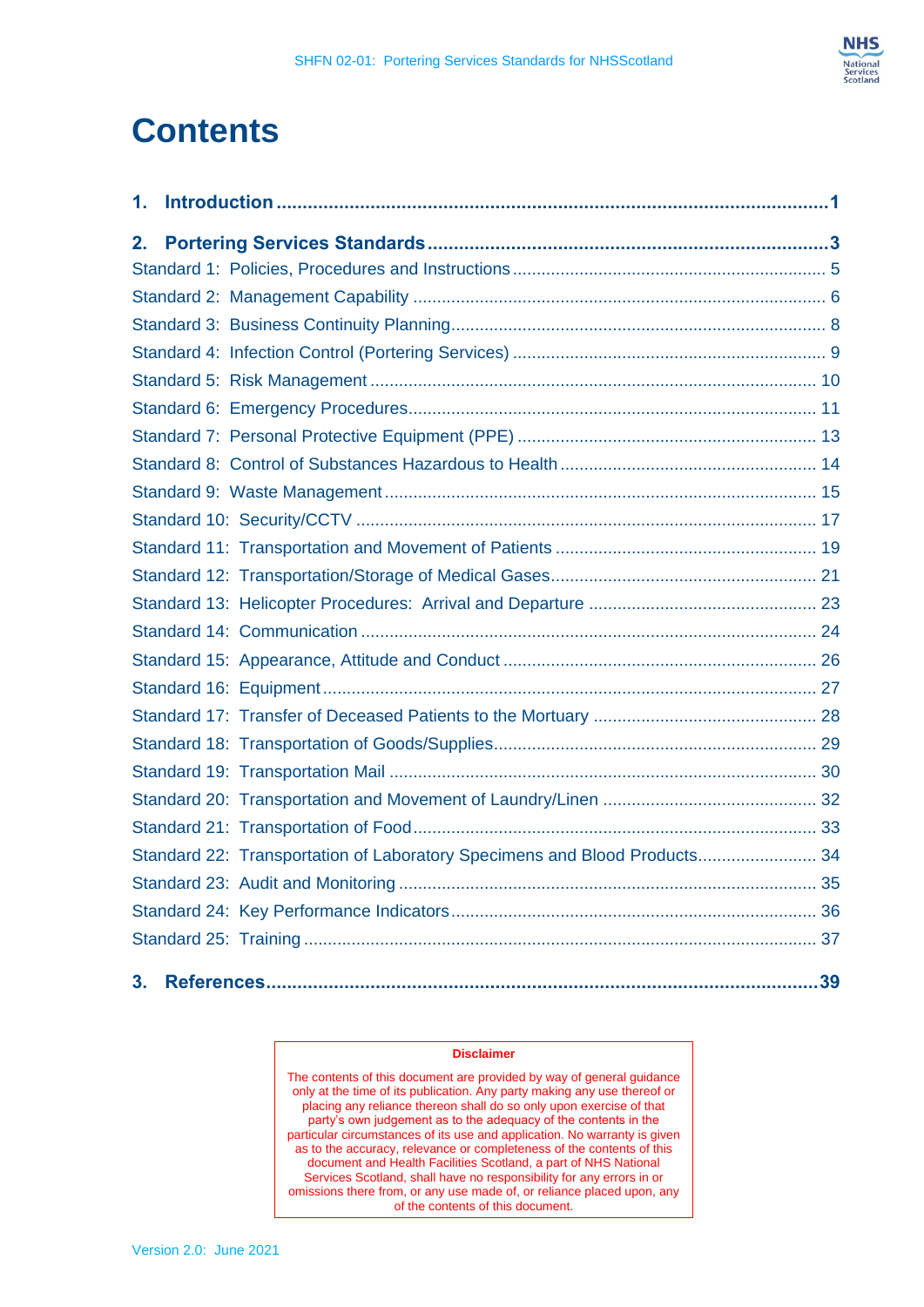

## <span id="page-2-0"></span>**1. Introduction**

Portering Services play a key role in underpinning clinical services in the NHS and are often the first members of staff with whom the patient and visitor has contact.

Roles and responsibilities of porters have greatly increased over recent years and the demands on the service provided by Portering Services have changed significantly to meet the new services as they are introduced as well as statutory and legislative requirements.

The demands of Portering and Portering Services have changed as a result of various factors including:

- Healthcare Associated Infection;
- changes in clinical practice;
- new development in technology and associated practice;
- the increasing size and complexity of sites and organisations, as well as the growth in multi- site establishments;
- **•** pressure on resources and new approaches to the efficient utilisation of resources;
- meeting national targets e.g. national sickness absence targets;
- new initiatives Agenda for Change (AfC), Turas and Personal Development Plans (PDPs);
- training and development for Portering staff and Supervisors;
- legislation.

These standards are intended to address the challenges facing Portering Services and they provide a baseline around which Portering Services across Scotland can be standardised and provide a springboard for improvement.

#### **Requirements for the Standards**

- the services provided should be clearly specified for staff and service users. Portering staff and Portering Management should be made aware of the standards and service users should have access to these. Boards should have a local Handbook on Portering Services, describing the services provided, the management, arrangements and procedures for accessing the service and agreed standards of performance. This should also be available for all service users;
- policies and procedures must take account of Health and Safety, national and EU legislation, professional requirements and national and local union agreements;
- policies and procedures must be reviewed and updated regularly and the mechanisms for review clearly identified;
- policies and procedures must be communicated clearly to all staff and there must be processes in place to monitor staff awareness of, and compliance with these.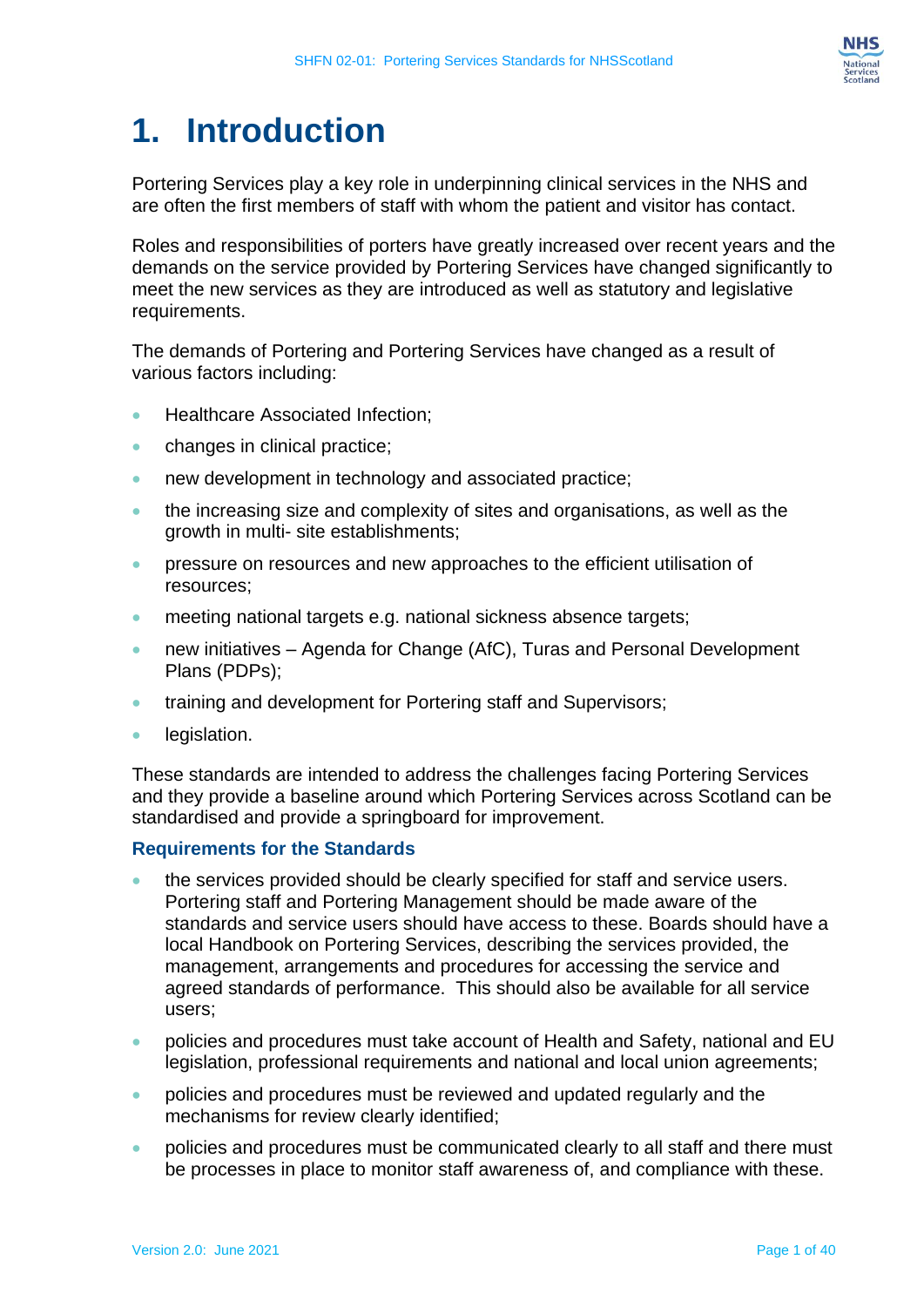

#### **Training for Portering Services**

To support the implementation of these standards and continual improvements in the quality of Portering Services provision, a Training Programme for Portering Services is also available.

All NHS organisations must have policies and procedures in place to ensure proper training and induction for all Portering staff:

- formal induction and training programmes, in the class room and/or on the job must be a routine requirement for all staff;
- for the first two to four weeks' new recruits should work under direct supervision accompanied by an experienced member of staff at all times;
- there should be a continuing training package for existing staff that reflects the competences required;
- departmental porters should receive the same basic training as general porters. This should be followed by specialised training according to the needs of each department;
- the Portering Services Manager is responsible for ensuring agreed training programmes are provided and for monitoring them.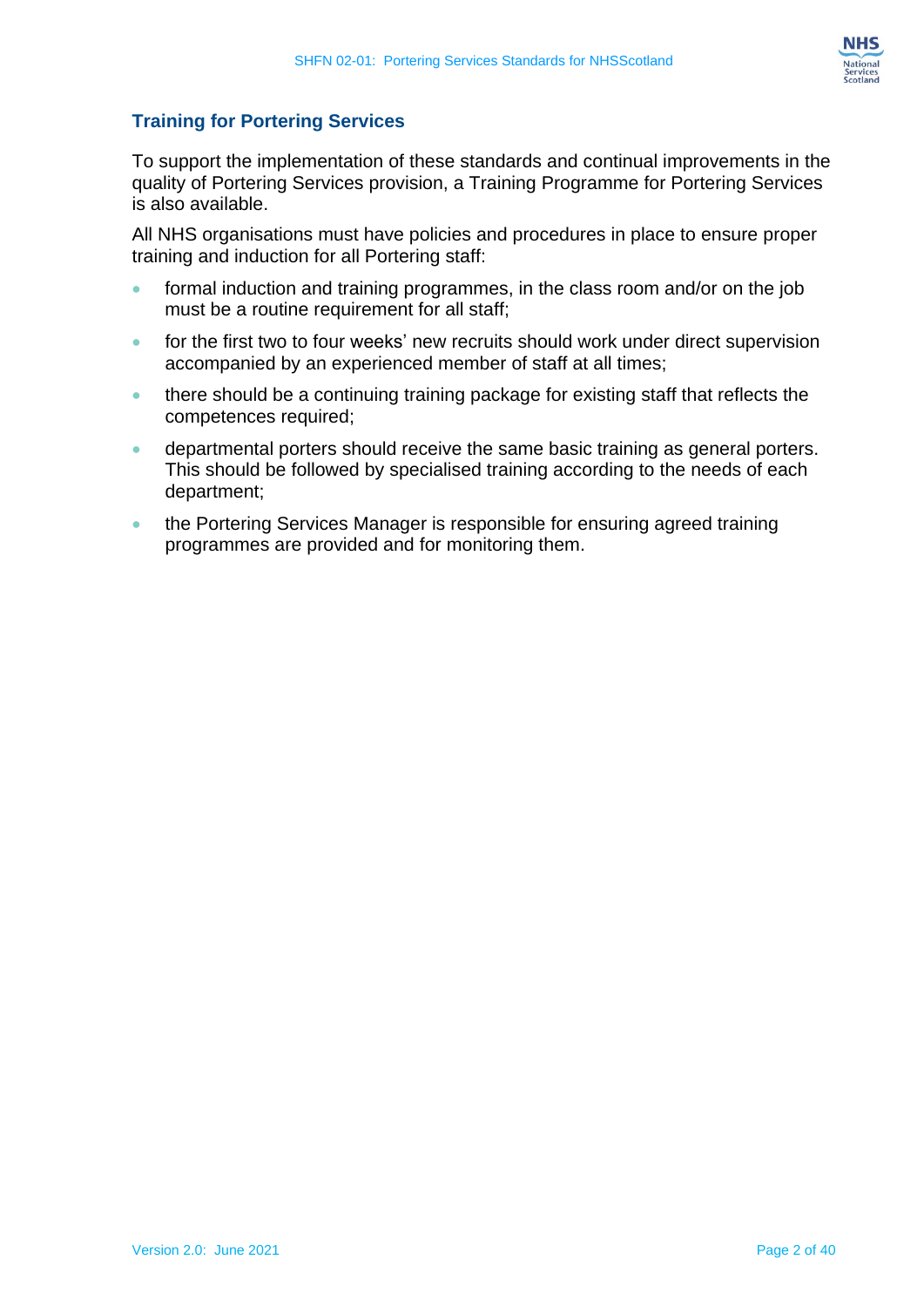

# <span id="page-4-0"></span>**2. Portering Services Standards**

| 1. | <b>Policies and Procedures</b>     |                                                                             |  |
|----|------------------------------------|-----------------------------------------------------------------------------|--|
|    | Standard 1                         | Policies, Procedures and Instructions                                       |  |
| 2. | <b>Managing Portering Services</b> |                                                                             |  |
|    | Standard 2                         | <b>Management Capability</b>                                                |  |
|    | Standard 3                         | <b>Business Continuity Planning</b>                                         |  |
| 3. |                                    | <b>Chain of Infection and Standard Infection Control Precautions</b>        |  |
|    | Standard 4                         | Infection Control (Portering Services)                                      |  |
| 4. |                                    | Health, Safety, Security and Maintaining Patient Safety and the Environment |  |
|    | Standard 5                         | <b>Risk Management</b>                                                      |  |
|    | Standard 6                         | <b>Emergency Procedures</b>                                                 |  |
|    | Standard 7                         | Use of Personal Protective Equipment (PPE)                                  |  |
|    | Standard 8                         | Control of Substances Hazardous to Health                                   |  |
|    | Standard 9                         | Waste Management                                                            |  |
|    | Standard 10                        | Security/CCTV                                                               |  |
|    | Standard 11                        | <b>Transportation and Movement of Patients</b>                              |  |
|    | Standard 12                        | Transportation/Storage of Medical Gases                                     |  |
|    | Standard 13                        | Helicopter Procedures: Arrival and Departure                                |  |
| 5. | <b>Customer Care</b>               |                                                                             |  |
|    | Standard 14                        | Communication                                                               |  |
|    | Standard 15                        | Appearance, Attitude and Conduct                                            |  |
| 6. | <b>Transport and Logistics</b>     |                                                                             |  |
|    | Standard 16                        | Equipment                                                                   |  |
|    | Standard 17                        | Transfer of Deceased Patients to the Mortuary                               |  |
|    | Standard 18                        | <b>Transportation of Goods/Supplies</b>                                     |  |
|    | Standard 19                        | Transportation of Internal Mail/Parcels/External Mail                       |  |
|    | Standard 20                        | Transportation and Movement of Laundry/Linen                                |  |
|    | Standard 21                        | <b>Transportation of Food</b>                                               |  |
|    | Standard 22                        | Transportation of Laboratory Specimens and Blood Products                   |  |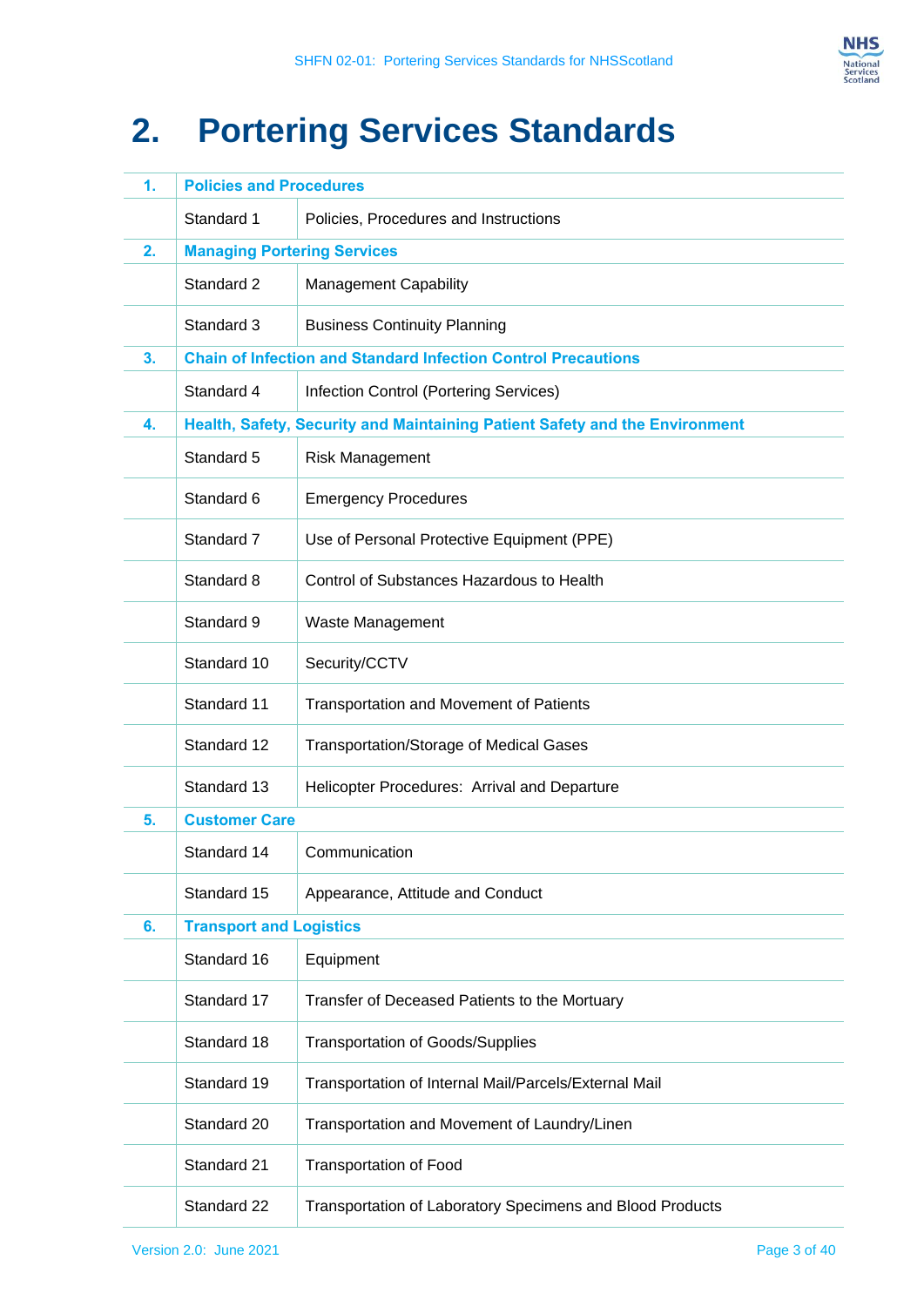| 7. | <b>Audit and monitoring</b>                |  |
|----|--------------------------------------------|--|
|    | <b>Audit and Monitoring</b><br>Standard 23 |  |
|    | Standard 24<br>Key Performance Indicators  |  |
| 8. | <b>Training for Portering Staff</b>        |  |
|    | Standard 25<br>Training                    |  |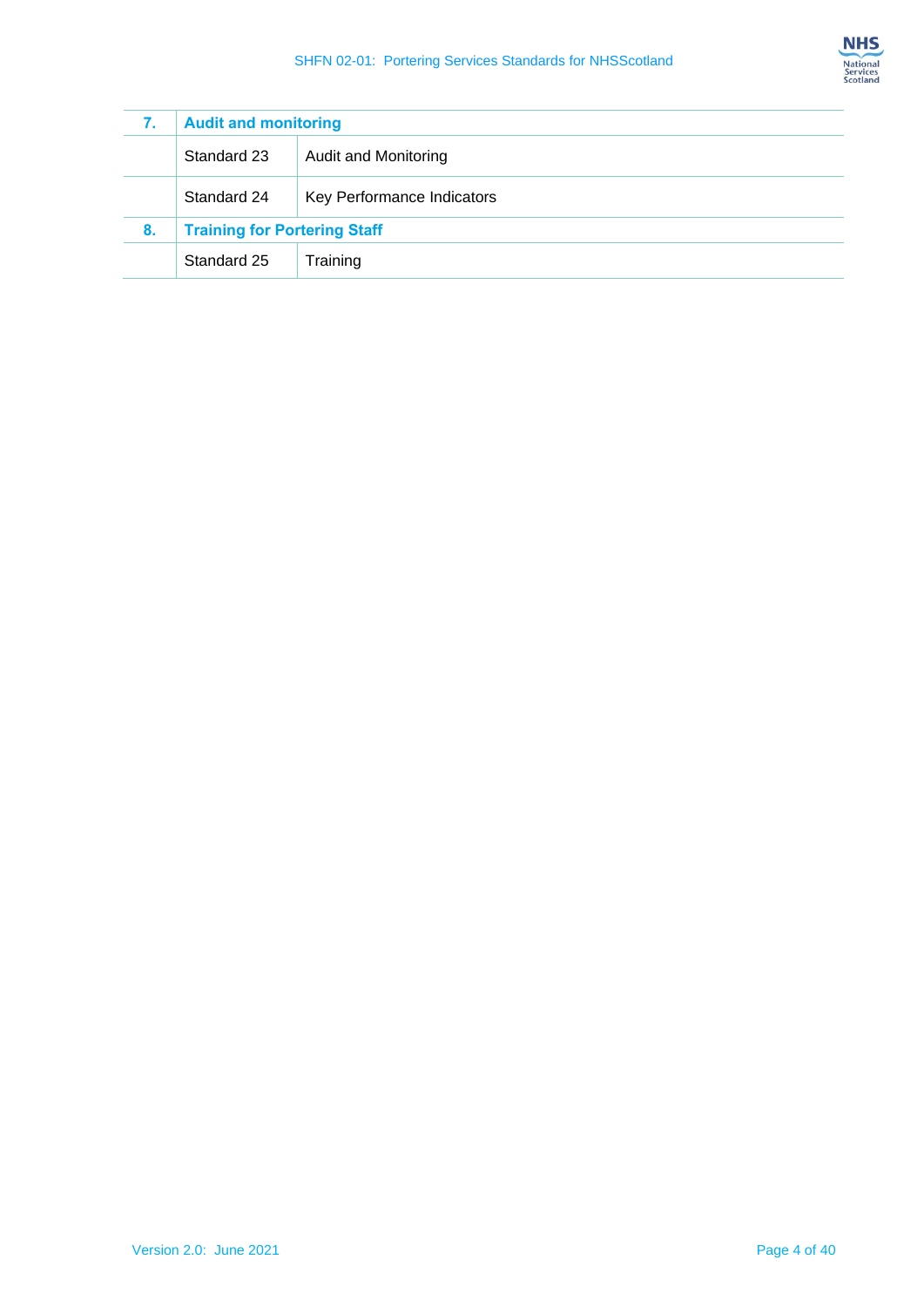

### **Standard 1: Policies, Procedures and Instructions**

<span id="page-6-0"></span>

|     | <b>Standard Statement</b>                                                                                                                                                                                                                                                                                                                          | <b>Rationale</b>                                                 | <b>Criteria</b>                                                                                                                                                                                                                                                                                                                                                                                                                                                                                                                                                |
|-----|----------------------------------------------------------------------------------------------------------------------------------------------------------------------------------------------------------------------------------------------------------------------------------------------------------------------------------------------------|------------------------------------------------------------------|----------------------------------------------------------------------------------------------------------------------------------------------------------------------------------------------------------------------------------------------------------------------------------------------------------------------------------------------------------------------------------------------------------------------------------------------------------------------------------------------------------------------------------------------------------------|
|     | <b>Policies, Procedures and Instructions</b>                                                                                                                                                                                                                                                                                                       |                                                                  | <b>Evidence Required</b>                                                                                                                                                                                                                                                                                                                                                                                                                                                                                                                                       |
| 1.1 | The Portering Service is supported by a<br>comprehensive set of written policies,<br>procedures and service instructions<br>necessary for the safe and effective<br>conduct of all Portering Service functions<br>in full agreement with Corporate<br>Management, Staff Side Organisations<br>and the specific departments to which<br>they refer. | To ensure safe, effective<br>Portering Services are<br>provided. | policies, procedures or instructions are required to support all of<br>the subsequent standards as laid down in this document;<br>a mechanism exists involving all stakeholders, whereby the<br>above can be agreed and/or augmented, communicated as<br>required and reviewed according to an appropriate frequency;<br>organisational policy on Occupational Health Screening prior to<br>employment including a confirmation of fitness for employment;<br>job description for all levels of Portering staff;<br>training programme for Portering Services. |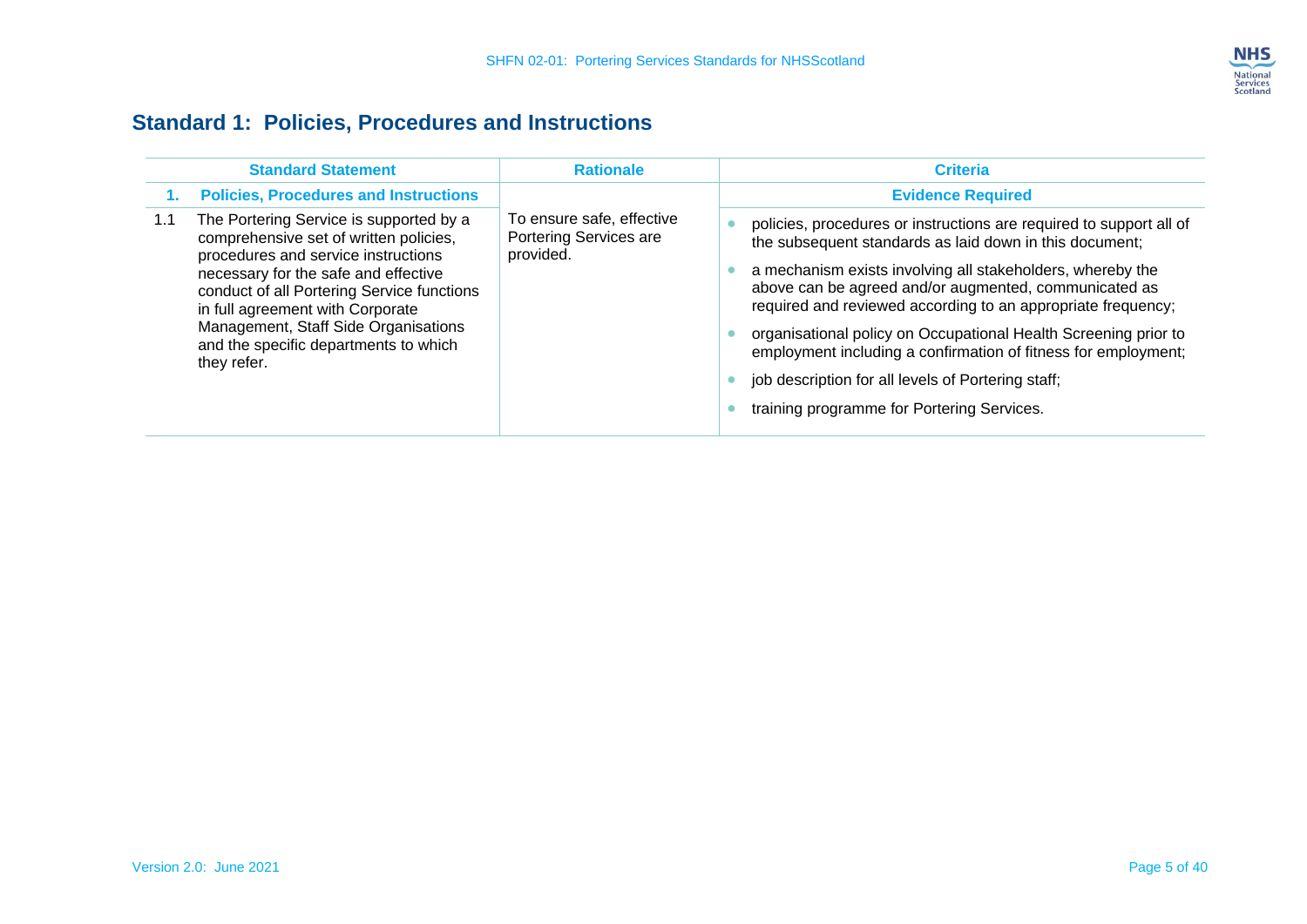

## **Standard 2: Management Capability**

<span id="page-7-0"></span>

|     | <b>Standard Statement</b>                                                                                                                                      | <b>Rationale</b>                                                                                             | <b>Criteria</b>                                                                                                                                                                                                                                                                                                       |                                                                                                                                      |
|-----|----------------------------------------------------------------------------------------------------------------------------------------------------------------|--------------------------------------------------------------------------------------------------------------|-----------------------------------------------------------------------------------------------------------------------------------------------------------------------------------------------------------------------------------------------------------------------------------------------------------------------|--------------------------------------------------------------------------------------------------------------------------------------|
|     | <b>Management Capability</b><br>2.                                                                                                                             |                                                                                                              | <b>Evidence Required</b>                                                                                                                                                                                                                                                                                              |                                                                                                                                      |
| 2.1 | Suitably qualified managers have been<br>appointed to control Portering Services<br>within the organisation.                                                   | To ensure safe, effective<br>Portering Services are<br>provided to meet the needs<br>of the organisation, in |                                                                                                                                                                                                                                                                                                                       | job description, person specification and post outline for<br>management and supervisory posts which have been suitably<br>assessed. |
| 2.2 | Suitably qualified supervisors have been<br>appointed to ensure effective operational<br>control on a day-to-day basis within the                              | compliance with statutory and<br>legislative requirements.                                                   | management and supervisory staff meet the provisions<br>contained within the appropriate job descriptions;                                                                                                                                                                                                            |                                                                                                                                      |
|     | organisation.                                                                                                                                                  |                                                                                                              | management and supervisory staff are supported in maintaining<br>their skills and expertise through a regular programme of<br>personal development planning and review in line with the<br>development of the remit. Any changes in the remit are carried<br>out in consultation with the Portering Services Manager; |                                                                                                                                      |
|     |                                                                                                                                                                |                                                                                                              | there is access to suitably qualified persons with specialist<br>knowledge required to meet statutory and mandatory<br>requirements e.g. Dangerous Goods Safety Advisor (DGSA),<br>Waste management Officer etc.                                                                                                      |                                                                                                                                      |
| 2.3 | The Portering Services Manager is<br>supported in the performance of the<br>required duties by the provision of an<br>office, clerical support and appropriate |                                                                                                              | a dedicated or shared office in the general area where services<br>$\bullet$<br>are being provided. Access to confidential accommodation<br>should be available as required;                                                                                                                                          |                                                                                                                                      |
|     | equipment                                                                                                                                                      |                                                                                                              | a dedicated PC incorporating email and appropriate office<br>$\bullet$<br>systems;                                                                                                                                                                                                                                    |                                                                                                                                      |
|     |                                                                                                                                                                |                                                                                                              | access to a phone;<br>$\bullet$                                                                                                                                                                                                                                                                                       |                                                                                                                                      |
|     |                                                                                                                                                                |                                                                                                              | secure storage;<br>$\bullet$                                                                                                                                                                                                                                                                                          |                                                                                                                                      |
|     |                                                                                                                                                                |                                                                                                              | an appropriate amount (time) and level (skill) of dedicated or<br>shared clerical support.                                                                                                                                                                                                                            |                                                                                                                                      |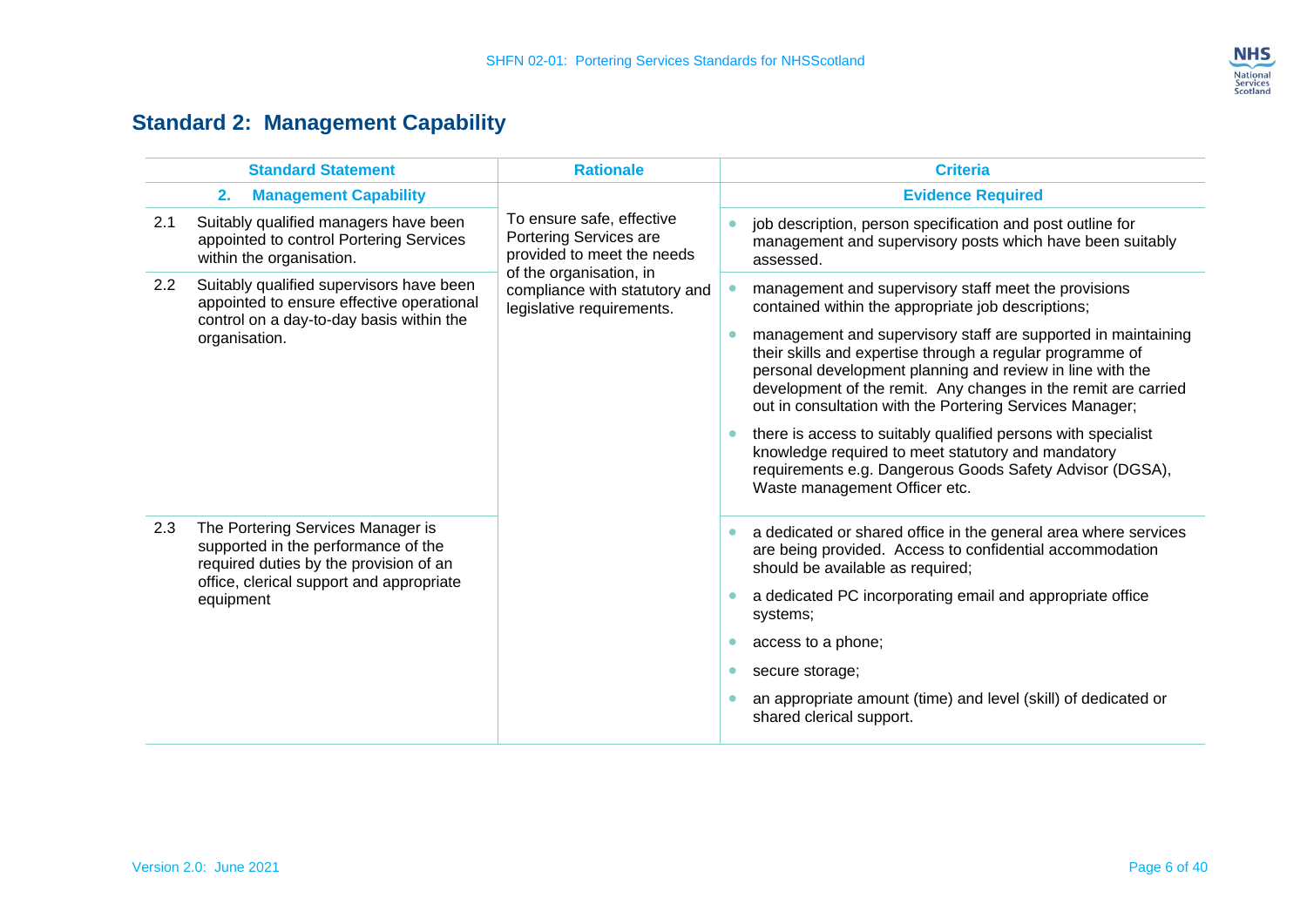

#### **Standard 2: Management Capability (continued)**

| <b>Standard Statement</b>                                                                                                                                                                                                                                                      | <b>Rationale</b>                                                                                                                                                              | <b>Criteria</b>                                                                                                                                                                                                                                                                                               |
|--------------------------------------------------------------------------------------------------------------------------------------------------------------------------------------------------------------------------------------------------------------------------------|-------------------------------------------------------------------------------------------------------------------------------------------------------------------------------|---------------------------------------------------------------------------------------------------------------------------------------------------------------------------------------------------------------------------------------------------------------------------------------------------------------|
| <b>Management Capability</b><br>2.                                                                                                                                                                                                                                             |                                                                                                                                                                               | <b>Evidence Required</b>                                                                                                                                                                                                                                                                                      |
| The Portering Services Manager is<br>2.4<br>supported in the planning and delivery of<br>Portering Services by access to<br>information on their own service and other<br>service areas where change/development<br>may impact on the delivery of Portering<br><b>Services</b> | To ensure safe, effective<br>Portering Services are<br>provided to meet the needs<br>of the organisation, in<br>compliance with statutory<br>and legislative<br>requirements. | Access to accurate and timely management information provided<br>by:<br>budget statements;<br>staff reports;<br>service reports;<br>procurement information;<br>information from the wider organisation;<br>involvement in appropriate multi-disciplinary groups including<br>operational and project groups. |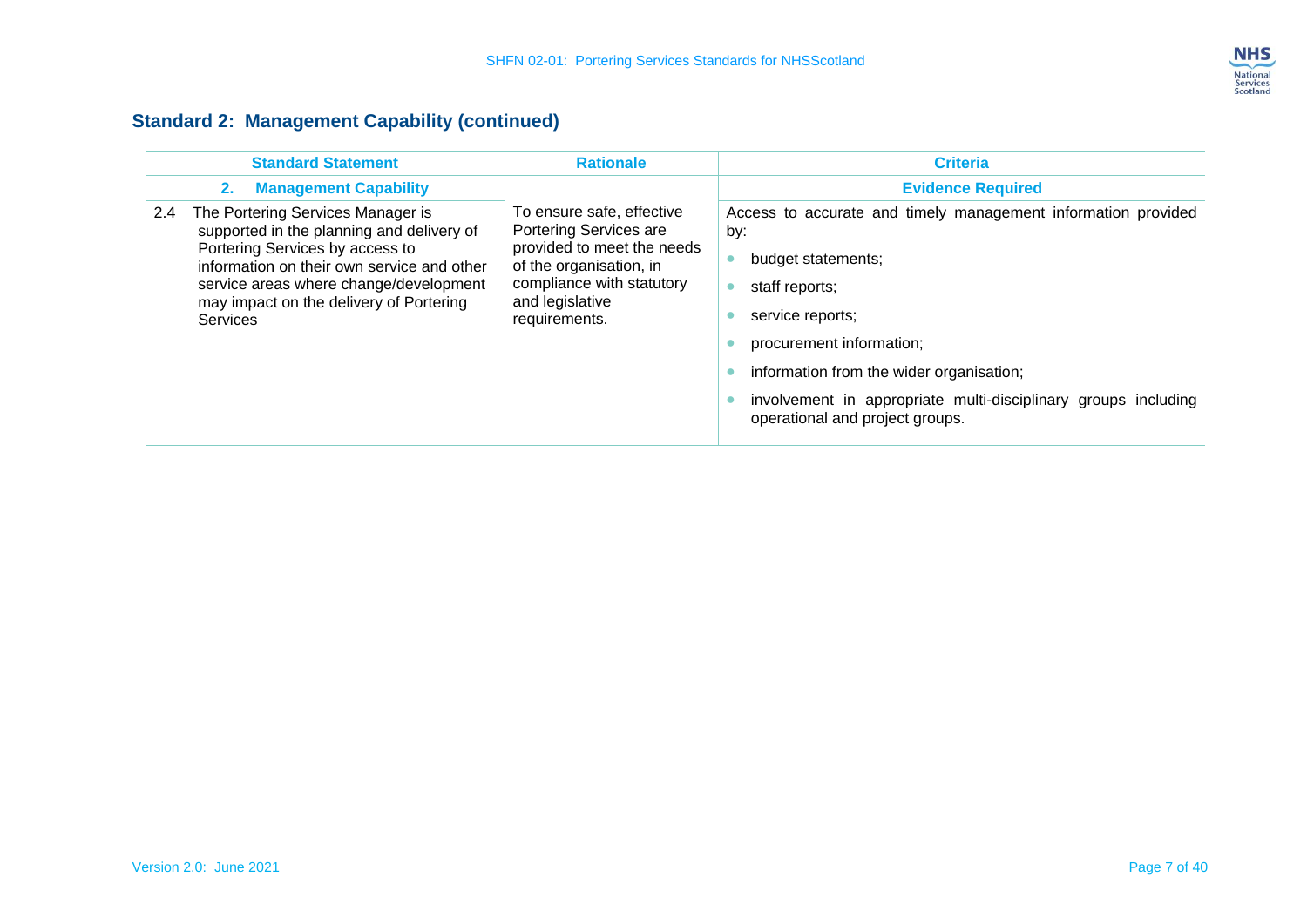

## **Standard 3: Business Continuity Planning**

<span id="page-9-0"></span>

|     | <b>Standard Statement</b>                                                                                                                                                                                     | <b>Rationale</b>                                                                   |           | <b>Criteria</b>                                                                                                                                                                                                                                                                                                                      |
|-----|---------------------------------------------------------------------------------------------------------------------------------------------------------------------------------------------------------------|------------------------------------------------------------------------------------|-----------|--------------------------------------------------------------------------------------------------------------------------------------------------------------------------------------------------------------------------------------------------------------------------------------------------------------------------------------|
|     | <b>Business Continuity Planning</b><br>3.                                                                                                                                                                     |                                                                                    |           | <b>Evidence Required</b>                                                                                                                                                                                                                                                                                                             |
| 3.1 | Portering Services Management has<br>categorised and prioritised Portering<br>Services tasks and functions and<br>interdependencies and uses this<br>information to plan staff shortages/meet<br>emergencies. | To ensure continuity of<br>Portering Services through<br>prioritising of services. | $\bullet$ | the Portering Services Manager should categorise tasks and<br>functions performed by the service, placing them in order of<br>priority and using these priorities to inform arrangements to<br>cover staff shortages, draw up schedules, rosters and routines<br>linkages to service users and develop plans to meet<br>emergencies; |
|     |                                                                                                                                                                                                               |                                                                                    |           | category 1 – action without delay e.g. Emergency collection and<br>delivery of bloods;                                                                                                                                                                                                                                               |
|     |                                                                                                                                                                                                               |                                                                                    |           | category 2 - daily scheduled tasks e.g. Collection and delivery<br>of linen;                                                                                                                                                                                                                                                         |
|     |                                                                                                                                                                                                               |                                                                                    |           | category 3 – action within a week or according to regular<br>arrangements;                                                                                                                                                                                                                                                           |
|     |                                                                                                                                                                                                               |                                                                                    |           | category 4-planned moves following consultation with the<br>Portering Department e.g. planned movement of ward<br>equipment;                                                                                                                                                                                                         |
|     |                                                                                                                                                                                                               |                                                                                    | $\bullet$ | ad-hoc tasks should also be categorised using this method.                                                                                                                                                                                                                                                                           |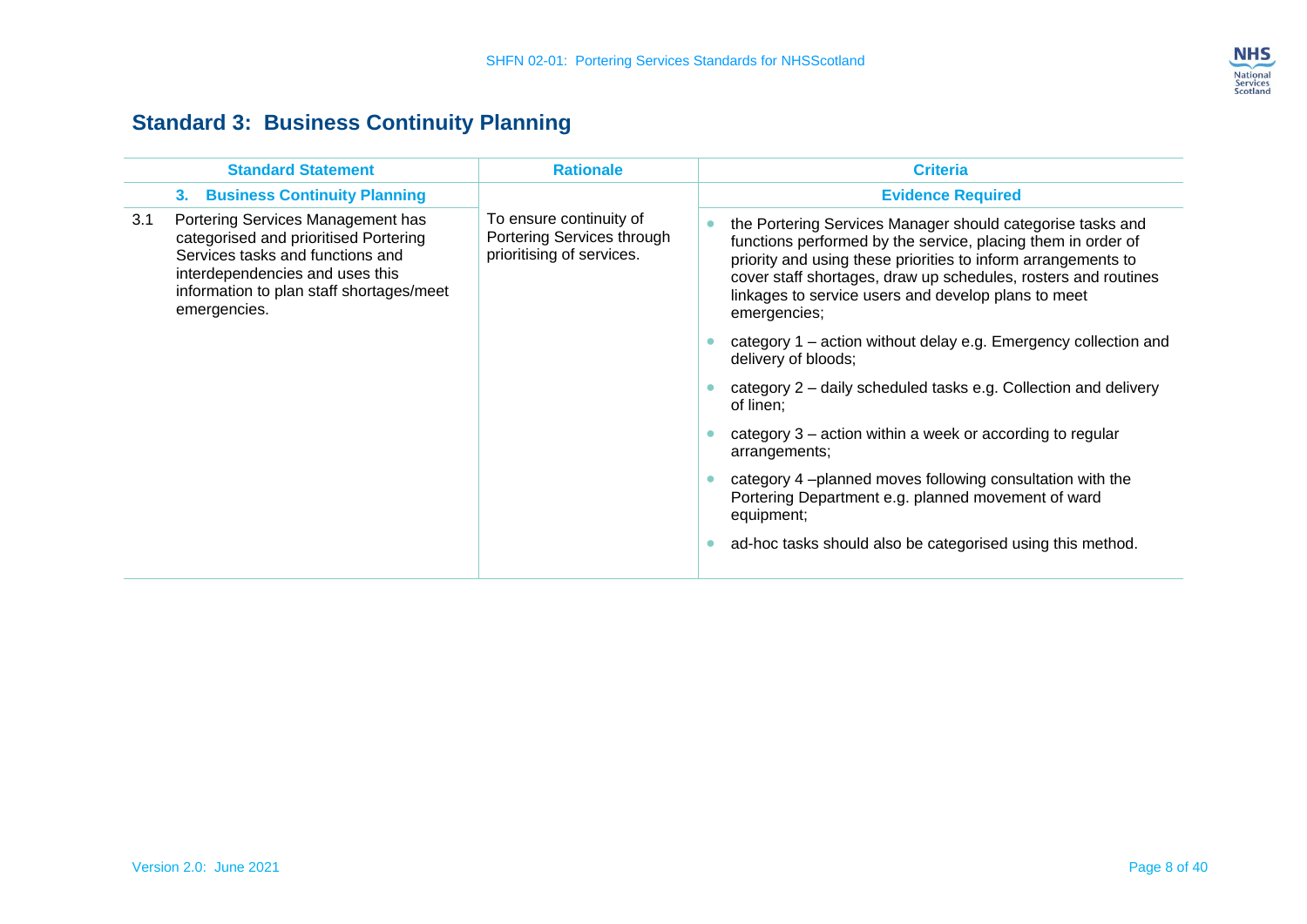

## **Standard 4: Infection Control (Portering Services)**

<span id="page-10-0"></span>

|     | <b>Standard Statement</b>                                                                                                                                                                                                                                                                           | <b>Rationale</b>                                                                                                                                     | <b>Criteria</b>                                                                                                                                                                                                                                                                                                                                                                                                                                                                                |
|-----|-----------------------------------------------------------------------------------------------------------------------------------------------------------------------------------------------------------------------------------------------------------------------------------------------------|------------------------------------------------------------------------------------------------------------------------------------------------------|------------------------------------------------------------------------------------------------------------------------------------------------------------------------------------------------------------------------------------------------------------------------------------------------------------------------------------------------------------------------------------------------------------------------------------------------------------------------------------------------|
| 4.  | <b>Infection Control - Portering Services</b>                                                                                                                                                                                                                                                       |                                                                                                                                                      | <b>Evidence Required</b>                                                                                                                                                                                                                                                                                                                                                                                                                                                                       |
| 4.1 | The reduction of Healthcare Acquired<br>Infection (HAI) is a priority for<br>NHSScotland, both in terms of the safety<br>and wellbeing of patients and staff and of<br>the resources consumed by avoidable<br>infections.                                                                           | To maintain a safe<br>environment for patient care<br>and a safe working<br>environment for staff in<br>hospitals and other health<br>care settings. | infection control procedures;<br>hand hygiene training<br>completion of learn pro module or face-to-face training.                                                                                                                                                                                                                                                                                                                                                                             |
| 4.2 | Portering Services are an essential part of<br>the multi disciplinary team in improving<br>patient, staff and public safety. For<br>prevention and control of infection to work<br>effectively, critical activities such as<br>cleaning and hand hygiene must be<br>embedded in every day practice. |                                                                                                                                                      | an Infection Control Handbook, for all Portering staff, provided:<br>۰<br>use of hand sanitiser;<br>the use of personal protective clothing;<br>$\blacksquare$<br>routine cleaning;<br>cleaning materials - COSSH;<br>spillage kits - disinfectants and dealing with spillages;<br>sharps injury;<br>Hepatitis B immunisation is advised for staff who may come<br>into contact with blood or body fluids as part of their work.<br>standard infection prevention and control procedures.<br>۰ |
| 4.3 | NHSScotland's Infection Control Policies<br>and Procedures are designed to prevent<br>and control infection.                                                                                                                                                                                        |                                                                                                                                                      | staff training in infection prevention and control procedures;<br>completion of learn pro modules.                                                                                                                                                                                                                                                                                                                                                                                             |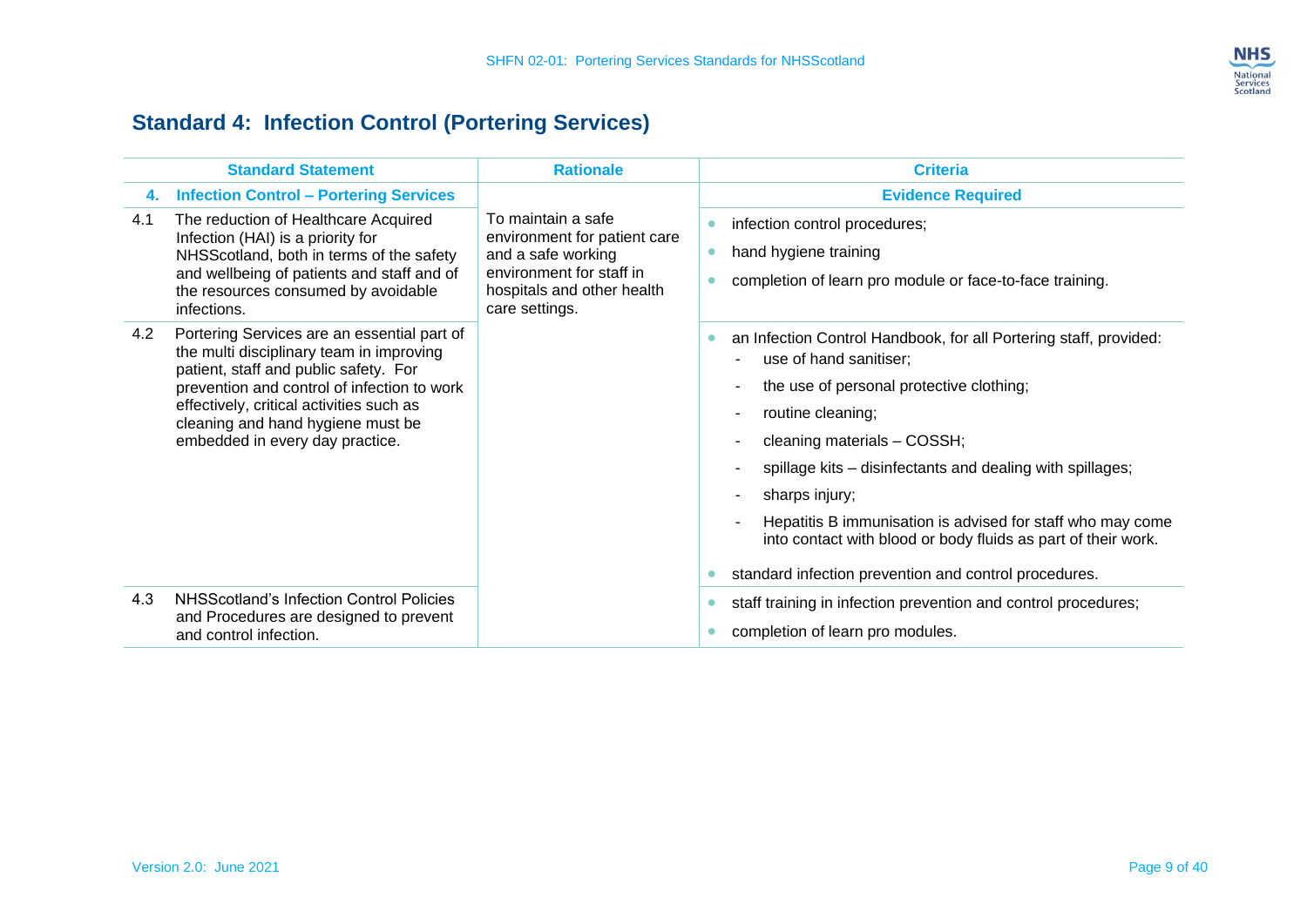

## **Standard 5: Risk Management**

<span id="page-11-0"></span>

|     | <b>Standard Statement</b>                                      | <b>Rationale</b>                                                                                     | <b>Rationale</b>                                                                                                                                                                                                          |
|-----|----------------------------------------------------------------|------------------------------------------------------------------------------------------------------|---------------------------------------------------------------------------------------------------------------------------------------------------------------------------------------------------------------------------|
|     | 5. Risk Management                                             |                                                                                                      | <b>Evidence Required</b>                                                                                                                                                                                                  |
| 5.1 | A Risk Management process is applied<br>to Portering Services. | To ensure risk management in<br>Portering Services is integrated<br>within the overall organisation. | The risks associated with the management of Portering Services<br>are systematically identified using a number of approaches<br>including for example:<br>review of incidents, near misses and actions taken;             |
|     |                                                                |                                                                                                      |                                                                                                                                                                                                                           |
|     |                                                                |                                                                                                      | review of reports of inspections/monitoring/assessments of<br>services;                                                                                                                                                   |
|     |                                                                |                                                                                                      | review of services;                                                                                                                                                                                                       |
|     |                                                                |                                                                                                      | review of audit reports;                                                                                                                                                                                                  |
|     |                                                                |                                                                                                      | workshops with Supervisors/staff;                                                                                                                                                                                         |
|     |                                                                |                                                                                                      | consultation with users.                                                                                                                                                                                                  |
|     |                                                                |                                                                                                      | The following risk management elements are in place:<br>all risks are documented as part of a 'risk register' and are<br>systematically assessed and prioritised;                                                         |
|     |                                                                |                                                                                                      | risk management plans are developed for Portering Services<br>and are prioritised and implemented alongside other risk<br>management plans which are necessary to deal with the wider<br>risks faced by the organisation; |
|     |                                                                |                                                                                                      | risk and effectiveness of implemented risk management are<br>monitored and reviewed on a continuous basis;                                                                                                                |
|     |                                                                |                                                                                                      | all staff and other relevant stakeholders are made aware of<br>systems in place to minimise risks;                                                                                                                        |
|     |                                                                |                                                                                                      | appropriate staff training is undertaken;                                                                                                                                                                                 |
|     |                                                                |                                                                                                      | accurate and up to date records are maintained at all times;                                                                                                                                                              |
|     |                                                                |                                                                                                      | sharing of incident reviews to assist in preventing re-<br>occurrence.                                                                                                                                                    |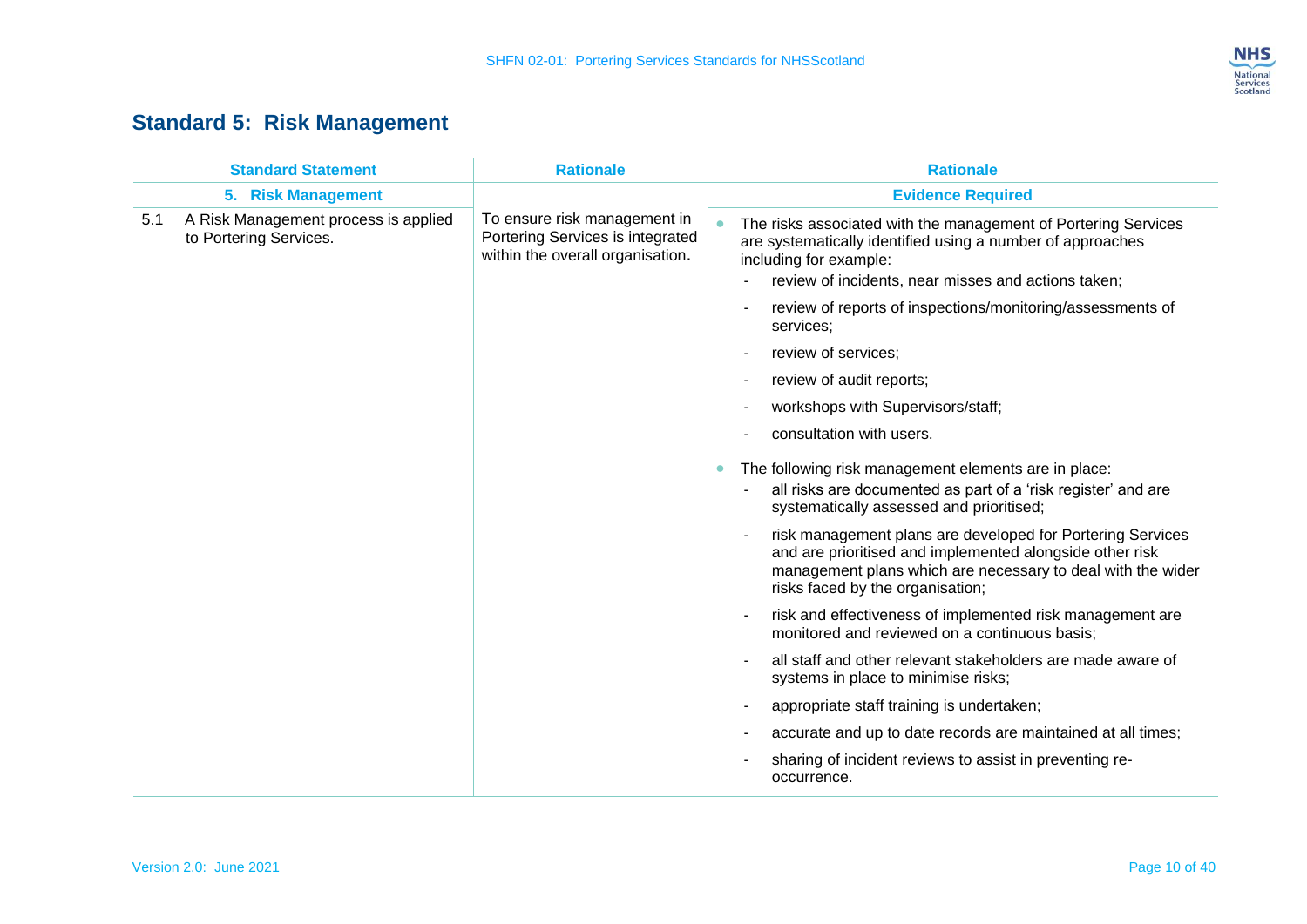

## **Standard 6: Emergency Procedures**

<span id="page-12-0"></span>

|     | <b>Standard Statement</b>                                                                                                                                                                              | <b>Rationale</b>                                                                                                                                                                                                                                                                                                                                                   | <b>Criteria</b>                                                                                                                                                                                                                                                                                                                                        |
|-----|--------------------------------------------------------------------------------------------------------------------------------------------------------------------------------------------------------|--------------------------------------------------------------------------------------------------------------------------------------------------------------------------------------------------------------------------------------------------------------------------------------------------------------------------------------------------------------------|--------------------------------------------------------------------------------------------------------------------------------------------------------------------------------------------------------------------------------------------------------------------------------------------------------------------------------------------------------|
|     | <b>Emergency Procedures</b><br>6.                                                                                                                                                                      |                                                                                                                                                                                                                                                                                                                                                                    | <b>Evidence Required</b>                                                                                                                                                                                                                                                                                                                               |
| 6.1 | Organisation has a written policy,<br>including reference to any relevant<br>emergency procedures and follows a<br>training programme for Portering Staff<br>which includes annual refresher training. | To ensure that Portering staff<br>are trained to respond<br>appropriately within the<br>recognised timescales for<br>assisting in emergency<br>incidents. (*consider 'assist'<br>as person in charge of<br>incident likely to be out with<br><b>Portering Services?)</b><br>*On smaller sites or at certain<br>times of day, there may be no<br>supervisor on duty | An operational policy/procedure is in place for major incidents and<br>other emergencies such as:<br>cardiac arrest;<br>baby abduction;<br>bomb threat;<br>$\blacksquare$<br>adverse weather;<br>chemical Incident;<br>failure of telephone/pager system;<br>fire safety;<br>$\blacksquare$<br>missing patients;<br>fuel shortages;<br>postal strikes. |
| 6.2 | Equipment used for emergency<br>procedures is regularly maintained.                                                                                                                                    |                                                                                                                                                                                                                                                                                                                                                                    | cleaning and maintenance log sheets.<br>٠                                                                                                                                                                                                                                                                                                              |
| 6.3 | Portering staff have been trained on the<br>use of the correct equipment and have<br>knowledge of the area/site in relation to<br>the particular emergency.                                            |                                                                                                                                                                                                                                                                                                                                                                    | designated trainer(s);<br>$\bullet$<br>ensure appropriate PPE is available.<br>٠                                                                                                                                                                                                                                                                       |
| 6.4 | Portering staff receive 'Action Cards' for<br>key roles they have been trained for in a<br>particular emergency.                                                                                       |                                                                                                                                                                                                                                                                                                                                                                    | training programme for all emergency procedures which include<br>instructions and practical demonstration;<br>action cards documenting specific roles to be carried out during<br>emergency incidents                                                                                                                                                  |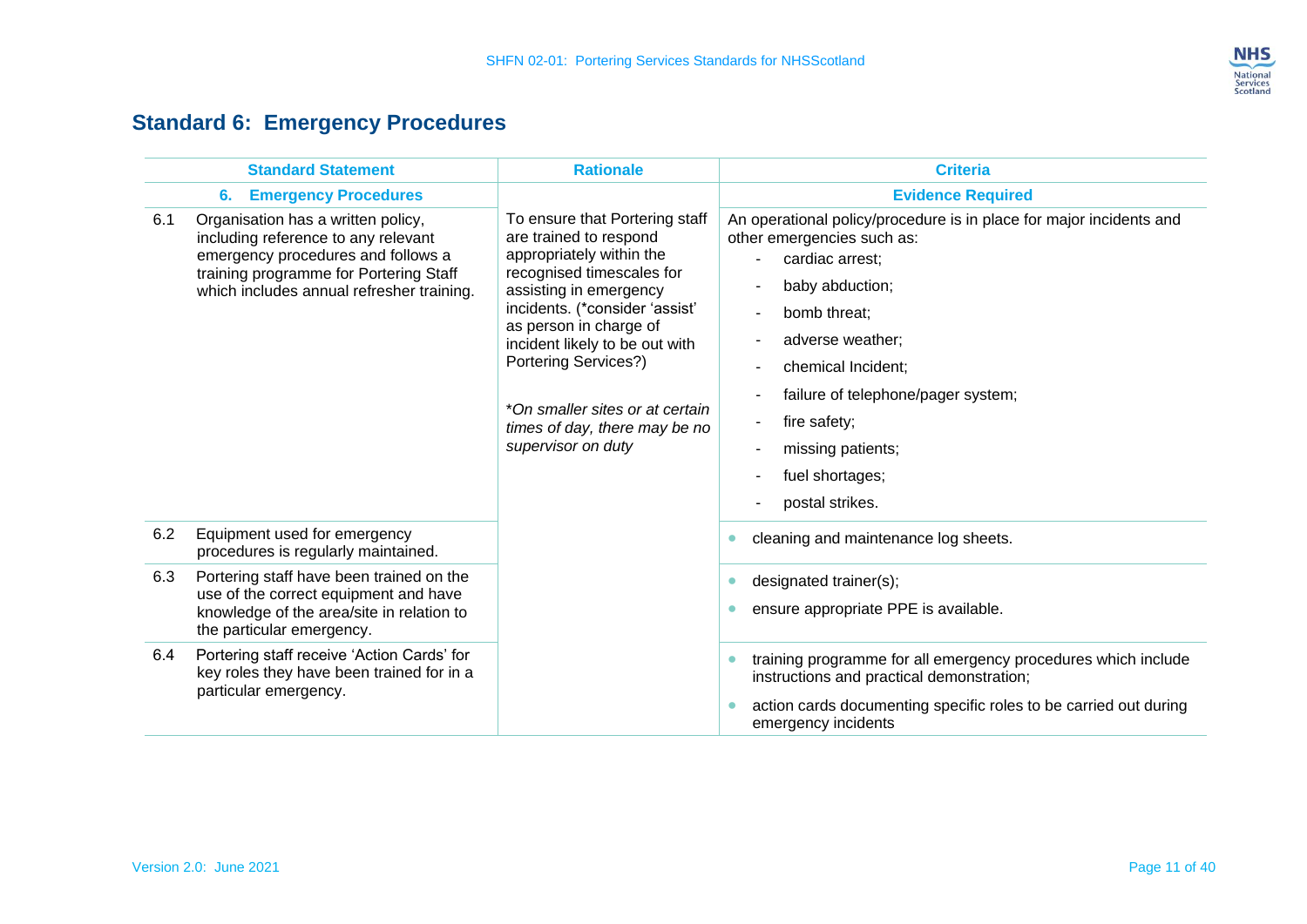

#### **Standard 6: Emergency Procedures (continued)**

|     | <b>Standard Statement</b>                                                                                                                                      | <b>Rationale</b>                                                                                                                                                                                                                                                                                                                                                   | <b>Criteria</b>                                                                                                                                                           |
|-----|----------------------------------------------------------------------------------------------------------------------------------------------------------------|--------------------------------------------------------------------------------------------------------------------------------------------------------------------------------------------------------------------------------------------------------------------------------------------------------------------------------------------------------------------|---------------------------------------------------------------------------------------------------------------------------------------------------------------------------|
|     | <b>Emergency Procedures</b><br>6.                                                                                                                              |                                                                                                                                                                                                                                                                                                                                                                    | <b>Evidence Required</b>                                                                                                                                                  |
| 6.5 | Designated member of staff with overall<br>responsibility (i.e. this may be a different<br>person responsible for each individual<br>emergency or each shift). | To ensure that Portering staff<br>are trained to respond<br>appropriately within the<br>recognised timescales for<br>assisting in emergency<br>incidents. (*consider 'assist'<br>as person in charge of<br>incident likely to be out with<br><b>Portering Services?)</b><br>*On smaller sites or at certain<br>times of day, there may be no<br>supervisor on duty | where appropriate, there must be clear definitions of all Portering<br>traffic control duties in relation to any of the above;<br>emergency procedures reviewed annually. |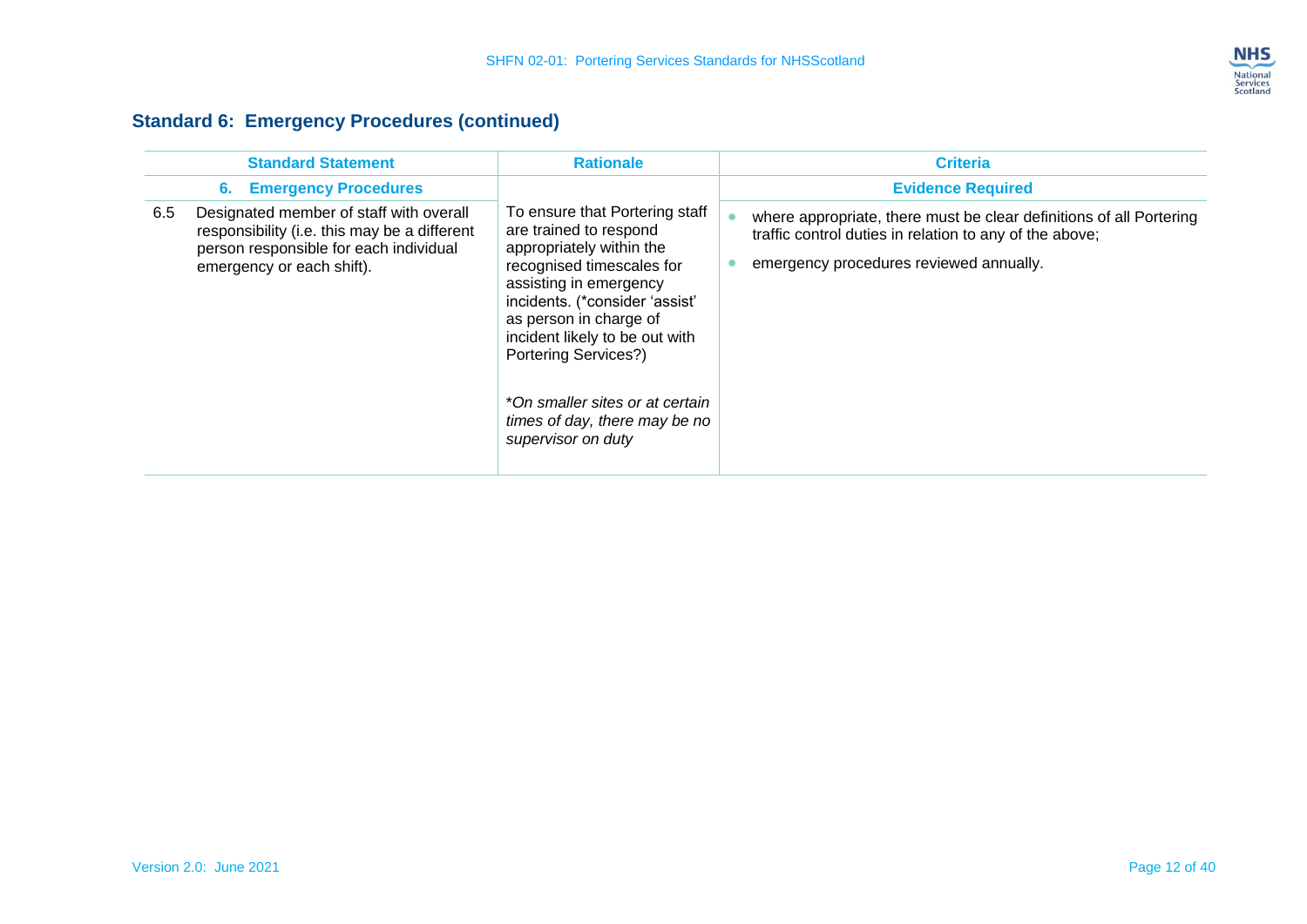

## **Standard 7: Personal Protective Equipment (PPE)**

<span id="page-14-0"></span>

|     | <b>Standard Statement</b>                                                                                                                                                                                                 | <b>Rationale</b>                                                                                                                                                                         | <b>Criteria</b>                                                                                                                                                                                                                                                                                                                                                                        |
|-----|---------------------------------------------------------------------------------------------------------------------------------------------------------------------------------------------------------------------------|------------------------------------------------------------------------------------------------------------------------------------------------------------------------------------------|----------------------------------------------------------------------------------------------------------------------------------------------------------------------------------------------------------------------------------------------------------------------------------------------------------------------------------------------------------------------------------------|
|     | 7. Personal Protective Equipment (PPE)                                                                                                                                                                                    |                                                                                                                                                                                          | <b>Evidence Required</b>                                                                                                                                                                                                                                                                                                                                                               |
| 7.1 | The Employer will:<br>Using local risk assessment procedures<br>ensure that Portering staff have access to<br>and use of PPE.                                                                                             | For the protection of staff and<br>patients and to ensure<br>compliance with the PPE at<br>Work Regulations 1992.<br>PPE is worn to guard and<br>protect against infection or<br>injury. | operational procedures are in place for PPE, assessing the<br>risk to ensure that the correct personal protection is adopted<br>for a particular task eliminating and/or reducing risk;<br>record keeping where appropriate;<br>use British Standard recommendation i.e. BS EN 471 PPE;<br>$\bullet$<br>all PPE provided in line with National procurement<br>$\bullet$<br>guidelines. |
| 7.2 | Provide and maintain any PPE needed for<br>the job, free of charge, to any employee who<br>may be exposed to significant risks to their<br>safety.                                                                        |                                                                                                                                                                                          | monitor the performance of the requirements for PPE i.e.:<br>effectiveness and suitability;<br>infection outbreaks;<br>incidents;<br>spillages.                                                                                                                                                                                                                                        |
| 7.3 | Provide storage facilities for PPE when not in<br>use.                                                                                                                                                                    |                                                                                                                                                                                          | available for use at any time<br>$\bullet$                                                                                                                                                                                                                                                                                                                                             |
| 7.4 | Provide adequate information, instruction and<br>training to enable employees to use PPE<br>correctly. This should include an explanation<br>of the risks, why the clothing is needed, how<br>and when it should be worn. |                                                                                                                                                                                          | a training programme is in place to ensure correct use of<br>PPE.                                                                                                                                                                                                                                                                                                                      |
| 7.5 | Ensure that staff use PPE correctly,<br>whenever it is needed and for the task for<br>which it is required.                                                                                                               |                                                                                                                                                                                          | Audit including HEI inspections<br>$\bullet$<br>Audit process in place e.g. competency assessment                                                                                                                                                                                                                                                                                      |
|     | Employees should:                                                                                                                                                                                                         |                                                                                                                                                                                          | monitor staff use and correct storage of PPE;<br>$\bullet$                                                                                                                                                                                                                                                                                                                             |
| 7.6 | Wear the PPE provided as instructed.                                                                                                                                                                                      |                                                                                                                                                                                          | report any defects as appropriate<br>$\bullet$                                                                                                                                                                                                                                                                                                                                         |
|     | Check and report any damage or defects to<br>your employer. Use the storage facilities<br>provided when the clothing is not in use.                                                                                       |                                                                                                                                                                                          |                                                                                                                                                                                                                                                                                                                                                                                        |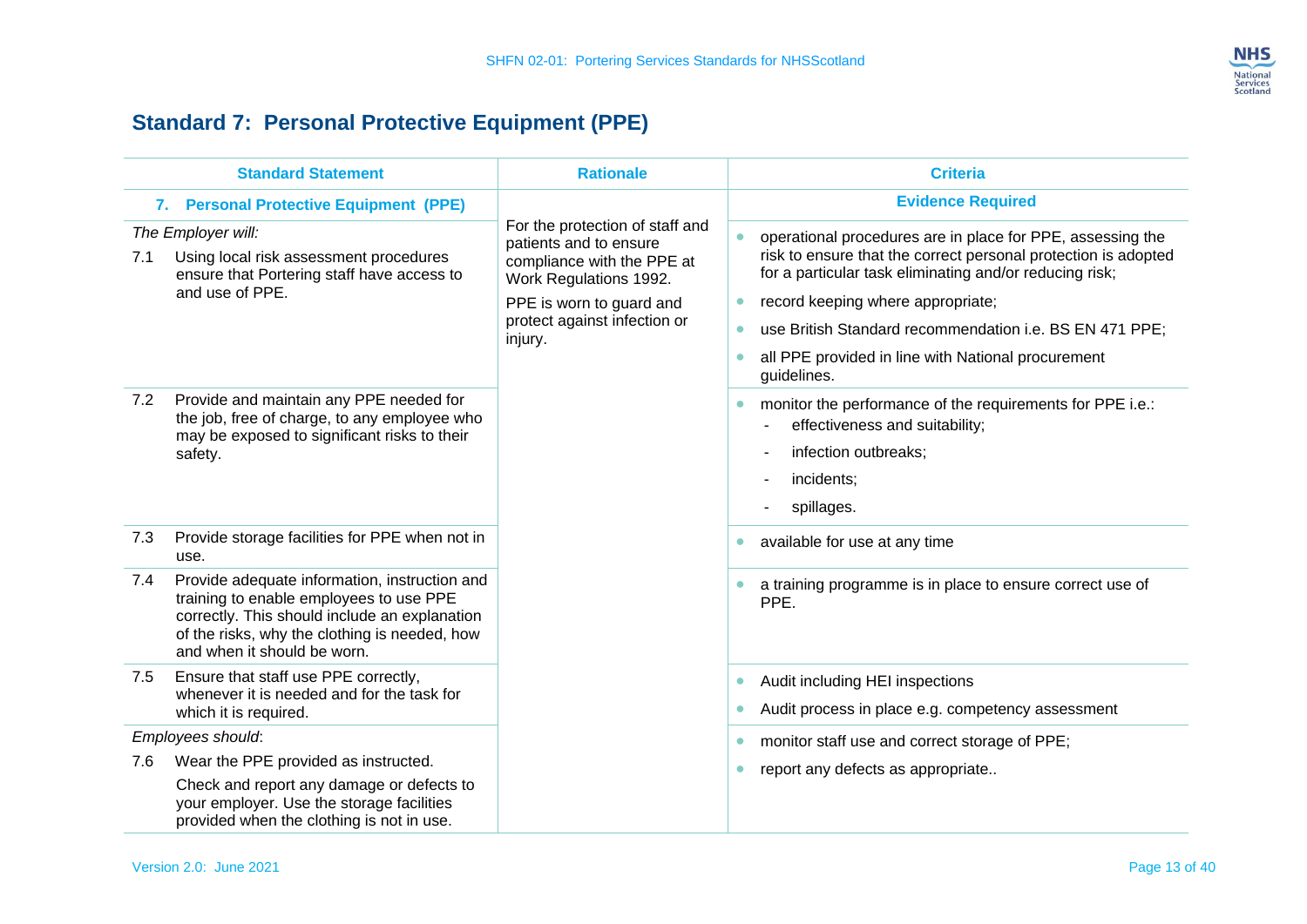

#### **Standard 8: Control of Substances Hazardous to Health**

<span id="page-15-0"></span>

|     | <b>Standard Statement</b>                                                                                                                                                                         | <b>Rationale</b>                                                                                                                                                                                                                                                                                                                                                                                                       | <b>Criteria</b>                                                                                                                                                                                                                                                                                                                                                                                            |
|-----|---------------------------------------------------------------------------------------------------------------------------------------------------------------------------------------------------|------------------------------------------------------------------------------------------------------------------------------------------------------------------------------------------------------------------------------------------------------------------------------------------------------------------------------------------------------------------------------------------------------------------------|------------------------------------------------------------------------------------------------------------------------------------------------------------------------------------------------------------------------------------------------------------------------------------------------------------------------------------------------------------------------------------------------------------|
| 8.  | <b>Control of Substances Hazardous to Health</b>                                                                                                                                                  |                                                                                                                                                                                                                                                                                                                                                                                                                        | <b>Evidence Required</b>                                                                                                                                                                                                                                                                                                                                                                                   |
| 8.1 | The organisation has written<br>policies/procedures giving guidance to ensure<br>compliance with The Control of Substances<br>Hazardous to Health Regulations<br>(COSHH)(2002).                   | Protection of patients, visitors<br>and staff.<br>Promote a safe working<br>environment.<br>Compliance with Health &<br>Safety legislation, Control of<br>Substances Hazardous to<br>Health Regulations (2002) to<br>protect staff and others against<br>risks to their health.<br>They apply to hazardous<br>substances, which arise in<br>connection with work under our<br>control or carried out on our<br>behalf. | an organisational policy is in place for Health and Safety,<br>including COSHH, risk assessments and training and staff<br>vaccination;<br>procedures for handling various types of products which fall<br>within the scope of the COSHH regulations are in place<br>and in use, including the use of PPE, routes and methods<br>of transfer and storage if appropriate and spillage or other<br>incident. |
| 8.2 | Portering staff collect, store and deliver<br>products which fall into the above category<br>according to agreed safe and effective<br>procedures. These procedures are reviewed<br>for efficacy. |                                                                                                                                                                                                                                                                                                                                                                                                                        | the department is responsible for identifying products being<br>handled by staff falling into this category and for conducting<br>risk assessments and holding COSHH data sheets in this<br>regard;<br>the department has a clearly defined minimum level of<br>training required.                                                                                                                         |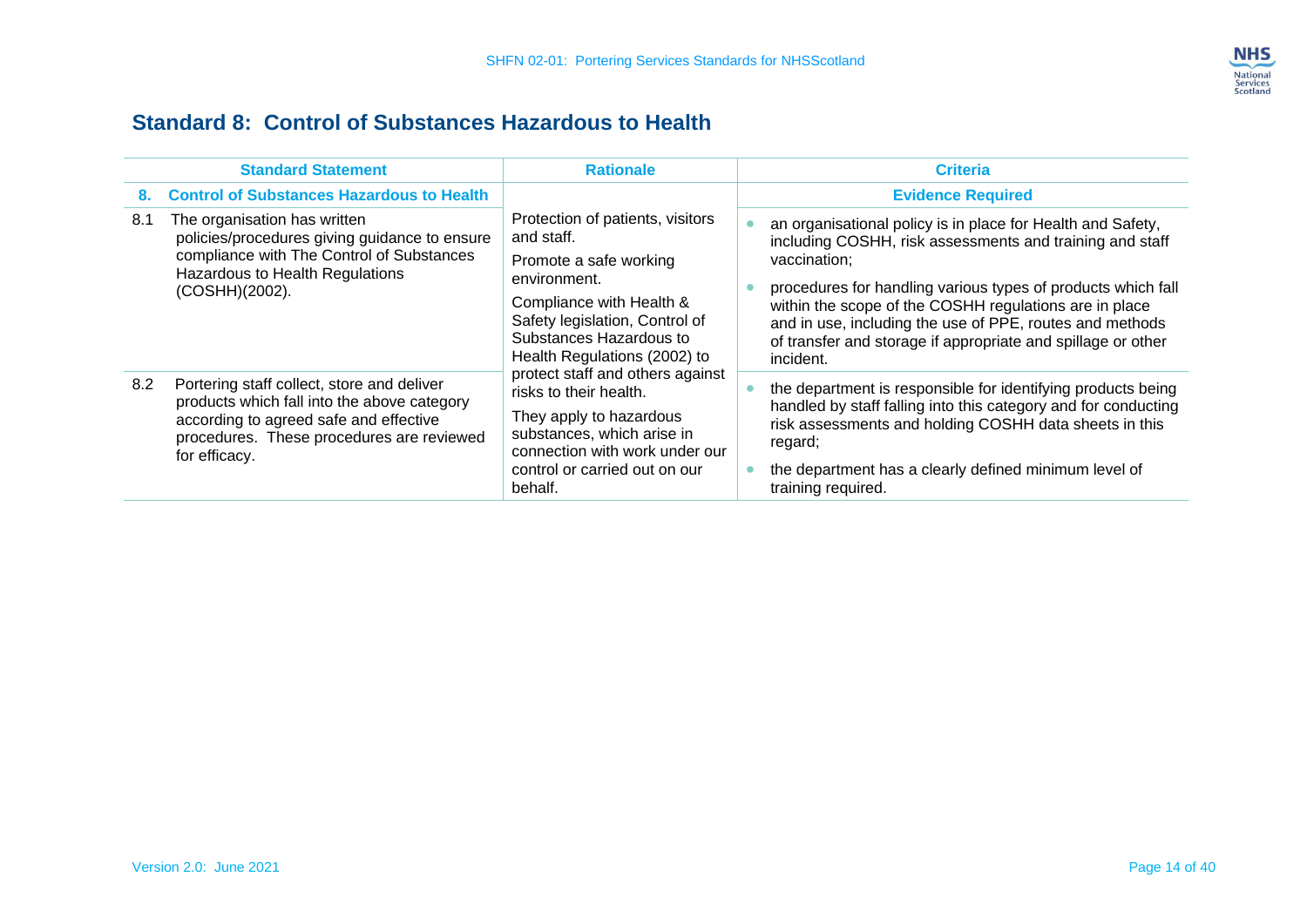

## **Standard 9: Waste Management**

<span id="page-16-0"></span>

|     | <b>Standard Statement</b>                                                                                                                                                                                                                                     | <b>Rationale</b>                                                                                                                                                                                                                                                    | <b>Criteria</b>                                                                                                                                                                                                                                                                                                                                                                                                                                                                                                           |
|-----|---------------------------------------------------------------------------------------------------------------------------------------------------------------------------------------------------------------------------------------------------------------|---------------------------------------------------------------------------------------------------------------------------------------------------------------------------------------------------------------------------------------------------------------------|---------------------------------------------------------------------------------------------------------------------------------------------------------------------------------------------------------------------------------------------------------------------------------------------------------------------------------------------------------------------------------------------------------------------------------------------------------------------------------------------------------------------------|
|     | <b>Waste Management</b><br>9.                                                                                                                                                                                                                                 |                                                                                                                                                                                                                                                                     | <b>Evidence Required</b>                                                                                                                                                                                                                                                                                                                                                                                                                                                                                                  |
| 9.1 | The organisation has a written waste<br>management policy and operational<br>procedures, which comply with<br>recommendations contained in Audit<br><b>Scotland Waste Management Regulations</b><br>and SHTN03: Management and Disposal<br>of Clinical Waste. | Protection of patients, visitors<br>and staff.<br>Promoting environmental<br>issues.<br>Duty of Care as prescribed in<br>the Environmental Protection<br>(Duty of Care) Regulations<br>1991 and all other relevant<br>waste management<br>legislation and guidance. | organisational waste management policy, with designated<br>authorised person accountable to Chief Executive;<br>clearly written procedures to govern the safe and timely<br>handling and disposal of different types of waste:<br>clinical;<br>radioactive;<br>special;<br>domestic<br>confidential;<br>۰<br>recycled.<br>۰<br>policy statement recommending all portering staff employed in<br>handling waste to have and maintain Hepatitis B immunisation;<br>record held by Occupational Health Service.<br>$\bullet$ |
| 9.2 | Designated member of staff with overall<br>responsibility for the organisation of waste<br>management.                                                                                                                                                        |                                                                                                                                                                                                                                                                     | Job description, person specification and post outline;<br>$\bullet$<br>training given and records maintained for training in the<br>following areas:<br>waste management;<br>manual handling;<br>PPE Equipment.                                                                                                                                                                                                                                                                                                          |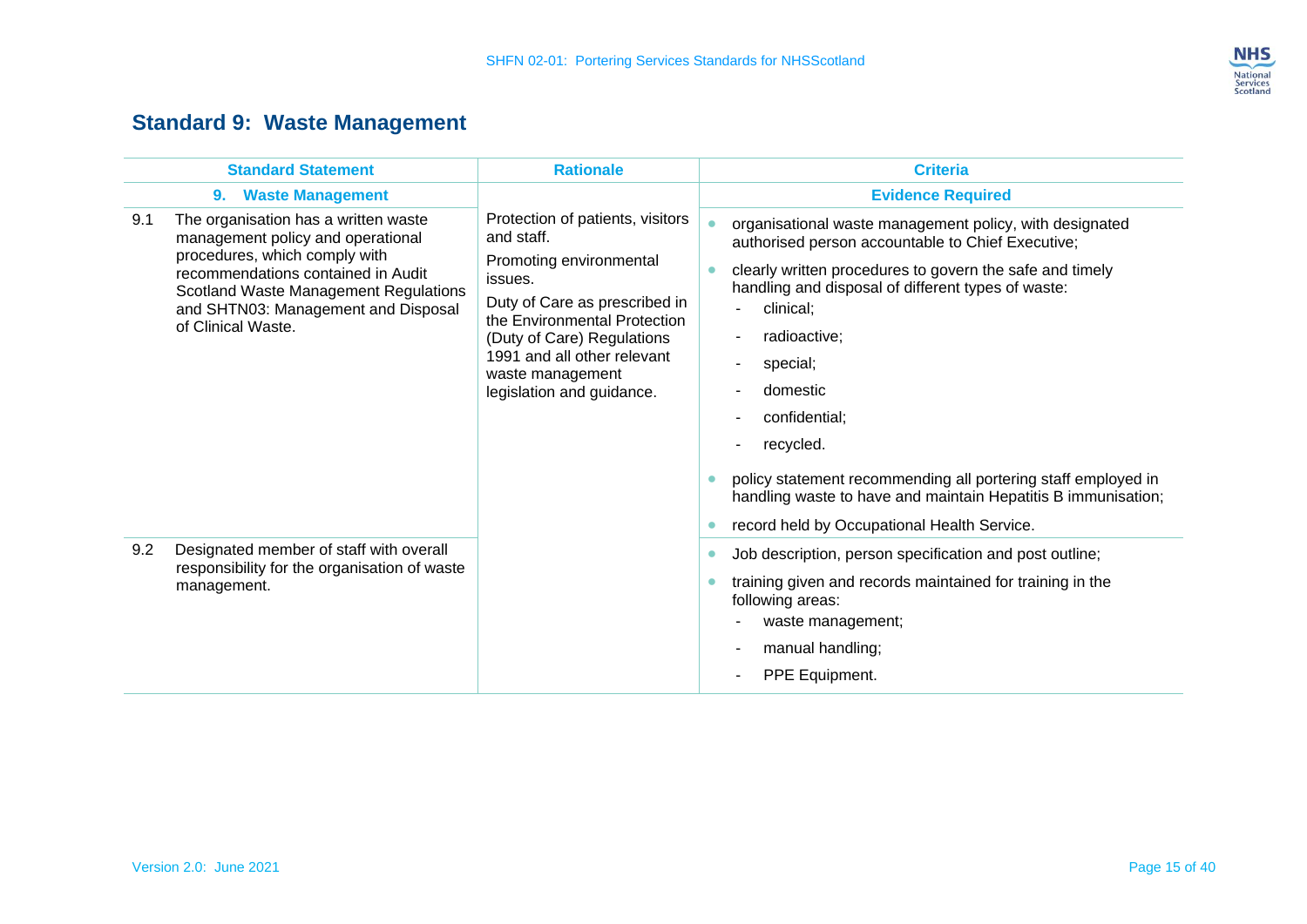

#### **Standard 9: Waste Management (continued)**

|     | <b>Standard Statement</b>                                                                                                                                                                             | <b>Rationale</b>                                                                                                                                                                                                                | <b>Criteria</b>                                                                                                                                                                                                                                                                                                                             |                                                                                                           |
|-----|-------------------------------------------------------------------------------------------------------------------------------------------------------------------------------------------------------|---------------------------------------------------------------------------------------------------------------------------------------------------------------------------------------------------------------------------------|---------------------------------------------------------------------------------------------------------------------------------------------------------------------------------------------------------------------------------------------------------------------------------------------------------------------------------------------|-----------------------------------------------------------------------------------------------------------|
|     | <b>Waste Management</b><br>9.                                                                                                                                                                         | Protection of patients, visitors                                                                                                                                                                                                | <b>Evidence Required</b>                                                                                                                                                                                                                                                                                                                    |                                                                                                           |
| 9.3 | Portering staff engaged in waste<br>management have been trained in waste<br>management procedures, waste<br>management document control, manual<br>handling and the use of appropriate<br>equipment. | and staff.<br>Promoting environmental<br>issues.<br>Duty of Care as prescribed in<br>the Environmental Protection<br>(Duty of Care) Regulations<br>1991 and all other relevant<br>waste management legislation<br>and guidance. | operational procedures explaining the secure handling and<br>segregation of waste, and identify designated collection<br>locations, temporary storage locations and bags / containers<br>e.g. confidential waste;<br>procedure for the presentation of waste and action to be taken<br>when waste is wrongly presented;<br>training records |                                                                                                           |
| 9.4 | All waste is segregated, according to<br>waste type, and securely stored in<br>designated locations and containers,<br>distinctively identified, as per national<br>colour coding schedule.           |                                                                                                                                                                                                                                 |                                                                                                                                                                                                                                                                                                                                             | PAA's carried out by all Boards<br>Waste management poster displayed<br>Training records<br>Audit records |
| 9.5 | Written procedures to portering staff<br>concerning the use of protective<br>equipment.                                                                                                               |                                                                                                                                                                                                                                 | procedures issued to portering staff concerning the wearing of<br>protective clothing, e.g. shoes, overalls and heavy-duty gloves.<br>Record of PPE issued.                                                                                                                                                                                 |                                                                                                           |
| 9.6 | Written procedures in dealing with split<br>bags and spillages.                                                                                                                                       |                                                                                                                                                                                                                                 | procedures dealing with spillages and sharps injury;<br>safe systems of work including training.                                                                                                                                                                                                                                            |                                                                                                           |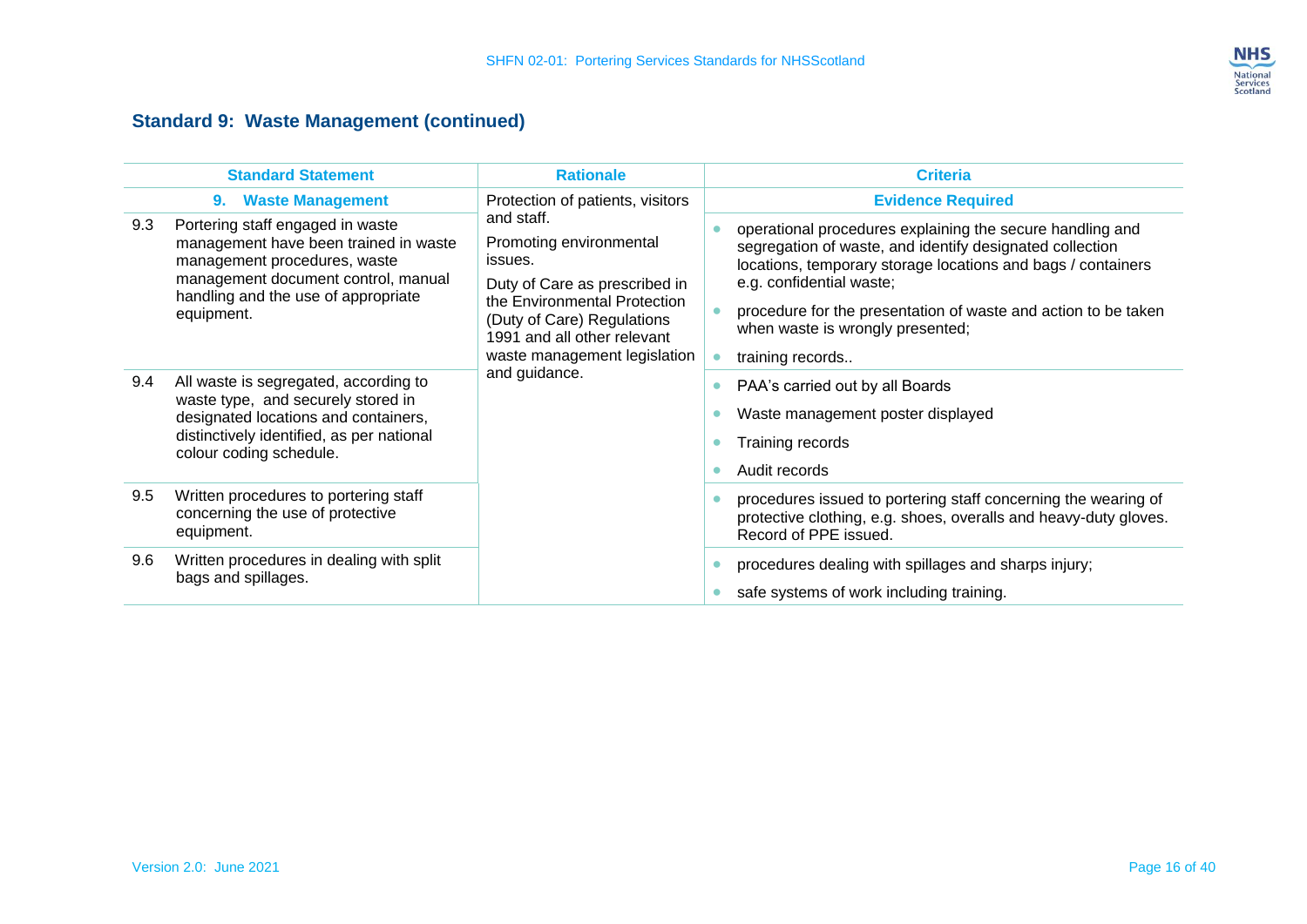

## **Standard 10: Security/CCTV**

<span id="page-18-0"></span>

| <b>Standard Statement</b>                                                                                                                                                     | <b>Rationale</b>                                                                                                         | <b>Criteria</b>                                                                                                                                                                                    |
|-------------------------------------------------------------------------------------------------------------------------------------------------------------------------------|--------------------------------------------------------------------------------------------------------------------------|----------------------------------------------------------------------------------------------------------------------------------------------------------------------------------------------------|
| 10. Security/CCTV                                                                                                                                                             |                                                                                                                          | <b>Evidence Required</b>                                                                                                                                                                           |
| 10.1 The organisation has a written Security/CCTV<br>Policy and operational procedures which<br>complies with Health and Safety Regulations.                                  | A commitment to provide<br>effective security throughout all<br>NHS premises and activities<br>ensuring, where possible: | policies and procedures should be developed with regards to<br>specific advice contained with the NHS Security Manual<br>produced by the National Association of Health Authorities<br>and Trusts. |
| Designated member of staff with overall<br>10.2<br>responsibility for the organisation of<br>Security/CCTV Services.                                                          | the personal safety of<br>patients, staff, residents<br>and visitors;                                                    | organisational Security/CCTV Policy detailing the<br>responsible person;                                                                                                                           |
|                                                                                                                                                                               | the protection of personal<br>and NHS property;                                                                          | procedures/protocols to govern the safety of patients, staff,<br>residents and visitors;                                                                                                           |
|                                                                                                                                                                               | promote a safe working<br>environment;                                                                                   | evidence of a risk based approach to Security/CCTV<br>management e.g. current risk register;                                                                                                       |
|                                                                                                                                                                               | the smooth and                                                                                                           | job description and person specification of the identified role.                                                                                                                                   |
| The duties of /Portering staff, with security<br>10.3<br>responsibilities, are set out in a clear written<br>statement/protocol/procedure which includes<br>risk assessments. | uninterrupted delivery of<br>healthcare services;<br>compliance with the Data<br>Protection Act 1998.                    | record keeping where appropriate e.g. records of security<br>incidents, records of police involvement, records of CCTV<br>footage;<br>procedures/protocols for the investigation of incidents;     |
|                                                                                                                                                                               |                                                                                                                          | training records.                                                                                                                                                                                  |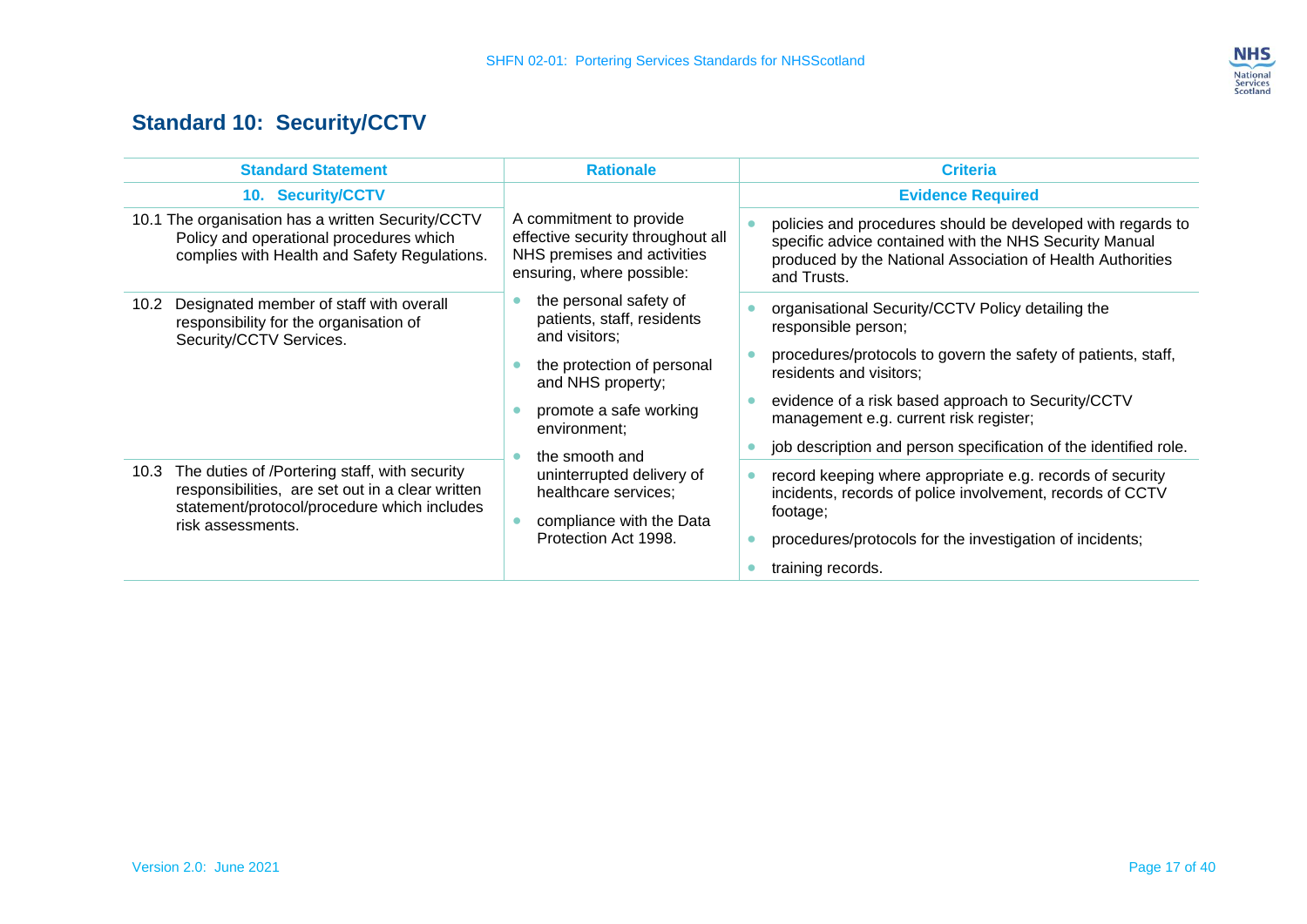

#### **Standard 10: Security/CCTV (continued)**

| 10. Security/CCTV<br>Security/Portering staff engaged in security<br>A commitment to provide<br>10.4<br>duties will undertake a comprehensive<br>effective security throughout all<br>NHS premises and activities<br>training.<br>ensuring, where possible:<br>the personal safety of<br>patients, staff, residents<br>and visitors;<br>the protection of personal<br>and NHS property;<br>promote a safe working<br>environment;<br>the smooth and<br>uninterrupted delivery of<br>healthcare services;<br>compliance with the Data<br>Protection Act 1998.<br>10.5 Written instructions to Portering/Security staff<br>in the use of appropriate protective<br>equipment. | <b>Evidence Required</b><br>training and refresher training given, as appropriate, in the<br>following areas:<br>violence and aggression;<br>SINTO training;<br>de-escalation and breakaway skills;<br>manual handling;<br>patient handling;<br>infection control;<br>PPE;<br>customer care/communication;<br>orientation of the premises;<br>security policy;<br>health and safety policies;<br>report writing;<br>security equipment e.g. cameras, security badges;<br>training on dealing with specific incident types.<br>procedures issued to Security/Portering staff concerning the<br>wearing of protective clothing and uniforms/ID badges e.g.<br>stab vests, shoes, gloves etc;<br>records of PPE issued. |
|-----------------------------------------------------------------------------------------------------------------------------------------------------------------------------------------------------------------------------------------------------------------------------------------------------------------------------------------------------------------------------------------------------------------------------------------------------------------------------------------------------------------------------------------------------------------------------------------------------------------------------------------------------------------------------|----------------------------------------------------------------------------------------------------------------------------------------------------------------------------------------------------------------------------------------------------------------------------------------------------------------------------------------------------------------------------------------------------------------------------------------------------------------------------------------------------------------------------------------------------------------------------------------------------------------------------------------------------------------------------------------------------------------------|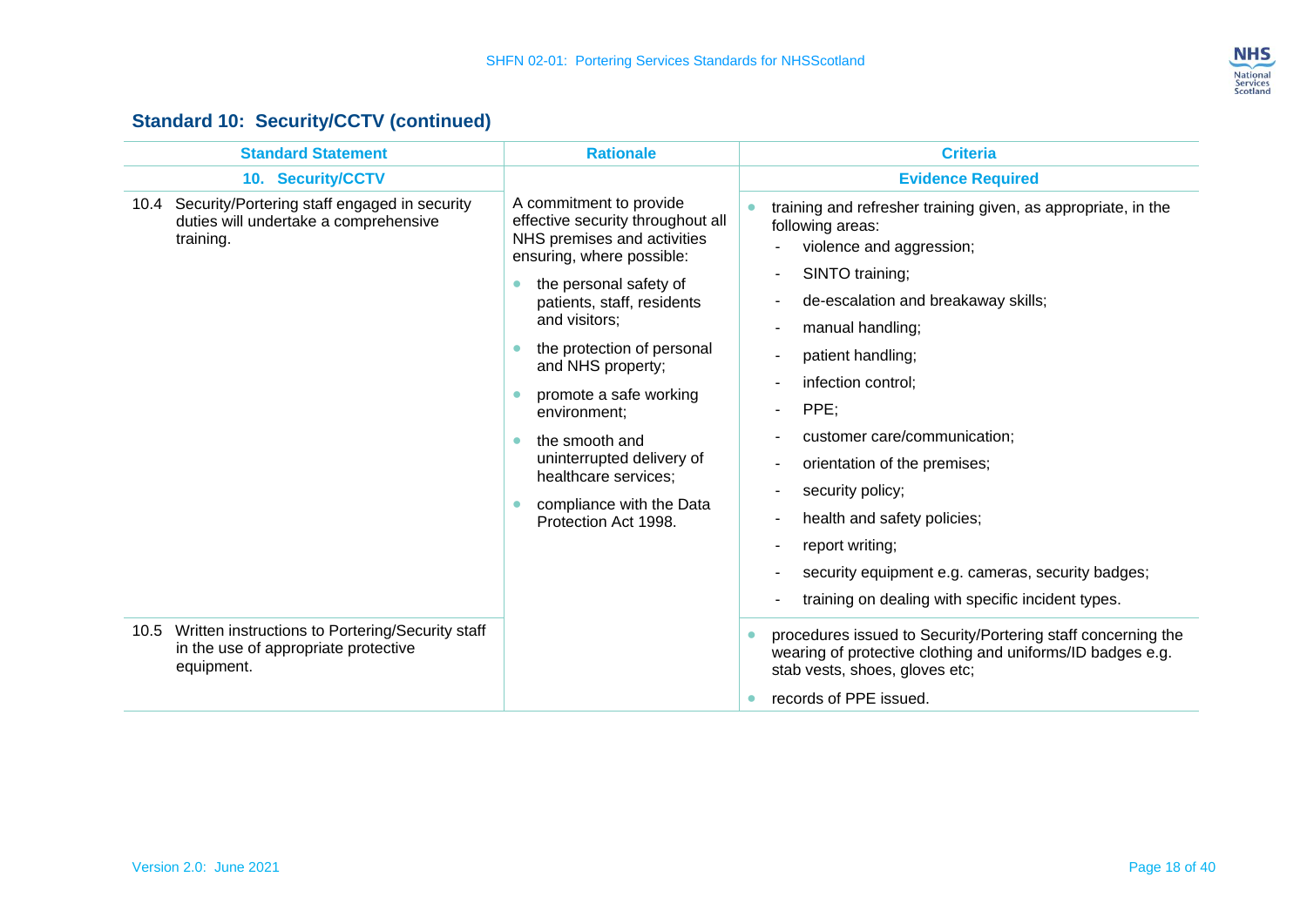

## **Standard 11: Transportation and Movement of Patients**

<span id="page-20-0"></span>

| <b>Standard Statement</b>                                                                                                            | <b>Rationale</b>                                                                                                                                     | <b>Criteria</b>                                                                                                                                                                                                                                                                                 |
|--------------------------------------------------------------------------------------------------------------------------------------|------------------------------------------------------------------------------------------------------------------------------------------------------|-------------------------------------------------------------------------------------------------------------------------------------------------------------------------------------------------------------------------------------------------------------------------------------------------|
| 11. Transportation and Movement of<br><b>Patients</b>                                                                                | Ensure that all patients are<br>treated with dignity and<br>respect.<br>Compliance with Health &<br>Safety Regulations including<br>manual handling. | <b>Evidence Required</b>                                                                                                                                                                                                                                                                        |
| Portering staff have access to sufficient<br>11.1<br>equipment/aids for transporting and<br>movement of patients including vehicles. |                                                                                                                                                      | instructions which stipulate that appropriate equipment/aids<br>must be used for patients, and also service guidelines listing<br>type of lifting and handling aids including directions for their<br>appropriate use;<br>safe systems of work included in training records.                    |
| Each patient's need is assessed and<br>11.2<br>Portering staff are allocated to meet that<br>need accordingly.                       |                                                                                                                                                      | guidelines for the assessment of transportation and movement<br>needs for patients which identify the type and number of<br>Portering staff which must be allocated to each variety of tasks.                                                                                                   |
| Portering staff have been trained to use<br>11.3<br>appropriate equipment for the safe<br>handling of patients in applying manual    |                                                                                                                                                      | a mandatory training programme is in place to train Portering<br>staff in the transportation and movement of patients including<br>use of appropriate equipment;                                                                                                                                |
| handling assessment guidelines.                                                                                                      |                                                                                                                                                      | a list of designated in-house trainers with notes on their<br>qualifications, training or experience or a statement on external<br>training arrangements which identifies where and by whom the<br>training is provided, with notes on the trainers' qualifications,<br>training or experience; |
|                                                                                                                                      |                                                                                                                                                      | all Porters must wear an ID badge at all times to adhere to the<br>organisation's dress code;                                                                                                                                                                                                   |
|                                                                                                                                      |                                                                                                                                                      | instructions are provided to Portering staff requiring them on all<br>occasions to inform patients who they are lifting or handling of<br>what is being done, how and by whom;                                                                                                                  |
|                                                                                                                                      |                                                                                                                                                      | driving licence checks where required                                                                                                                                                                                                                                                           |
|                                                                                                                                      | disclosure checks where required.                                                                                                                    |                                                                                                                                                                                                                                                                                                 |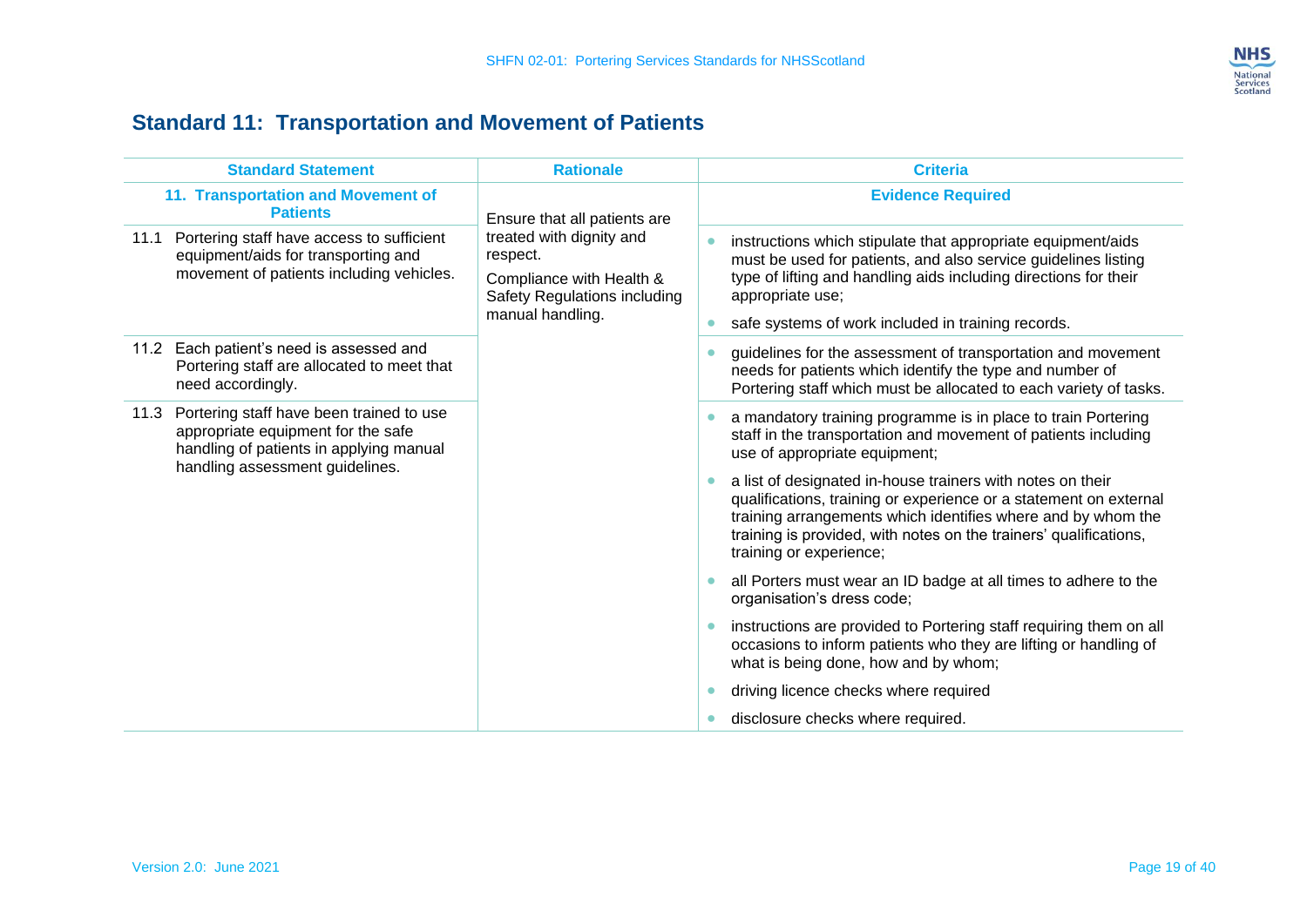

| <b>Standard Statement</b>                                                                                                           | <b>Rationale</b>                                                                                                     | <b>Criteria</b>                                                                                                                                                                                                                                                                                                                                                                                                                                                                                                                       |  |
|-------------------------------------------------------------------------------------------------------------------------------------|----------------------------------------------------------------------------------------------------------------------|---------------------------------------------------------------------------------------------------------------------------------------------------------------------------------------------------------------------------------------------------------------------------------------------------------------------------------------------------------------------------------------------------------------------------------------------------------------------------------------------------------------------------------------|--|
| 11. Transportation and Movement of<br><b>Patients</b>                                                                               | Ensure that all patients are                                                                                         | <b>Evidence Required</b>                                                                                                                                                                                                                                                                                                                                                                                                                                                                                                              |  |
| 11.4 Equipment used for moving and<br>transporting patients is regularly cleaned<br>and maintained and is in good working<br>order. | treated with dignity and<br>respect.<br>Compliance with Health &<br>Safety Regulations including<br>manual handling. | a procedure sets out the planned maintenance programme for<br>trolleys and wheelchairs identifying the required servicing<br>schedule and the service/maintenance tasks to be performed on<br>each occasion;<br>a stock inventory which lists all patient moving equipment,<br>individually itemised and registered and which shows each items<br>service history;<br>a procedure is in place to report faulty equipment;<br>a procedure is in place to ensure all Portering equipment<br>complies with Infection Control Guidelines. |  |

#### **Standard 11: Transportation and Movement of Patients (continued)**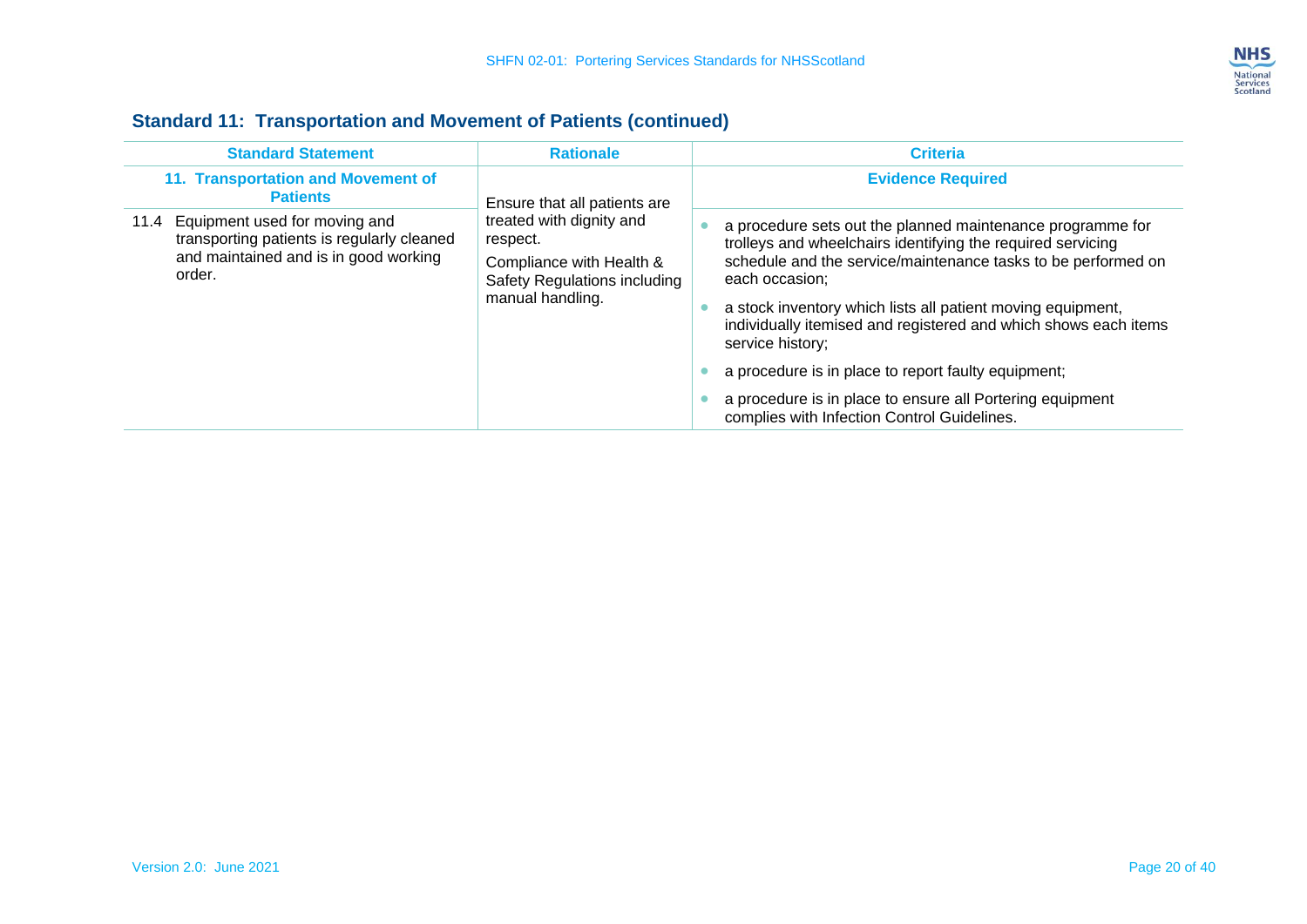

## **Standard 12: Transportation/Storage of Medical Gases**

<span id="page-22-0"></span>

| <b>Standard Statement</b>                                                                                                                   | <b>Rationale</b>                                                                                          | <b>Criteria</b>                                                                                                                                                                                                                                                                                                                                                                                                                                                                                                                                                                                                                                                                                                                                                                                                                       |
|---------------------------------------------------------------------------------------------------------------------------------------------|-----------------------------------------------------------------------------------------------------------|---------------------------------------------------------------------------------------------------------------------------------------------------------------------------------------------------------------------------------------------------------------------------------------------------------------------------------------------------------------------------------------------------------------------------------------------------------------------------------------------------------------------------------------------------------------------------------------------------------------------------------------------------------------------------------------------------------------------------------------------------------------------------------------------------------------------------------------|
| 12. Transportation/Storage of Medical Gases                                                                                                 | Ensure compliance with The<br>Carriage of Dangerous<br>Goods and Use of                                   | <b>Evidence Required</b>                                                                                                                                                                                                                                                                                                                                                                                                                                                                                                                                                                                                                                                                                                                                                                                                              |
| Staff use the approved equipment for the<br>12.1<br>safe and efficient transportation of medical<br>gases throughout and out with the site. |                                                                                                           | organisational policy on medical gases.<br>$\bullet$                                                                                                                                                                                                                                                                                                                                                                                                                                                                                                                                                                                                                                                                                                                                                                                  |
| Portering staff have received mandatory<br>12.2<br>and local training.                                                                      | <b>Transportable Pressure</b><br><b>Equipment Regulations 2007</b><br>and Manual Handling<br>Regulations. | mandatory training is in place to train staff in the safe<br>handling/transportation/storage of medical gases, gas manifolds<br>and flowmeters including<br>identification of medical gases;<br>the use of approved equipment;<br>adhering timeously to requests;<br>using correct Manual Handling procedures and techniques;<br>placing cylinder in correct area and securing;<br>size of cylinders;<br>approved equipment for the transportation different sizes of<br>cylinders;<br>appropriate regulators for different sizes of cylinders in line<br>with local procedures;<br>reporting faults to appropriate departments;<br>record keeping where appropriate;<br>recording of PPE issued;<br>ongoing awareness sessions in respect of new/existing<br>sizes of cylinders and equipment;<br>maintaining approved stock levels. |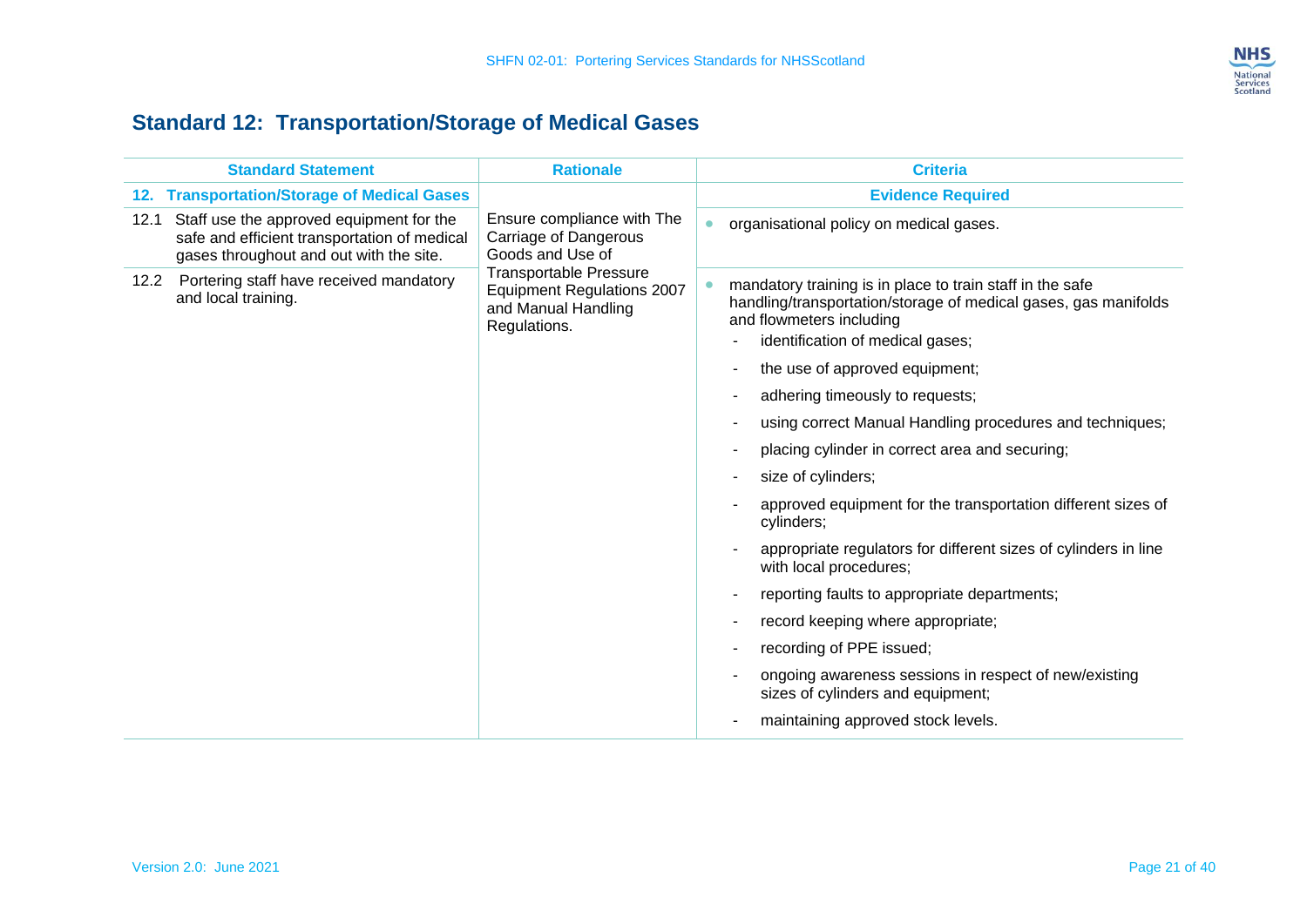

#### **Standard 12: Transportation/Storage of Medical Gases (continued)**

| <b>Standard Statement</b>                                                                          | <b>Rationale</b>                                                                                                                                                                     | <b>Criteria</b>                                                                                                                                                       |
|----------------------------------------------------------------------------------------------------|--------------------------------------------------------------------------------------------------------------------------------------------------------------------------------------|-----------------------------------------------------------------------------------------------------------------------------------------------------------------------|
| 12. Transportation/Storage of Medical Gases                                                        |                                                                                                                                                                                      | <b>Evidence Required</b>                                                                                                                                              |
| Equipment for the movement of Medical<br>12.3<br>Gases is maintained and in good working<br>order. | Ensure compliance with The<br>Carriage of Dangerous<br>Goods and Use of<br><b>Transportable Pressure</b><br><b>Equipment Regulations</b><br>2007 and Manual Handling<br>Regulations. | medical gas store:<br>kept secure at all times and entry restricted to authorised<br>personnel;<br>kept free from debris;<br>segregation of full and empty cylinders. |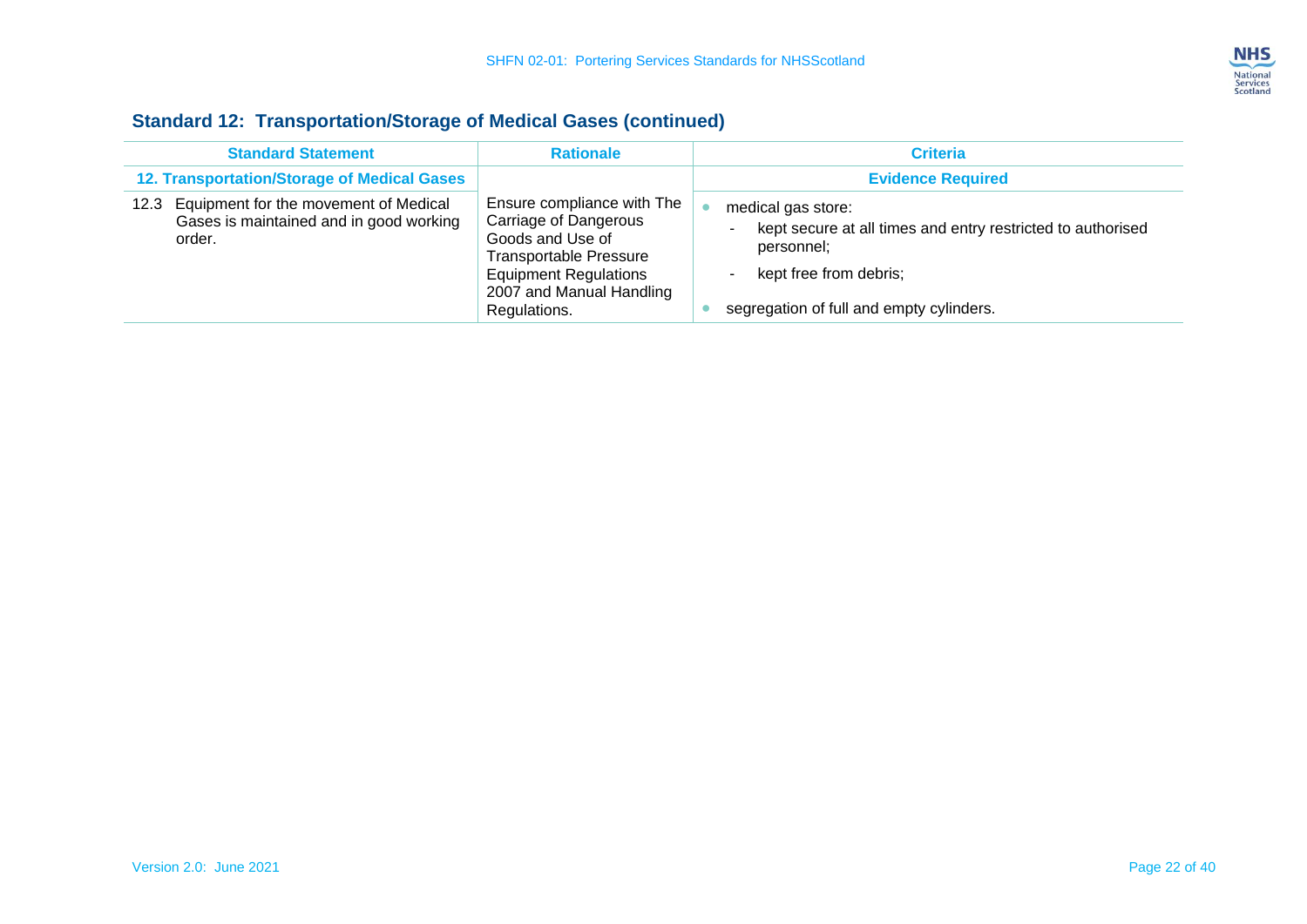

## **Standard 13: Helicopter Procedures: Arrival and Departure**

<span id="page-24-0"></span>

| <b>Standard Statement</b>                                                                                                                                        | <b>Rationale</b>                                                                                                                                                    | <b>Criteria</b>                                                                                                                                              |
|------------------------------------------------------------------------------------------------------------------------------------------------------------------|---------------------------------------------------------------------------------------------------------------------------------------------------------------------|--------------------------------------------------------------------------------------------------------------------------------------------------------------|
| 13. Helicopter Procedures: Arrival and<br><b>Departure</b>                                                                                                       | To ensure that all operational<br>procedures are carried out<br>within agreed response times<br>to coincide with the landing<br>and departure of the<br>helicopter. | <b>Evidence Required</b>                                                                                                                                     |
| 13.1 The organisation has a written policy and<br>operational procedure to ensure portering<br>staff are trained on the arrival and<br>departure of Helicopters. |                                                                                                                                                                     | instructions, which stipulate that appropriate procedures and<br>equipment, must be used for safe arrival and departure of<br>Helicopters.                   |
| 13.2 Portering staff have been trained and have<br>access to sufficient equipment i.e.<br>radios;                                                                |                                                                                                                                                                     | training programme for operational procedures in relation to<br>helicopter arrival and departure which includes instructions and<br>practical demonstration; |
| high visibility jackets;<br>$\bullet$                                                                                                                            |                                                                                                                                                                     | ensure appropriate forms i.e. foreign object debris check (FOD),<br>arrival and departure sheet are completed;                                               |
| security chains;<br>۰                                                                                                                                            |                                                                                                                                                                     | ensure correct and appropriate PPE is worn;<br>$\bullet$                                                                                                     |
| ear defender;                                                                                                                                                    |                                                                                                                                                                     | appropriate risk assessments are carried out and reviewed                                                                                                    |
| safety goggles;                                                                                                                                                  |                                                                                                                                                                     | annually;                                                                                                                                                    |
| neck gaiter;<br>$\bullet$                                                                                                                                        |                                                                                                                                                                     | up to date list of trained portering staff on the helicopter                                                                                                 |
| floor and emergency lights;                                                                                                                                      |                                                                                                                                                                     | procedures is maintained taking into account staff turnover,<br>leave etc.                                                                                   |
| barriers;                                                                                                                                                        |                                                                                                                                                                     | ensure at least one trained protering staff is available in each                                                                                             |
| fire extinguishers.                                                                                                                                              |                                                                                                                                                                     | shift to cover 24/7.                                                                                                                                         |
| Equipment used is regularly checked, in<br>13.3<br>good working order and defects are<br>reported.                                                               |                                                                                                                                                                     | annual checks on firefighting equipment, and annual training<br>$\bullet$<br>programme on how to use equipment;                                              |
|                                                                                                                                                                  |                                                                                                                                                                     | training programme in place for use of floodlights and<br>emergency warning lights, barriers, and visual checks on the<br>helipad and surrounding areas;     |
|                                                                                                                                                                  |                                                                                                                                                                     | reporting procedure in place for reporting faults and defects on<br>any equipment.                                                                           |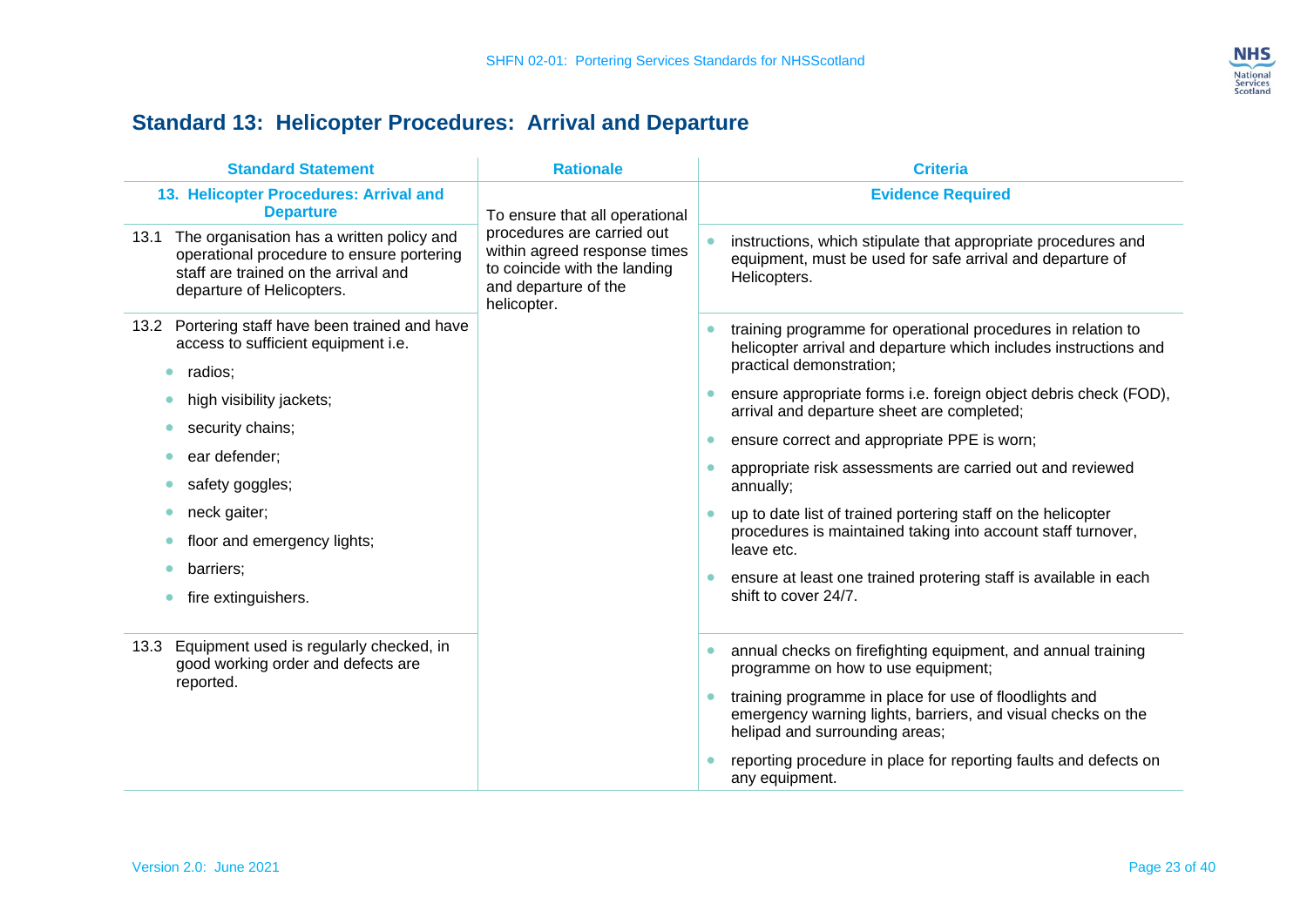### **NHS** National<br>Services<br>Scotland

### **Standard 14: Communication**

<span id="page-25-0"></span>

| <b>Standard Statement</b>                                                                                                                                                                                                                                                                                                         | <b>Rationale</b>                                                                                                                                                                                                                                                                                                                                                                                                                     | <b>Criteria</b>                                                                                                                                                                                                                                                                                                                                                                                                                                                                                                                                                                                                                                                 |                                                                                                                                                                                                                                                                     |
|-----------------------------------------------------------------------------------------------------------------------------------------------------------------------------------------------------------------------------------------------------------------------------------------------------------------------------------|--------------------------------------------------------------------------------------------------------------------------------------------------------------------------------------------------------------------------------------------------------------------------------------------------------------------------------------------------------------------------------------------------------------------------------------|-----------------------------------------------------------------------------------------------------------------------------------------------------------------------------------------------------------------------------------------------------------------------------------------------------------------------------------------------------------------------------------------------------------------------------------------------------------------------------------------------------------------------------------------------------------------------------------------------------------------------------------------------------------------|---------------------------------------------------------------------------------------------------------------------------------------------------------------------------------------------------------------------------------------------------------------------|
| <b>Communication</b><br>14.<br>14.1 All staff within the organisation are aware<br>of the remit of the service and procedure<br>for accessing it, the management<br>structure and the agreed priorities,<br>response times and quality standards.<br>14.2 Agreed procedures for communication                                     | To ensure all Managers and<br>Heads of Departments can<br>access Portering Services<br>which are required to<br>underpin and support clinical<br>and non-clinical services<br>within the organisation.<br>A commitment to<br>provide/encourage effective<br>communication.<br>Staff adequately informed to<br>carry out portering<br>duties/tasks and any<br>changes to procedures.<br>A structured two-way<br>method to disseminate | <b>Evidence Required</b><br>Portering Services Handbook;<br>a written schedule of tasks and functions performed by Portering<br>Services, categorised into areas of priority;<br>written plans to maintain services over times of staff shortage,<br>service developments which clearly identify the highest priority<br>tasks/functions to be performed together with low priority tasks<br>which may be suspended temporarily.<br>Portering Services specification:<br>$\bullet$<br>manpower schedule;<br>method statement;<br>portering instructions /routines/timescales;<br>equipment schedules;<br>list of key contacts;<br>details of services provided. |                                                                                                                                                                                                                                                                     |
| between:<br>all departments and Portering services;<br>$\bullet$<br>Portering management and porters;<br>$\bullet$<br>hospital switchboard and staff involved<br>$\bullet$<br>in emergencies such as cardiac arrests<br>and fire incidents etc;<br>Communication procedures will be part of a<br>Porter's Departmental Induction. | information, for example:<br>Manager<br>Asst Manager<br>Supervisors<br>Porters                                                                                                                                                                                                                                                                                                                                                       |                                                                                                                                                                                                                                                                                                                                                                                                                                                                                                                                                                                                                                                                 | communication e.g. procedures, handover books/diaries;<br>$\bullet$<br>equipment e.g. telephone, mobile phones, pagers, two-way<br>radios;<br>verbal e.g. staff, patients and visitors - Customer Care;<br>a copy of the organisation's Complaints Handling Policy. |
| 14.3 Where appropriate, Portering staff have<br>access to, and be trained in the use of,<br>communication equipment.                                                                                                                                                                                                              |                                                                                                                                                                                                                                                                                                                                                                                                                                      | local induction records;<br>$\bullet$<br>safe systems of work included in any training records as<br>appropriate                                                                                                                                                                                                                                                                                                                                                                                                                                                                                                                                                |                                                                                                                                                                                                                                                                     |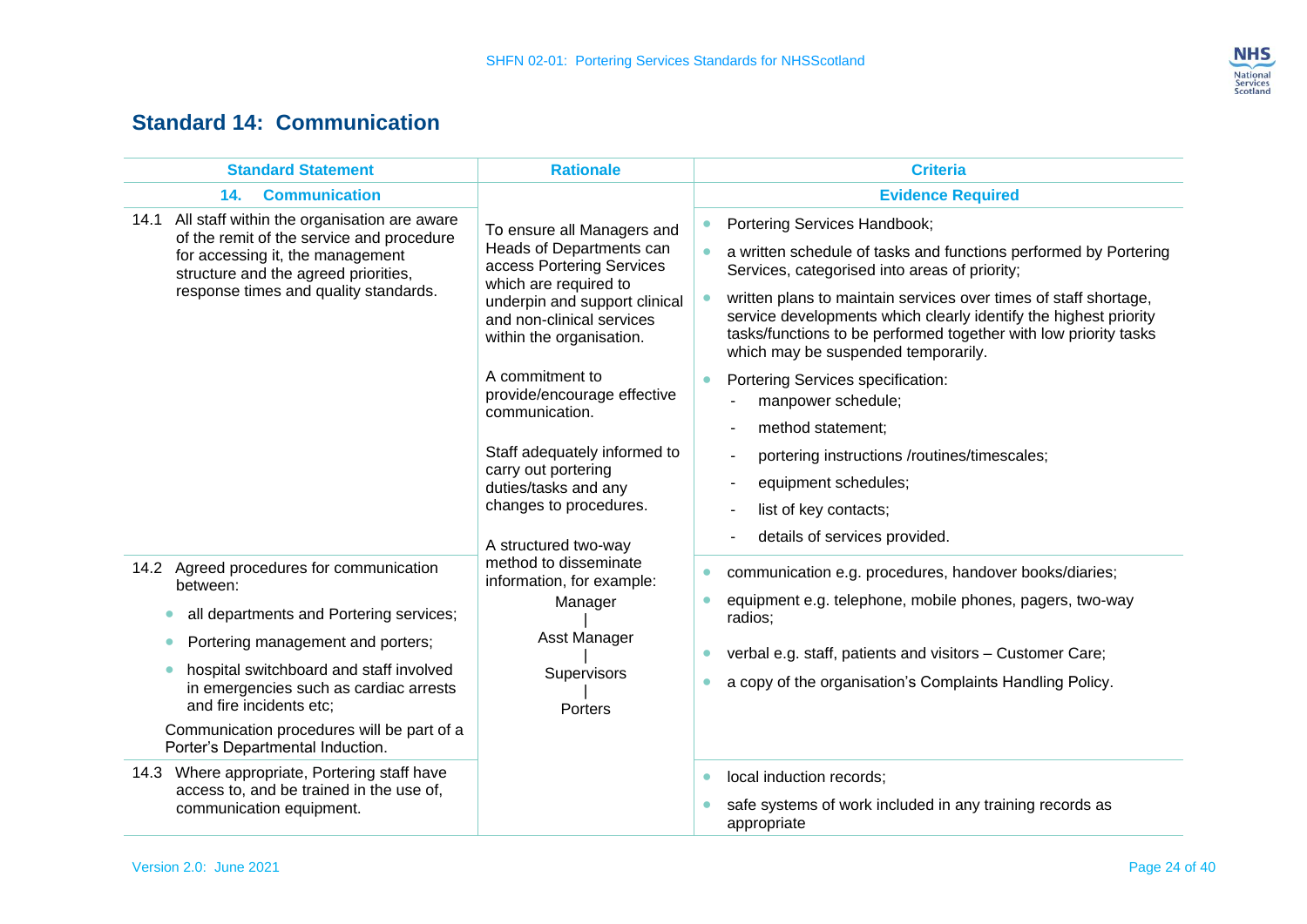

#### **Standard 14: Communication (continued)**

| <b>Standard Statement</b>                                                                                                                                                                                                                                | <b>Rationale</b>                                                                                                                                                                                                                                                                                                                                                      | <b>Criteria</b>                                                                                                                                                                                                                           |
|----------------------------------------------------------------------------------------------------------------------------------------------------------------------------------------------------------------------------------------------------------|-----------------------------------------------------------------------------------------------------------------------------------------------------------------------------------------------------------------------------------------------------------------------------------------------------------------------------------------------------------------------|-------------------------------------------------------------------------------------------------------------------------------------------------------------------------------------------------------------------------------------------|
| 14.<br><b>Communication</b>                                                                                                                                                                                                                              |                                                                                                                                                                                                                                                                                                                                                                       | <b>Evidence Required</b>                                                                                                                                                                                                                  |
| 14.4 Patients, visitors and staff can expect they<br>will always be treated with courtesy and<br>politeness by all Portering staff.                                                                                                                      | To ensure all Managers and<br>Heads of Departments can<br>access Portering Services<br>which are required to<br>underpin and support clinical                                                                                                                                                                                                                         | training/induction records show details of the mechanism of<br>handling of complaints according to written service<br>instruction/guidelines and this features in all staff<br>training/induction;<br>customer care included in training. |
| 14.5 Written complaints relating to Portering<br>Services are integrated into the<br>organisation's complaints process. Verbal<br>complaints relating to Portering Services<br>are dealt with timeously by the Portering<br>Services Manager/Supervisor. | and non-clinical services<br>within the organisation.<br>A commitment to<br>provide/encourage effective<br>communication.<br>Staff adequately informed to<br>carry out portering<br>duties/tasks and any<br>changes to procedures.<br>A structured two-way<br>method to disseminate<br>information, for example:<br>Manager<br>Asst Manager<br>Supervisors<br>Porters | ensure that all complaints made in regard to Portering Services<br>are dealt with in the required timescale and, following<br>investigations of the complaint, draw experience to review and<br>improve these services.                   |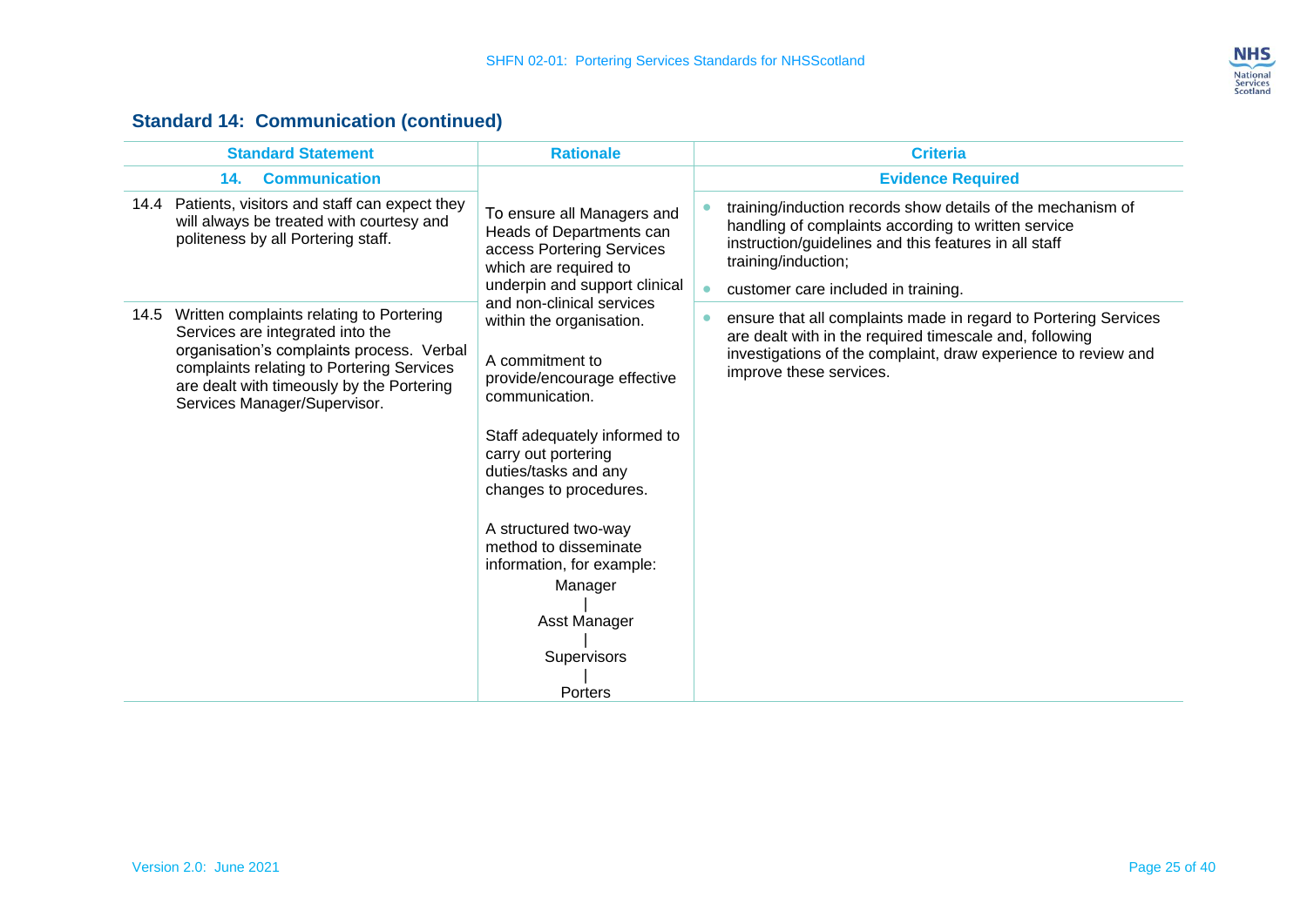

## **Standard 15: Appearance, Attitude and Conduct**

<span id="page-27-0"></span>

| <b>Standard Statement</b>                                                                                                                                                                                                                                                              | <b>Rationale</b>                               | <b>Criteria</b>                                                                                                                                                                                                                                                                                                                                                                                                                          |
|----------------------------------------------------------------------------------------------------------------------------------------------------------------------------------------------------------------------------------------------------------------------------------------|------------------------------------------------|------------------------------------------------------------------------------------------------------------------------------------------------------------------------------------------------------------------------------------------------------------------------------------------------------------------------------------------------------------------------------------------------------------------------------------------|
| <b>Appearance, Attitude and Conduct</b><br>15.                                                                                                                                                                                                                                         |                                                | <b>Evidence Required</b>                                                                                                                                                                                                                                                                                                                                                                                                                 |
| 15.1 The organisation has a written policy<br>governing staff appearance, attitude and<br>conduct.                                                                                                                                                                                     | Protection of patients, visitors<br>and staff. | organisational policy/procedure, setting required standards<br>for portering staff's appearance, attitude and conduct,<br>presenting a positive image of a porter and the service.<br>Procedure to include reference to the wearing of identity                                                                                                                                                                                          |
| Portering Services recognises that patients,<br>15.2<br>visitors and staff must always be treated<br>courteously and with respect.<br>Portering staff should conduct themselves in<br>a manner conducive to maintaining the<br>privacy and dignity of patients, visitors and<br>staff. |                                                | badges, uniform and PPE;<br>organisational policy on the use of PPE;<br>record of PPE issued;<br>evidence of staff training/induction particularly addressing the<br>practical implementation of good interpersonal courtesy<br>quidelines;<br>all Porters must wear the uniform provided, ensuring ID<br>badges are on display at all times;<br>customer care and equality and diversity included in training<br>and evidenced in PDRs. |
| 15.3 Portering Services recognises that<br>colleagues must always be treated<br>courteously and with respect.                                                                                                                                                                          |                                                | policy on employee conducts e.g. Dignity at Work.                                                                                                                                                                                                                                                                                                                                                                                        |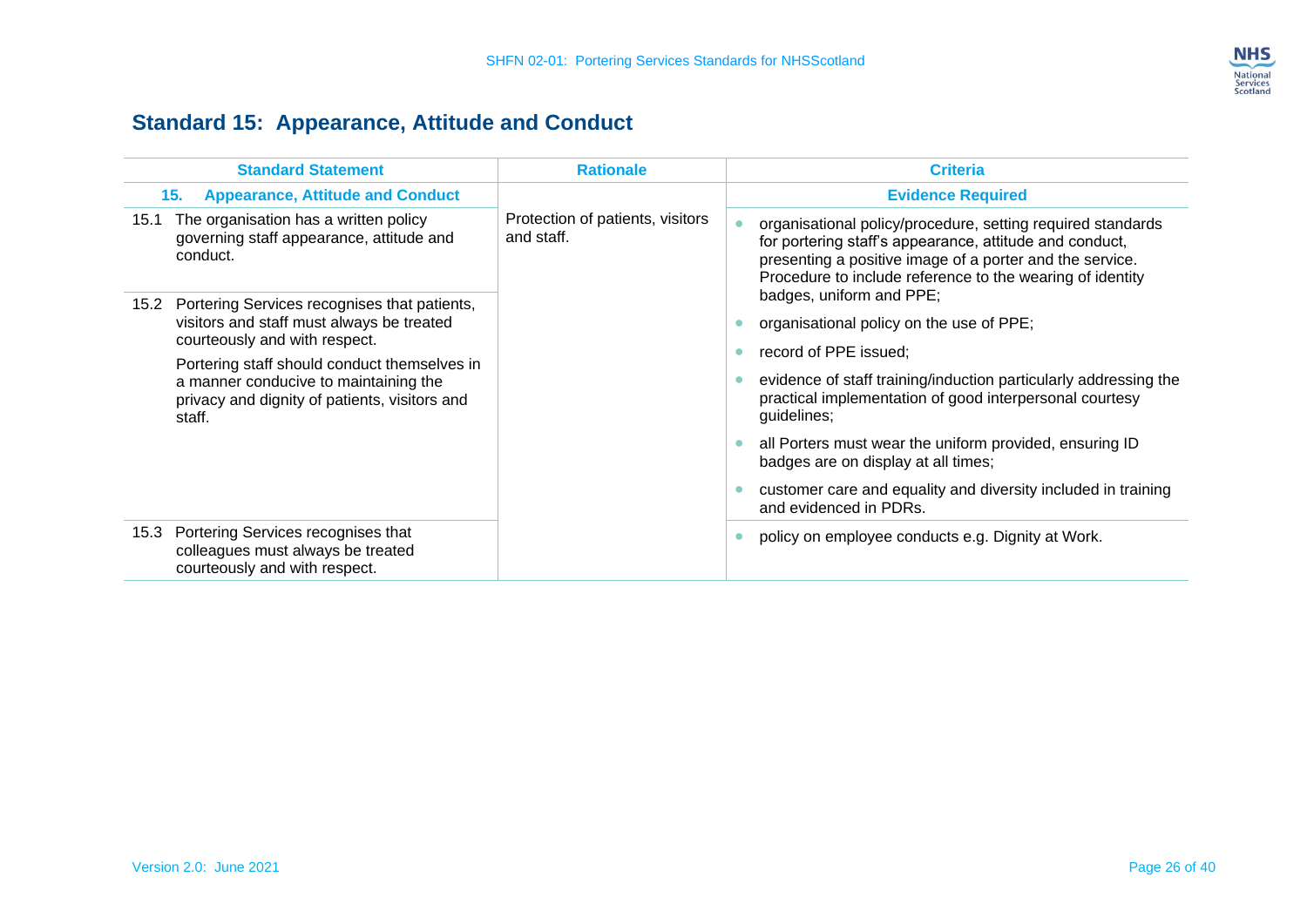

## **Standard 16: Equipment**

<span id="page-28-0"></span>

| <b>Standard Statement</b>                                                                                                                                           | <b>Rationale</b>                                                                       | <b>Criteria</b>                                                                                                                                                                                            |
|---------------------------------------------------------------------------------------------------------------------------------------------------------------------|----------------------------------------------------------------------------------------|------------------------------------------------------------------------------------------------------------------------------------------------------------------------------------------------------------|
| 16.<br><b>Equipment</b>                                                                                                                                             |                                                                                        | <b>Evidence Required</b>                                                                                                                                                                                   |
| 16.1 The organisation has written operational<br>procedures in regard to the provision of<br>appropriate equipment.                                                 | Protection of patients, visitors,<br>staff and safe movement of<br>goods and services. | operational procedures explaining appropriate use of<br>equipment.                                                                                                                                         |
| 16.2 Portering staff engaged in transportation of<br>goods and services have been trained in<br>manual handling techniques and the<br>appropriate use of equipment. |                                                                                        | training given and records maintained for training in the<br>following areas:<br>manual handling;<br>PPE;<br>$\sim$<br>use of equipment including any vehicle and license<br>checks;<br>infection control. |
| All equipment is stored in designated<br>16.3<br>locations.                                                                                                         |                                                                                        | adequate storage provided.                                                                                                                                                                                 |
| All equipment is cleaned, inspected and<br>16.4<br>maintained on a regular basis.                                                                                   |                                                                                        | cleaning schedule.                                                                                                                                                                                         |
| All faulty equipment should be removed from<br>16.5<br>service and reported.                                                                                        |                                                                                        | system to log defects and removal from operation.                                                                                                                                                          |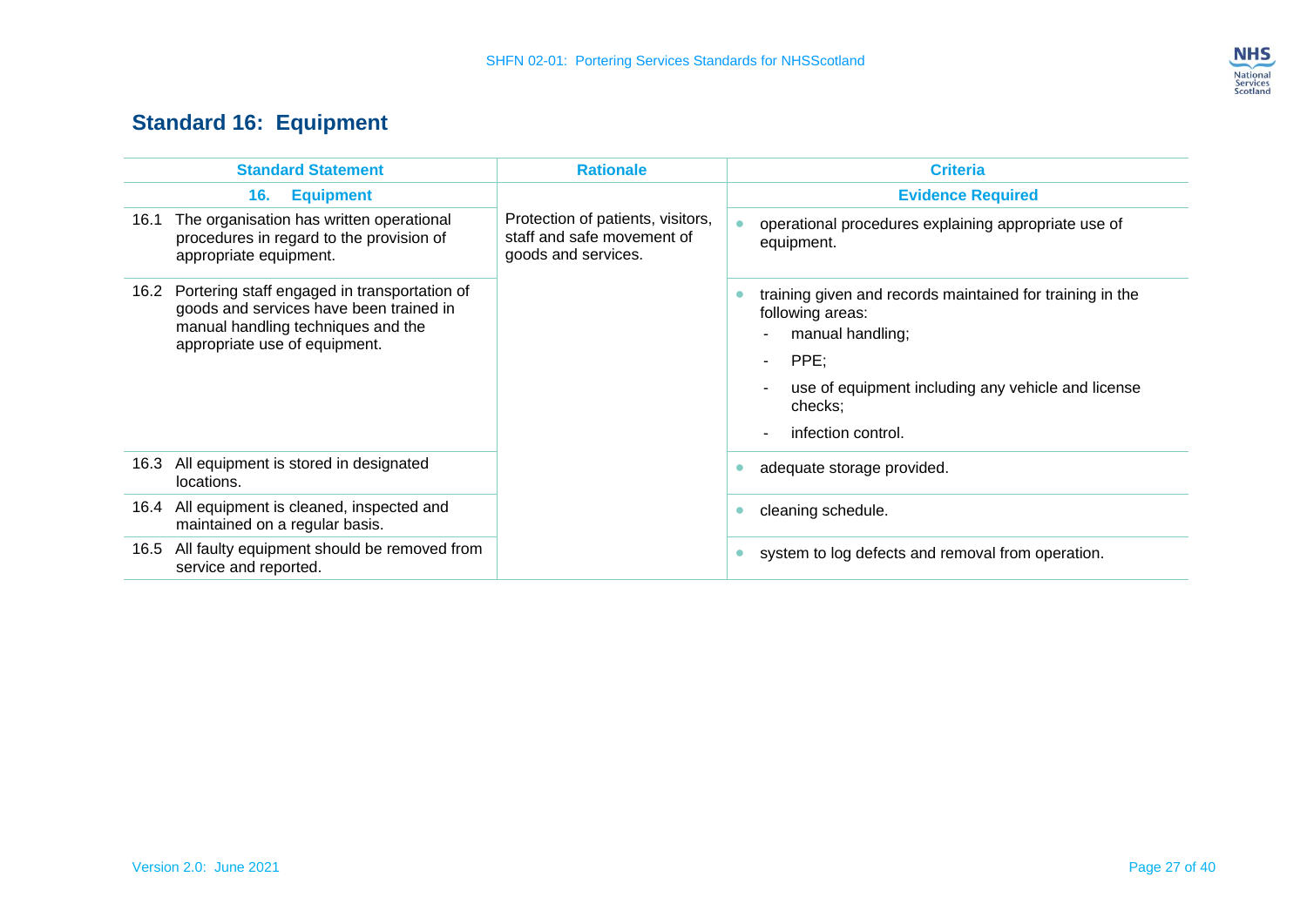

## **Standard 17: Transfer of Deceased Patients to the Mortuary**

<span id="page-29-0"></span>

| <b>Standard Statement</b>                                                                               | <b>Rationale</b>                                                                                                                                                                      | <b>Criteria</b>                                                                                                                                                                                                                                                                                                                                                                                                                                                                                                                                                                                                                                                                                                                                                                                                                                                                                                                                                                                                                                                                                             |
|---------------------------------------------------------------------------------------------------------|---------------------------------------------------------------------------------------------------------------------------------------------------------------------------------------|-------------------------------------------------------------------------------------------------------------------------------------------------------------------------------------------------------------------------------------------------------------------------------------------------------------------------------------------------------------------------------------------------------------------------------------------------------------------------------------------------------------------------------------------------------------------------------------------------------------------------------------------------------------------------------------------------------------------------------------------------------------------------------------------------------------------------------------------------------------------------------------------------------------------------------------------------------------------------------------------------------------------------------------------------------------------------------------------------------------|
| Transfer of deceased patients to the<br>17.<br>mortuary                                                 | The procedures are designed                                                                                                                                                           | <b>Evidence Required</b>                                                                                                                                                                                                                                                                                                                                                                                                                                                                                                                                                                                                                                                                                                                                                                                                                                                                                                                                                                                                                                                                                    |
| Portering services are responsible for the<br>17.1<br>transfer of deceased patients to the<br>mortuary. | to ensure patients and<br>relatives/carers are treated<br>with dignity and respect.<br>Patient identification is<br>assured and that effective<br>infection control is<br>maintained. | operational procedure is in place for the transfer of deceased<br>patients to the mortuary which includes reference to the<br>sequence of tasks to be performed, equipment used, special<br>clothing required and appropriate vehicle for transfer;<br>policy and procedure detailing the required procedures for the<br>transfer of infectious bodies is in place including the requirement<br>of protective clothing, waste management and hand washing<br>requirements;<br>procedural instruction covering the identity of deceased,<br>recording details of the deceased in the mortuary register and<br>the details of the deceased on the external door of the<br>refrigerated storage area;<br>a procedure sets out arrangements for the laying out of the<br>deceased for viewing;<br>training in the transfer of deceased patients;<br>$\bullet$<br>Portering staff are trained to have an understanding of and<br>$\bullet$<br>appropriate responses to the traditions and customs of people<br>from different culture backgrounds particularly in regard to the<br>care of the deceased patient. |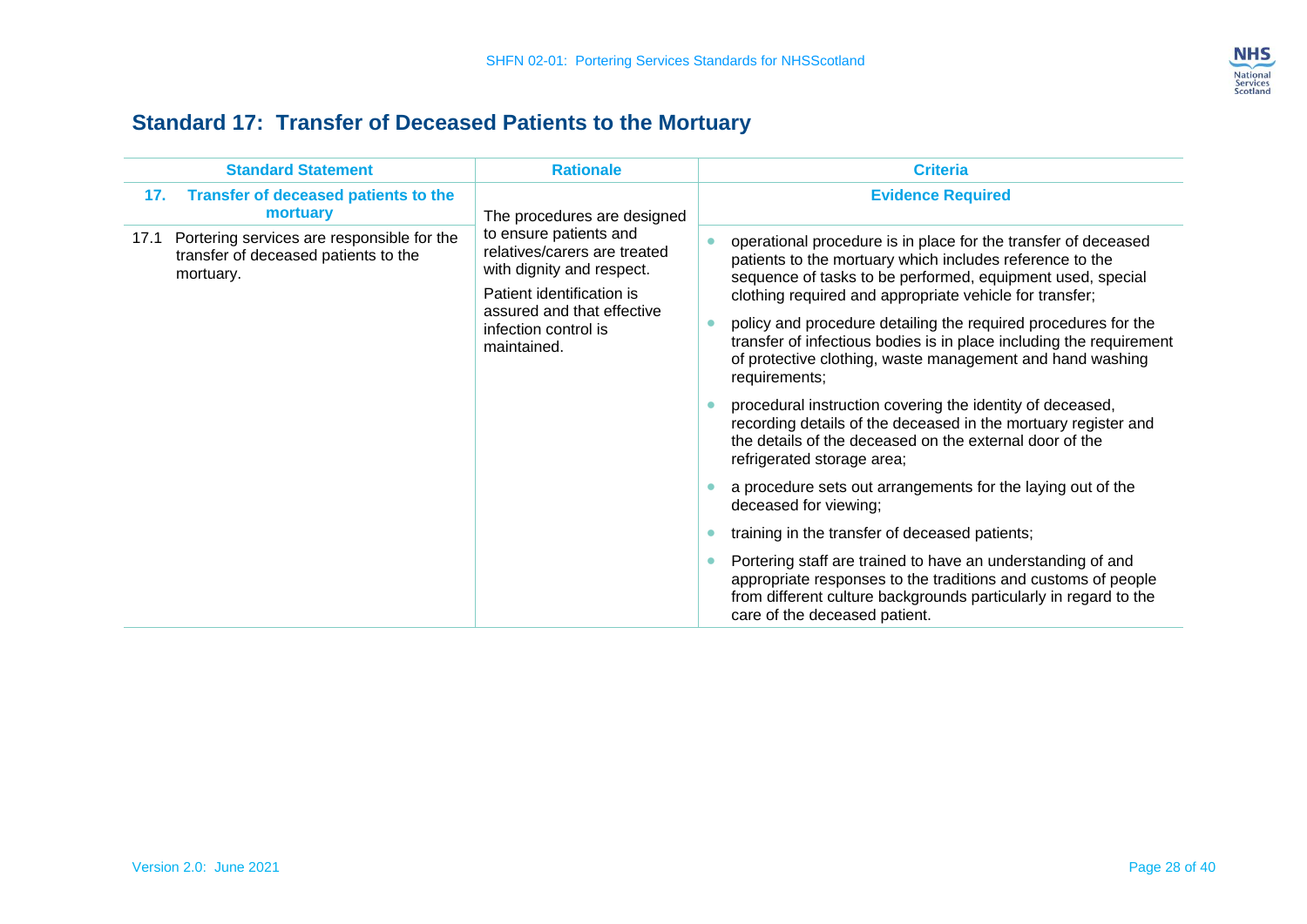

## **Standard 18: Transportation of Goods/Supplies**

<span id="page-30-0"></span>

| <b>Standard Statement</b>                                                                                                                              | <b>Rationale</b>                                                                                                                                                                                                | <b>Criteria</b>                                                                                                                                                                                                                                                                                                                                                    |
|--------------------------------------------------------------------------------------------------------------------------------------------------------|-----------------------------------------------------------------------------------------------------------------------------------------------------------------------------------------------------------------|--------------------------------------------------------------------------------------------------------------------------------------------------------------------------------------------------------------------------------------------------------------------------------------------------------------------------------------------------------------------|
| <b>18. Transportation of Goods/Supplies</b>                                                                                                            |                                                                                                                                                                                                                 | <b>Evidence Required</b>                                                                                                                                                                                                                                                                                                                                           |
| Portering staff have access to and use of<br>18.1<br>appropriate equipment/aides/PPE for the<br>safe and efficient transportation of<br>good/supplies. | Ensure that all<br>goods/supplies received at<br>the delivery point are<br>transported safely to their<br>destination.<br>Compliance with Health and<br><b>Safety Executive Manual</b><br>Handling Regulations. | a mandatory programme is in place to train Portering staff in the<br>transportation, movement of goods/supplies and on layout of the<br>site:<br>a mandatory programme is in place to train Portering staff on the<br>use of manual/electronic equipment, which should be employed<br>to assist in the above tasks.                                                |
| 18.2 Each item is assessed and Portering staff<br>are allocated accordingly.                                                                           |                                                                                                                                                                                                                 | organisational policy on Occupational Health Screening prior to<br>employment including a confirmation of fitness for employment;<br>monitor the performance of the general transportation of<br>goods/supplies and equipment for:<br>quality of service;<br>damages and breakages;<br>expected time and arrival/delivery to the designated<br>destination/person. |
| 18.3 Portering staff have received mandatory<br>and local training.                                                                                    |                                                                                                                                                                                                                 | security of items is maintained at all times;<br>record keeping where appropriate.                                                                                                                                                                                                                                                                                 |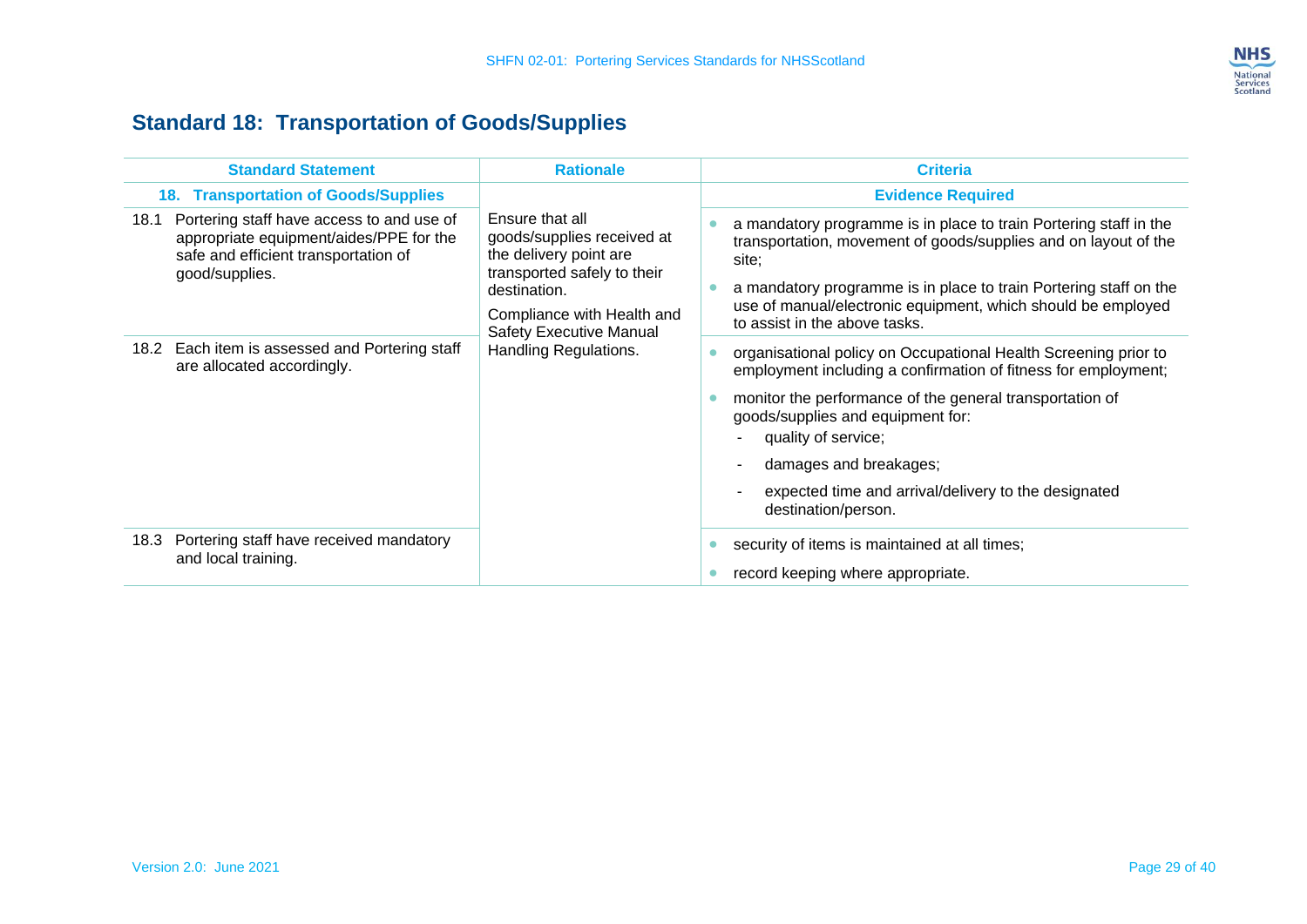### **NHS** National<br>Services<br>Scotland

## **Standard 19: Transportation Mail**

<span id="page-31-0"></span>

| <b>Standard Statement</b>                                                                                                                                                                              | <b>Rationale</b>                                                                                                                                                                                                                                                                                           | <b>Criteria</b>                                                                                                                                                                                                                                                                                                                           |
|--------------------------------------------------------------------------------------------------------------------------------------------------------------------------------------------------------|------------------------------------------------------------------------------------------------------------------------------------------------------------------------------------------------------------------------------------------------------------------------------------------------------------|-------------------------------------------------------------------------------------------------------------------------------------------------------------------------------------------------------------------------------------------------------------------------------------------------------------------------------------------|
| 19. Transportation of Internal<br><b>Mail/Parcels/External Mail</b>                                                                                                                                    | The safety and integrity of<br>the mail and all deliveries.<br>To ensure compliance with<br>the Data Protection Act 1998<br>and the NHS Code of<br><b>Practice on Protecting</b><br>Patient Confidentiality.<br>Compliance with Health and<br>Safety Regulations including<br>manual handling regulations. | <b>Evidence Required</b>                                                                                                                                                                                                                                                                                                                  |
| Portering staff have access to and use of<br>19.1<br>appropriate equipment and<br>transport/aides/ PPE for the safe, secure<br>and efficient transportation of internal<br>mail/parcels/external mail. |                                                                                                                                                                                                                                                                                                            | an operational procedure is in place for:<br>mailroom and delivery activities including security aspects;<br>the arrangements for the classification of all mail e.g.<br>recorded/special delivery items;<br>the reporting of suspected abuse.                                                                                            |
| Portering staff have received mandatory<br>19.2<br>and local training.                                                                                                                                 |                                                                                                                                                                                                                                                                                                            | a mandatory training programme is in place to train staff in the<br>transportation of mail and on the use of manual/electronic<br>equipment e.g. electronic weighing and franking machines;<br>incoming, outgoing and internal mail is sorted according to<br>defined categories;<br>record keeping where appropriate.                    |
| Equipment used for the movement of mail<br>19.3<br>is securable, regularly maintained and in<br>good working order.                                                                                    |                                                                                                                                                                                                                                                                                                            | monitor the performance of the general transportation of mail<br>and equipment for:<br>quality of service;<br>damages and breakages.<br>expected time and arrival/delivery to the designated<br>destination/person Incorrect addressing of mail;<br>report all faults of mailroom equipment to the appropriate<br>maintenance department. |
| The mailroom is secured at all times and<br>19.4<br>entry is restricted to authorised personnel.                                                                                                       |                                                                                                                                                                                                                                                                                                            | security of mail is maintained at all times.                                                                                                                                                                                                                                                                                              |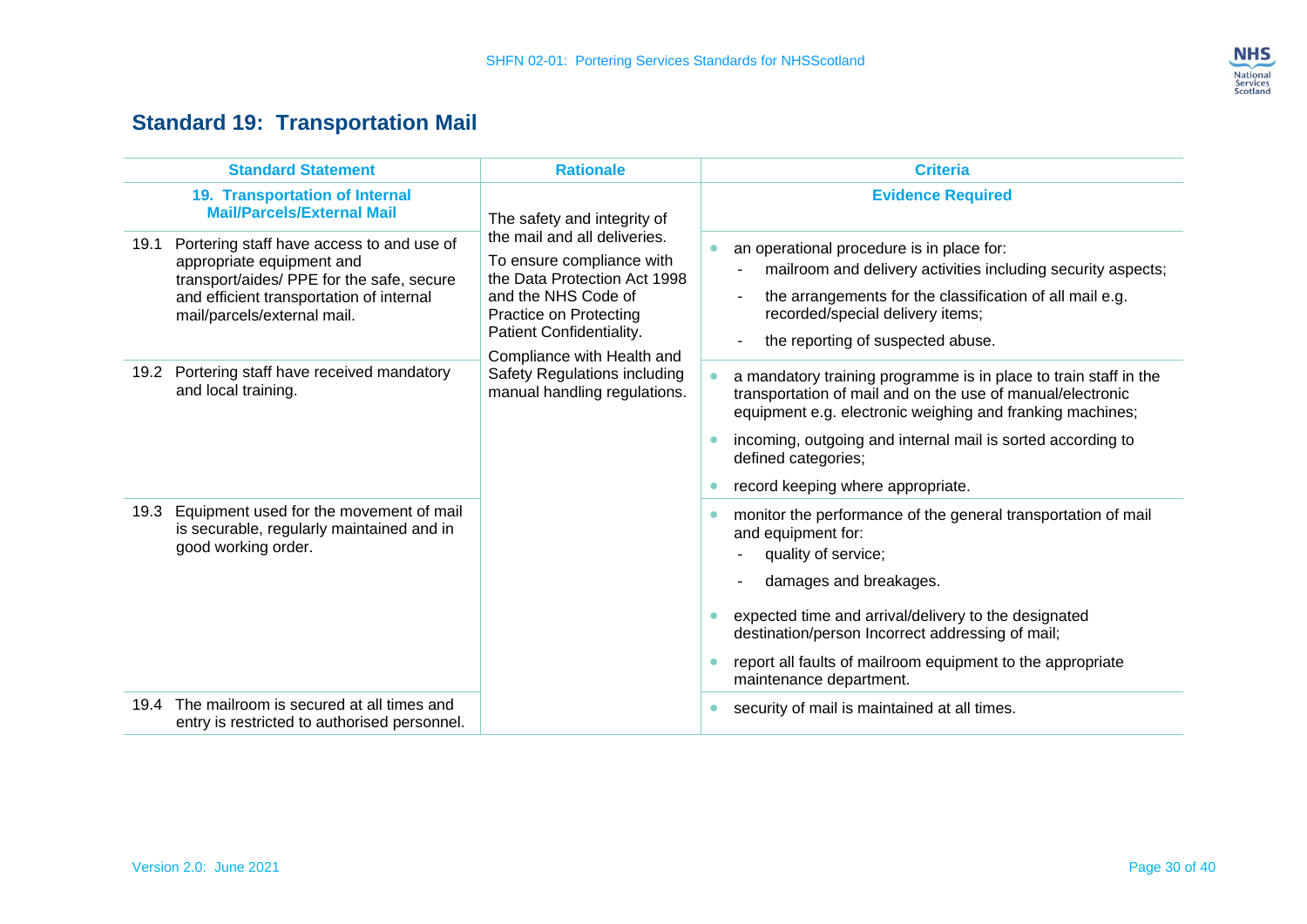

### **Standard 19: Transportation of Internal Mail/Parcels/External Mail (continued)**

| <b>Standard Statement</b>                                                                                                           | <b>Rationale</b>                                                                                                                                                                                                                        | <b>Criteria</b>                                                                                                                        |
|-------------------------------------------------------------------------------------------------------------------------------------|-----------------------------------------------------------------------------------------------------------------------------------------------------------------------------------------------------------------------------------------|----------------------------------------------------------------------------------------------------------------------------------------|
| 19. Transportation of Internal<br><b>Mail/Parcels/External Mail</b>                                                                 | The safety and integrity of<br>the mail and all deliveries.                                                                                                                                                                             | <b>Evidence Required</b>                                                                                                               |
| 19.5 Precautions required during security alerts<br>(bomb alerts, incendiary devices, chemical<br>and biological alerts) are taken. | To ensure compliance with<br>the Data Protection Act<br>1998 and the NHS Code of<br>Practice on Protecting<br>Patient Confidentiality.<br>Compliance with Health and<br>Safety Regulations including<br>manual handling<br>regulations. | the organisation has a policy for such alerts detailing the action<br>to be taken on receiving a suspicious letter, package or parcel. |
| 19.6 Any suspected abuse of the postal system<br>is brought to the attention of the line<br>manager.                                |                                                                                                                                                                                                                                         | adherence to Standing Financial Instructions.                                                                                          |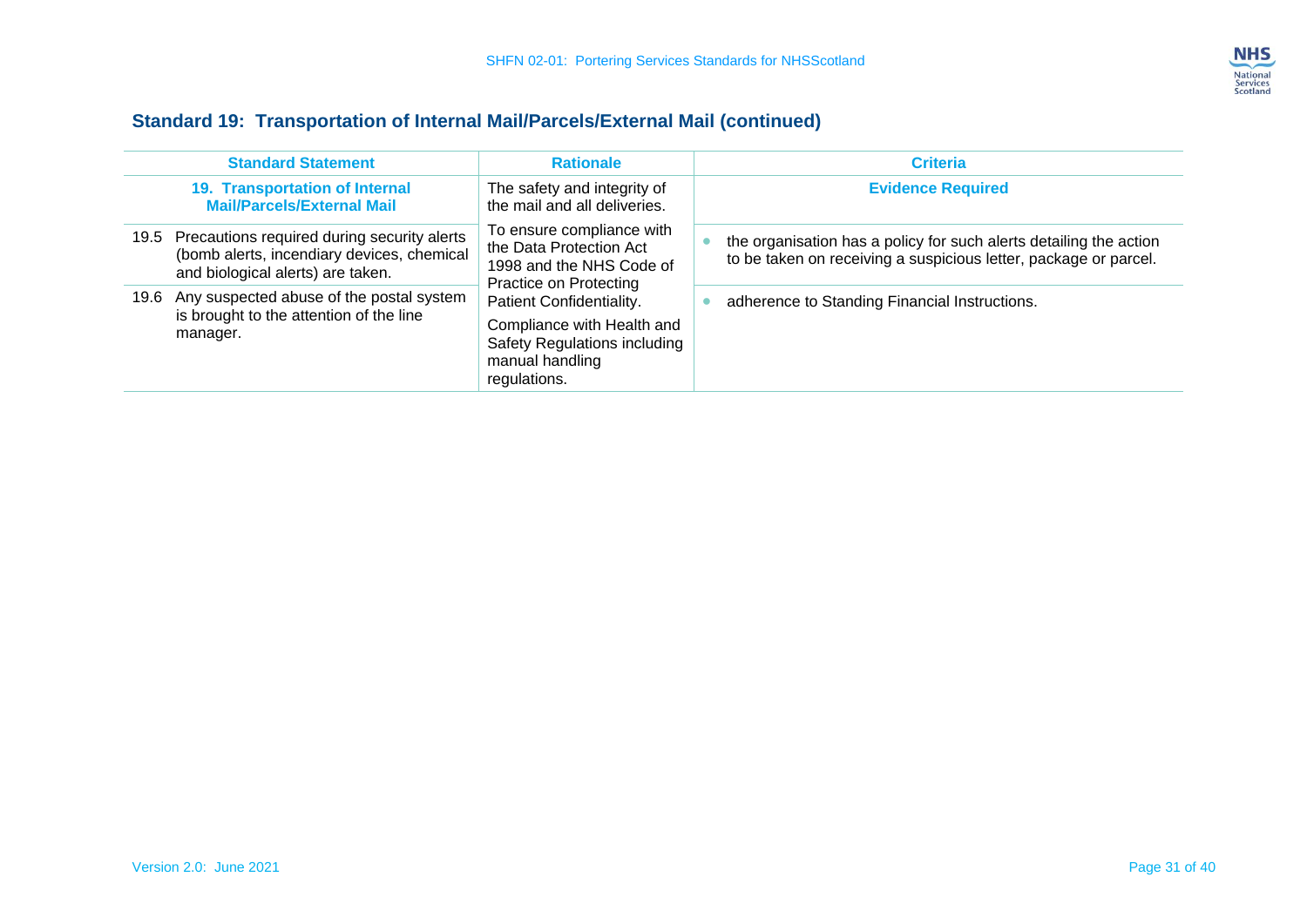

## **Standard 20: Transportation and Movement of Laundry/Linen**

<span id="page-33-0"></span>

| <b>Standard Statement</b>                                  | <b>Rationale</b>                                                                                                                                                                                                                                                                                                                                                                                                                                                                                                                                                                                                                                                                                                                                                                                                                                                             | <b>Criteria</b>                                                                                                                                                                                                                                                                                                                                                                                                                                        |
|------------------------------------------------------------|------------------------------------------------------------------------------------------------------------------------------------------------------------------------------------------------------------------------------------------------------------------------------------------------------------------------------------------------------------------------------------------------------------------------------------------------------------------------------------------------------------------------------------------------------------------------------------------------------------------------------------------------------------------------------------------------------------------------------------------------------------------------------------------------------------------------------------------------------------------------------|--------------------------------------------------------------------------------------------------------------------------------------------------------------------------------------------------------------------------------------------------------------------------------------------------------------------------------------------------------------------------------------------------------------------------------------------------------|
| 20. Transportation and Movement of<br><b>Laundry/Linen</b> | Ensure the handling and<br>movement of all linen fully<br>Portering staff have access to sufficient<br>complies with segregation<br>equipment/aids for transporting and<br>requirements (HSG 95 (18))<br>movement of laundry/linen.<br>and Control of Infection<br>Policies to minimise the risk<br>of cross contamination.<br>Compliance with Health and<br>Safety legislation.<br>Where vehicles are used in the<br>transportation of linen, appropriate<br>segregation should be in place.<br>All clean and used (includes infected)<br>laundry/linen is stored in designated areas<br>whilst awaiting collection /distribution.<br>Equipment used for moving and<br>transporting linen is regularly maintained<br>and is in good working order.<br>Portering staff have been appropriately<br>trained in the use of the transportation and<br>movement of laundry/linen. | <b>Evidence Required</b>                                                                                                                                                                                                                                                                                                                                                                                                                               |
| 20.1                                                       |                                                                                                                                                                                                                                                                                                                                                                                                                                                                                                                                                                                                                                                                                                                                                                                                                                                                              | procedure which stipulates the appropriate equipment/aids that<br>must be used for laundry/linen movement, and also includes the<br>type of lifting and handling aids with directions for their<br>appropriate use;<br>a procedure stipulating that all transportation, storage and<br>movement needs must be assessed following Infection Control<br>Guidelines and staff allocated to these tasks according to the<br>result of the Risk Assessment. |
| 20.2                                                       |                                                                                                                                                                                                                                                                                                                                                                                                                                                                                                                                                                                                                                                                                                                                                                                                                                                                              | an organisational policy is in place for the segregation of<br>laundry/linen.                                                                                                                                                                                                                                                                                                                                                                          |
| 20.3                                                       |                                                                                                                                                                                                                                                                                                                                                                                                                                                                                                                                                                                                                                                                                                                                                                                                                                                                              | cleaning schedule.<br>$\bullet$                                                                                                                                                                                                                                                                                                                                                                                                                        |
| 20.4                                                       |                                                                                                                                                                                                                                                                                                                                                                                                                                                                                                                                                                                                                                                                                                                                                                                                                                                                              | system to log defects and removal from operation.                                                                                                                                                                                                                                                                                                                                                                                                      |
| 20.5                                                       |                                                                                                                                                                                                                                                                                                                                                                                                                                                                                                                                                                                                                                                                                                                                                                                                                                                                              | a mandatory training programme is in place for Portering staff in<br>$\bullet$<br>the transportation and movement of linen including use of<br>appropriate equipment;                                                                                                                                                                                                                                                                                  |
|                                                            |                                                                                                                                                                                                                                                                                                                                                                                                                                                                                                                                                                                                                                                                                                                                                                                                                                                                              | Code of Practice;<br>$\bullet$                                                                                                                                                                                                                                                                                                                                                                                                                         |
|                                                            |                                                                                                                                                                                                                                                                                                                                                                                                                                                                                                                                                                                                                                                                                                                                                                                                                                                                              | <b>Staff Training Records;</b><br>$\bullet$                                                                                                                                                                                                                                                                                                                                                                                                            |
|                                                            | <b>Risk Assessments;</b><br>$\bullet$                                                                                                                                                                                                                                                                                                                                                                                                                                                                                                                                                                                                                                                                                                                                                                                                                                        |                                                                                                                                                                                                                                                                                                                                                                                                                                                        |
|                                                            |                                                                                                                                                                                                                                                                                                                                                                                                                                                                                                                                                                                                                                                                                                                                                                                                                                                                              | Maintenance Records;<br>$\bullet$                                                                                                                                                                                                                                                                                                                                                                                                                      |
|                                                            |                                                                                                                                                                                                                                                                                                                                                                                                                                                                                                                                                                                                                                                                                                                                                                                                                                                                              | Use of PPE.<br>$\bullet$                                                                                                                                                                                                                                                                                                                                                                                                                               |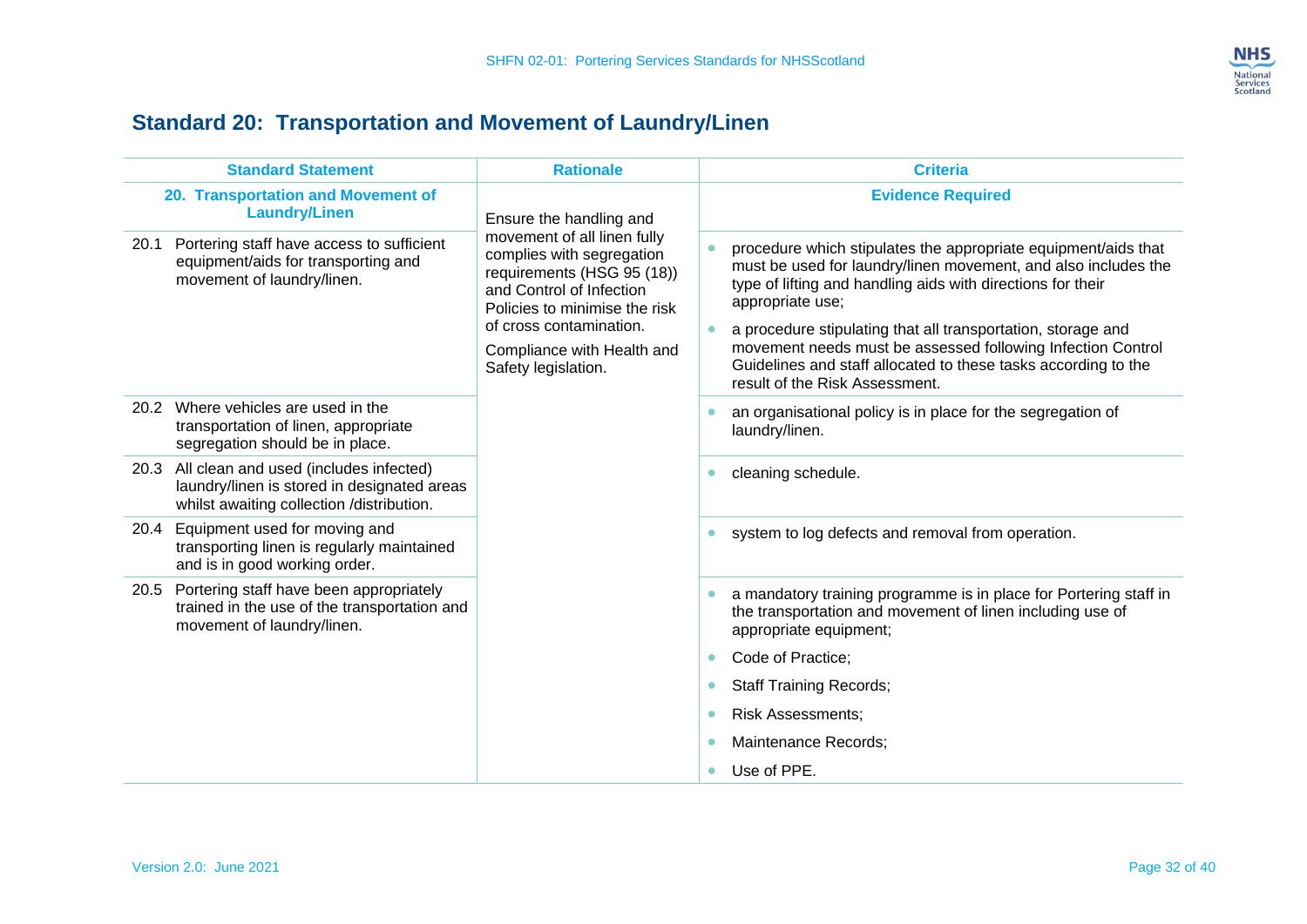

## **Standard 21: Transportation of Food**

<span id="page-34-0"></span>

| <b>Standard Statement</b>                                                                                      | <b>Rationale</b>                                                                                                                                                                                                                                                                        | <b>Criteria</b>                                                                                                                                                                                                                                                                                         |
|----------------------------------------------------------------------------------------------------------------|-----------------------------------------------------------------------------------------------------------------------------------------------------------------------------------------------------------------------------------------------------------------------------------------|---------------------------------------------------------------------------------------------------------------------------------------------------------------------------------------------------------------------------------------------------------------------------------------------------------|
| 21. Transportation of Food                                                                                     |                                                                                                                                                                                                                                                                                         | <b>Evidence Required</b>                                                                                                                                                                                                                                                                                |
| Portering staff have use of appropriate<br>21.1<br>equipment for safe and efficient<br>transportation of food. | Polices and procedures are<br>designed to ensure<br>compliance with the Food<br>Safety Regulations and the<br>Code of Practice on Meals<br>Provision.<br>Compliance with Health and<br>Safety Executive manual<br>handling regulations.<br><b>Compliance with Patients</b><br>Charters. | an operational procedure is in place for food delivery activities<br>including timescales;<br>appropriate risk assessments carried out;<br>monitor the performance of the expected time and<br>arrival/delivery of the food service to the user.                                                        |
| 21.2 Equipment used for the movement of food<br>is regularly maintained and in good<br>working order.          |                                                                                                                                                                                                                                                                                         | a mandatory training programme is in place for portering staff in<br>the safe and hygienic transportation of food and on the use of<br>manual handling equipment and vehicles and site layout and<br>delivery schedule;<br>record keeping where appropriate;<br>reporting systems in place for defects. |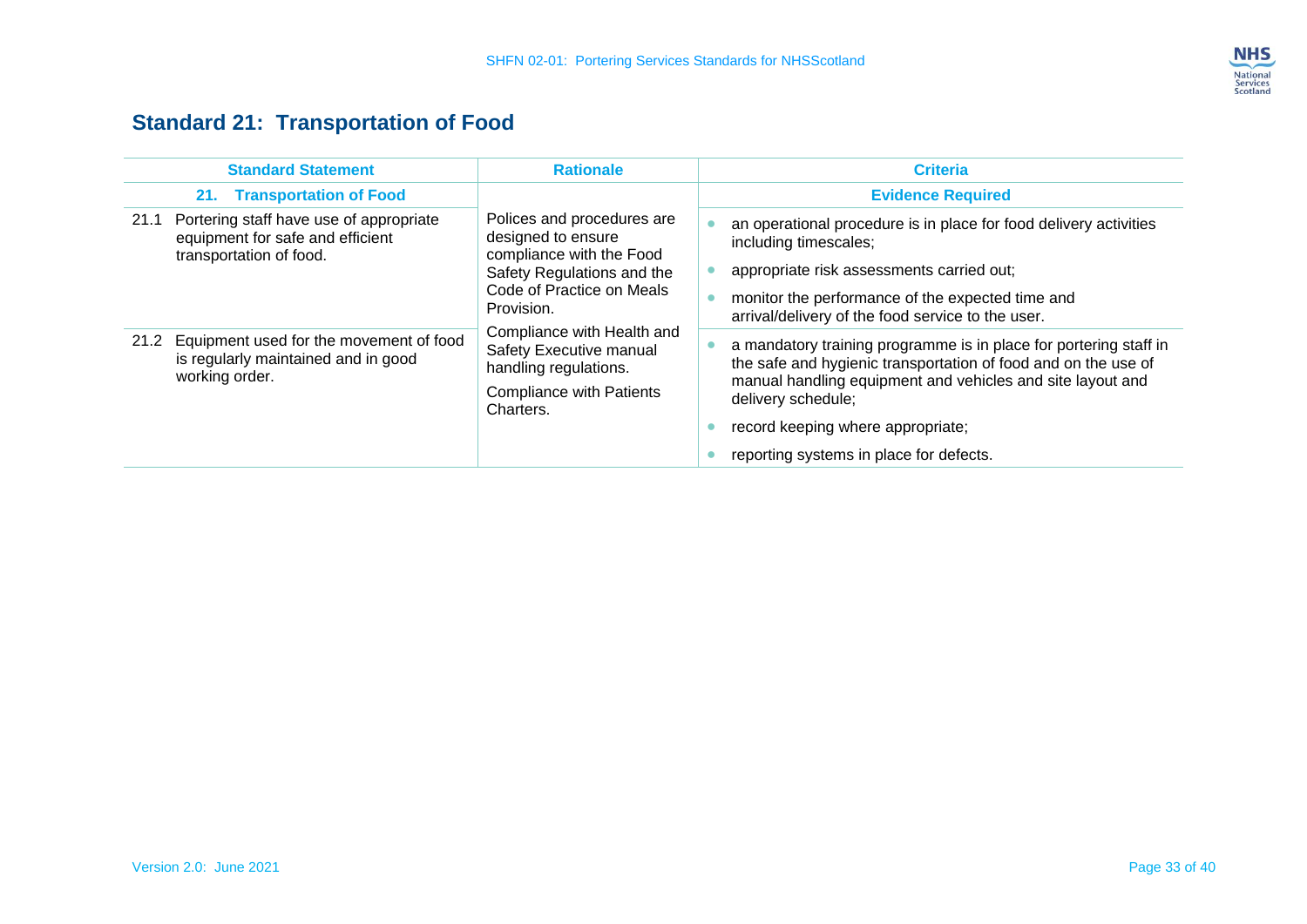

## **Standard 22: Transportation of Laboratory Specimens and Blood Products**

<span id="page-35-0"></span>

| <b>Standard Statement</b>                                                                                                                                       | <b>Rationale</b>                                                                                                                                                                                                                                                                              | <b>Criteria</b>                                                                                                                                                                                                                                                                                    |
|-----------------------------------------------------------------------------------------------------------------------------------------------------------------|-----------------------------------------------------------------------------------------------------------------------------------------------------------------------------------------------------------------------------------------------------------------------------------------------|----------------------------------------------------------------------------------------------------------------------------------------------------------------------------------------------------------------------------------------------------------------------------------------------------|
| 22. Transportation of laboratory specimens<br>and blood products                                                                                                | To ensure compliance with<br>the Data Protection Act 1998<br>and the NHS Code of<br><b>Practice on Protecting Patient</b><br>Confidentiality, The Carriage<br>of Dangerous Goods and Use<br>of Transportable Pressure<br><b>Equipment Regulations 2007</b><br>and infection control policies. | <b>Evidence Required</b>                                                                                                                                                                                                                                                                           |
| The organisation has a written policy and<br>22.1<br>procedures on the storage, collection and<br>transportation of laboratory specimens<br>and blood products. |                                                                                                                                                                                                                                                                                               | an operational procedure is in place for the storage and<br>transportation of laboratory specimens and blood products<br>including spillage procedures.                                                                                                                                            |
| Portering staff have access to sufficient<br>22.2<br>equipment/PPE.                                                                                             |                                                                                                                                                                                                                                                                                               | ensure correct and appropriate PPE is worn, a spillage kit is<br>available and appropriate vehicle signage is displayed.                                                                                                                                                                           |
| Portering staff have received mandatory<br>22.3<br>and local training.                                                                                          |                                                                                                                                                                                                                                                                                               | a mandatory training programme is in place for Portering staff<br>on the safe storage, collection and transportation of laboratory<br>specimens and blood products including Agreement concerning<br>the International Carriage of Dangerous Goods by Road (ADR)<br>regulations where appropriate; |
|                                                                                                                                                                 |                                                                                                                                                                                                                                                                                               | a policy, which stipulates that only trained staff carry out the<br>above duties.                                                                                                                                                                                                                  |
| 22.4 Portering staff work to agreed timescales.                                                                                                                 |                                                                                                                                                                                                                                                                                               | knowledge of the layout of the site/collection and delivery points;<br>staff trained as per work schedule.                                                                                                                                                                                         |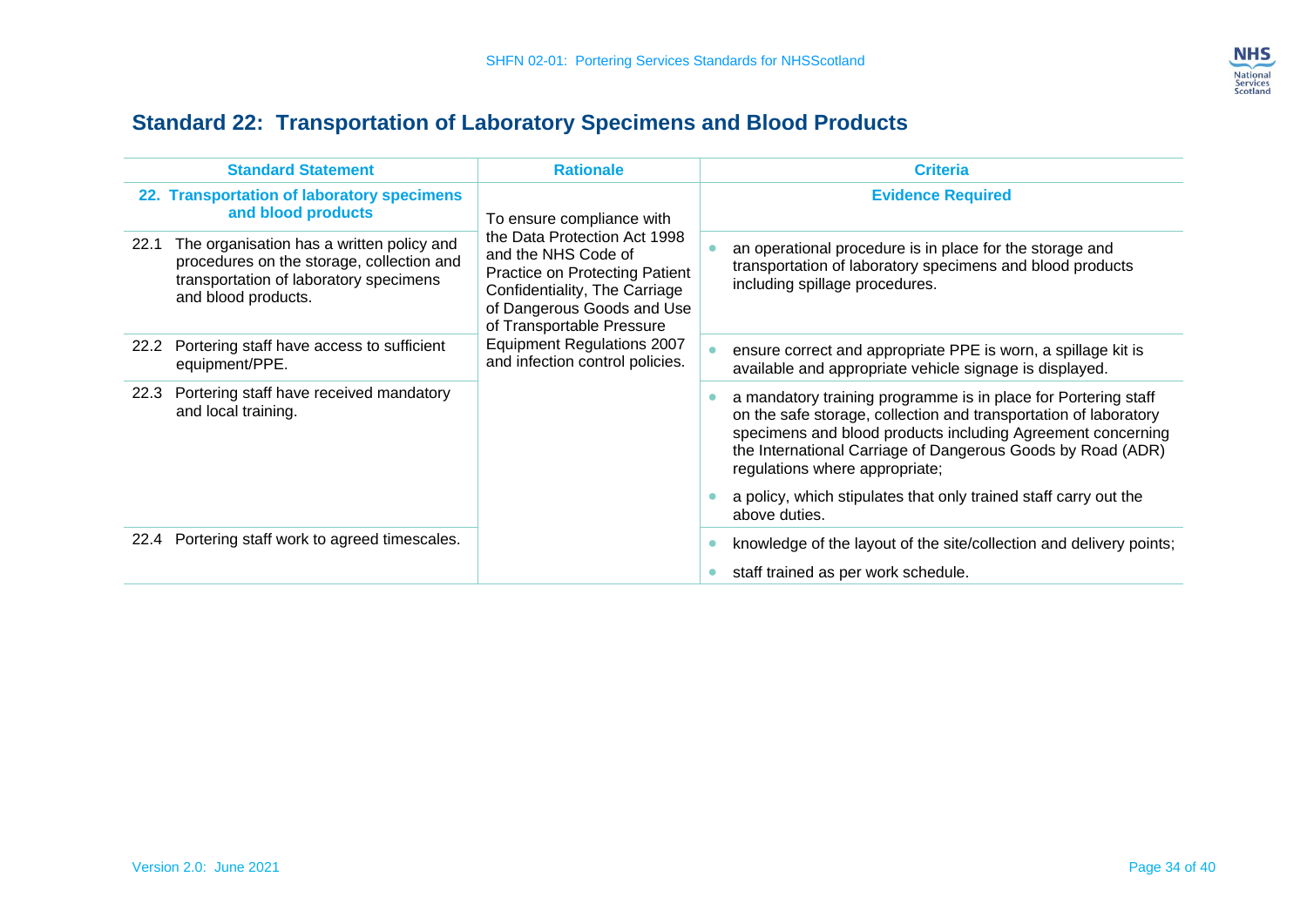

## **Standard 23: Audit and Monitoring**

<span id="page-36-0"></span>

| <b>Standard Statement</b>                                                                                                                               | <b>Rationale</b>                                                                                                                                                                                                                                                              | <b>Criteria</b>                                                                                                                                                                                                                                                                                                                                  |
|---------------------------------------------------------------------------------------------------------------------------------------------------------|-------------------------------------------------------------------------------------------------------------------------------------------------------------------------------------------------------------------------------------------------------------------------------|--------------------------------------------------------------------------------------------------------------------------------------------------------------------------------------------------------------------------------------------------------------------------------------------------------------------------------------------------|
| <b>Audit and Monitoring</b><br>23.                                                                                                                      |                                                                                                                                                                                                                                                                               | <b>Evidence Required</b>                                                                                                                                                                                                                                                                                                                         |
| 23.1 Portering Services systematically monitors<br>and audits delivery of its services in key<br>areas against pre determined performance<br>standards. | To ensure Portering Services<br>meet the expectation of<br>service users and response<br>times in the Portering Services<br>Business Plan and to ensure<br>there is a mechanism in place<br>for continuous improvement in<br>the quality and effectiveness of<br>the service. | a written schedule is in place setting out the agreed monitoring and<br>audit programme within Portering Services which identifies the topics<br>addressed, the staff responsible for conducting the audit, the<br>frequency of investigations;<br>copy of completed audit form<br>service satisfaction questionnaires<br>completed action plans |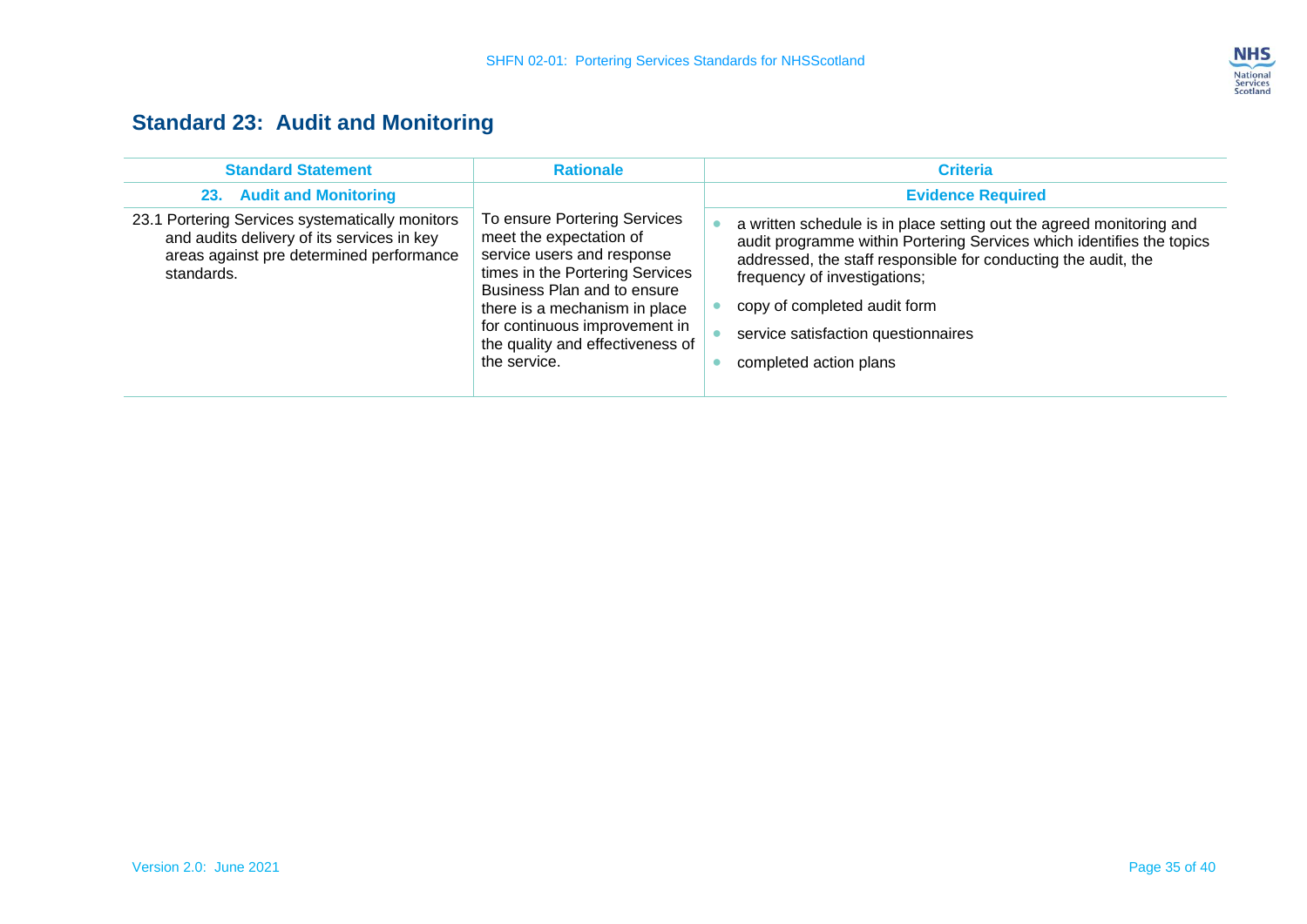

## **Standard 24: Key Performance Indicators**

<span id="page-37-0"></span>

| <b>Standard Statement</b>                                                                            | <b>Rationale</b>                                                                                                                        | <b>Criteria</b>                                                                                                                                                                                                                                                    |
|------------------------------------------------------------------------------------------------------|-----------------------------------------------------------------------------------------------------------------------------------------|--------------------------------------------------------------------------------------------------------------------------------------------------------------------------------------------------------------------------------------------------------------------|
| 24. Key Performance Indicators                                                                       |                                                                                                                                         | <b>Evidence Required</b>                                                                                                                                                                                                                                           |
| 24.1 Key performance indicators are a<br>component of the measurement of Portering<br>Services.      | To ensure Portering Services<br>continue to meet established<br>objectives contained within<br>the Portering Services<br>Business Plan. | the organisation has performance targets appropriate to<br>Portering Services, which are available to all staff;<br>Portering services maximises the value of key indicators by<br>benchmarking themselves against similar organisations, both<br>NHS and non-NHS. |
| 24.2 The Portering service is supported by an<br>electronic task management and reporting<br>system. |                                                                                                                                         | reports are generated on service activities that are then<br>reviewed by management to seek opportunities for<br>improvement.                                                                                                                                      |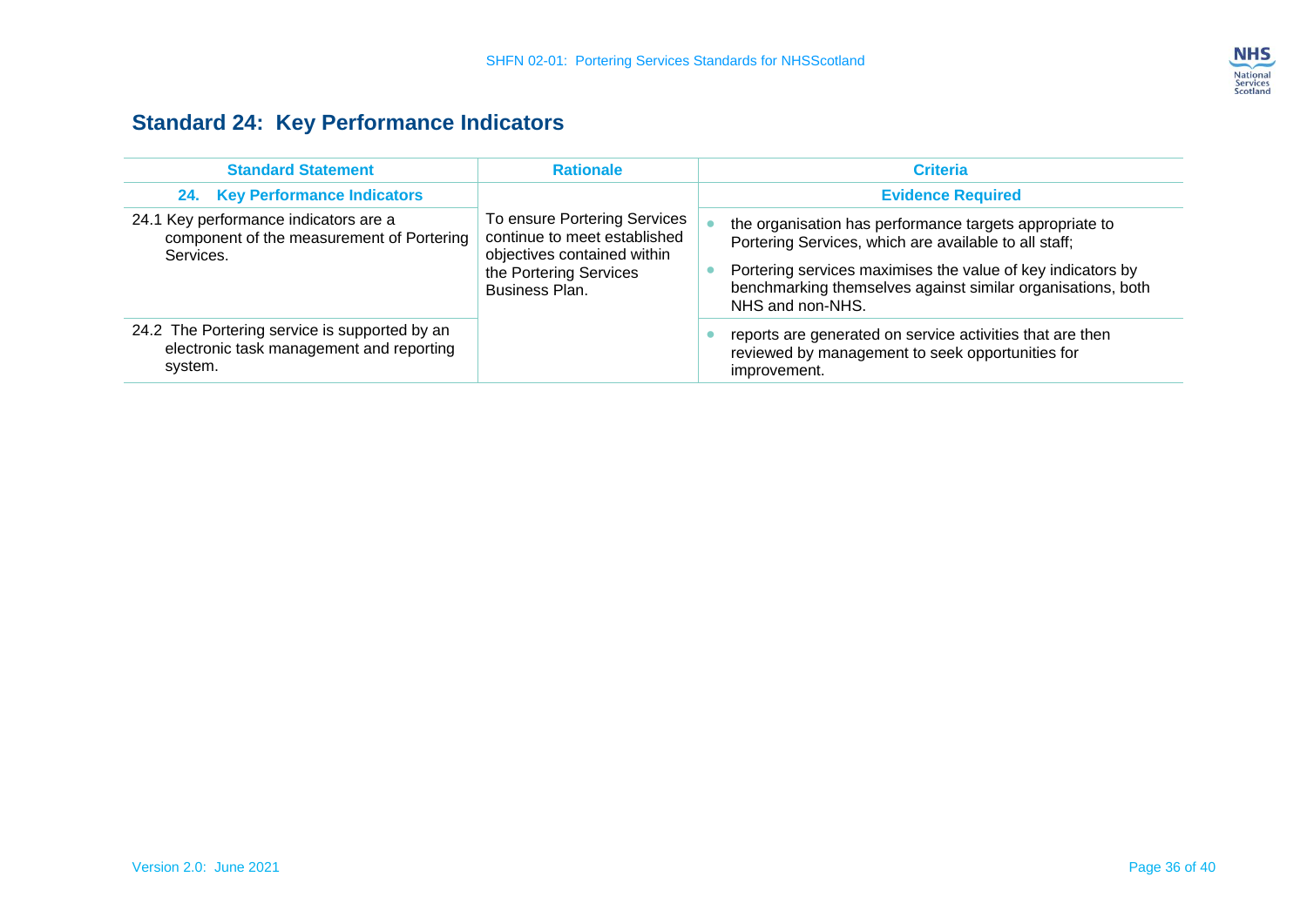

## **Standard 25: Training**

<span id="page-38-0"></span>

| <b>Standard Statement</b>                                                                                                                                                   | <b>Rationale</b>                                                                                 | <b>Criteria</b>                                                                                                                |
|-----------------------------------------------------------------------------------------------------------------------------------------------------------------------------|--------------------------------------------------------------------------------------------------|--------------------------------------------------------------------------------------------------------------------------------|
| 25. Training                                                                                                                                                                |                                                                                                  | <b>Evidence Required</b>                                                                                                       |
| 25.1 Portering staff attend corporate and local<br>induction and training which is based on written<br>specification of porters' responsibilities, duties<br>and functions. | Protection of patients, visitors<br>and staff.<br>A commitment to provide<br>effective training. | an organisational policy is in place for induction,<br>attendance is mandatory.                                                |
| 25.2 A minimum level of mandatory training is<br>essential prior to commencement of full duties.                                                                            | Promote a safe working<br>environment.                                                           | the department has a written procedure which stipulates<br>the appropriate level of training required;                         |
|                                                                                                                                                                             | The smooth and uninterrupted<br>delivery of healthcare services.                                 | job description, post outline.                                                                                                 |
| 25.3 Departmental Induction to be completed within<br>two weeks.                                                                                                            |                                                                                                  | A mandatory training programme is in place for Portering staff<br>in all aspects of portering duties (See Portering Workbook). |
|                                                                                                                                                                             |                                                                                                  | Examples of training follow:                                                                                                   |
|                                                                                                                                                                             |                                                                                                  | departmental induction;                                                                                                        |
|                                                                                                                                                                             |                                                                                                  | mentoring;<br>$\bullet$                                                                                                        |
|                                                                                                                                                                             |                                                                                                  | customer care and a positive handling of complaints;<br>$\bullet$                                                              |
|                                                                                                                                                                             |                                                                                                  | communication;<br>0                                                                                                            |
|                                                                                                                                                                             |                                                                                                  | PPE including uniforms;                                                                                                        |
|                                                                                                                                                                             |                                                                                                  | manual handling;                                                                                                               |
|                                                                                                                                                                             |                                                                                                  | waste management;<br>0                                                                                                         |
|                                                                                                                                                                             |                                                                                                  | medical gases;                                                                                                                 |
|                                                                                                                                                                             |                                                                                                  | pharmacy;                                                                                                                      |
|                                                                                                                                                                             |                                                                                                  | mortuary;<br>$\bullet$                                                                                                         |
|                                                                                                                                                                             |                                                                                                  | implementation of resilience plans;                                                                                            |
|                                                                                                                                                                             |                                                                                                  | implementation of hospital lockdown.                                                                                           |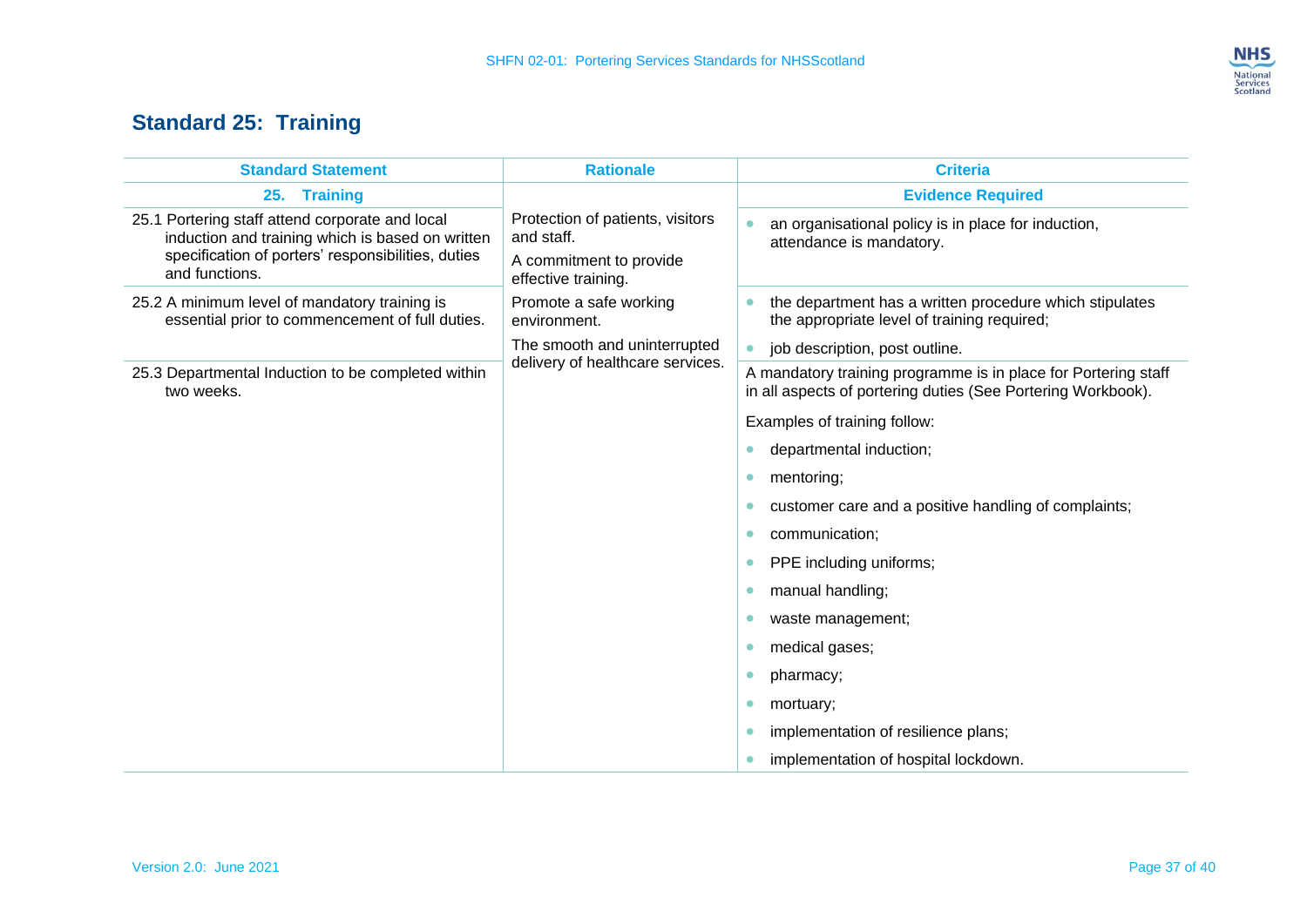

#### **Standard 25: Training (continued)**

| <b>Standard Statement</b>                                                                       | <b>Rationale</b>                                                                                 | <b>Criteria</b>                                                 |
|-------------------------------------------------------------------------------------------------|--------------------------------------------------------------------------------------------------|-----------------------------------------------------------------|
| 25. Training                                                                                    |                                                                                                  | <b>Evidence Required</b>                                        |
| 25.3 (continued)                                                                                | Protection of patients, visitors<br>and staff.<br>A commitment to provide<br>effective training. | infection control including cleaning of equipment;<br>$\bullet$ |
|                                                                                                 |                                                                                                  | equipment;<br>$\bullet$                                         |
|                                                                                                 |                                                                                                  | electric vehicles;<br>$\bullet$                                 |
|                                                                                                 | Promote a safe working<br>environment.                                                           | vehicles including tail-lifts, restraints;<br>$\bullet$         |
|                                                                                                 | The smooth and uninterrupted<br>delivery of healthcare services.                                 | driving;<br>$\bullet$                                           |
|                                                                                                 |                                                                                                  | systems e.g. Datix, AIM;<br>$\bullet$                           |
|                                                                                                 |                                                                                                  | specimen training including bloods;<br>$\bullet$                |
|                                                                                                 |                                                                                                  | patient movement;<br>$\bullet$                                  |
|                                                                                                 |                                                                                                  | mail room;<br>$\bullet$                                         |
|                                                                                                 |                                                                                                  | decontamination;<br>$\bullet$                                   |
|                                                                                                 |                                                                                                  | major incident;<br>$\bullet$                                    |
|                                                                                                 |                                                                                                  | cardiac arrest;<br>$\bullet$                                    |
|                                                                                                 |                                                                                                  | fire;<br>$\bullet$                                              |
|                                                                                                 |                                                                                                  | security;<br>$\bullet$                                          |
|                                                                                                 |                                                                                                  | reception.<br>$\bullet$                                         |
| 25.4 Maintain records of training requirements,<br>dates undertaken and refresher/update dates. |                                                                                                  | Maintain records:                                               |
|                                                                                                 |                                                                                                  | staff training records;<br>$\bullet$                            |
|                                                                                                 |                                                                                                  | risk assessments;<br>$\bullet$                                  |
|                                                                                                 |                                                                                                  | use of PPE.<br>$\bullet$                                        |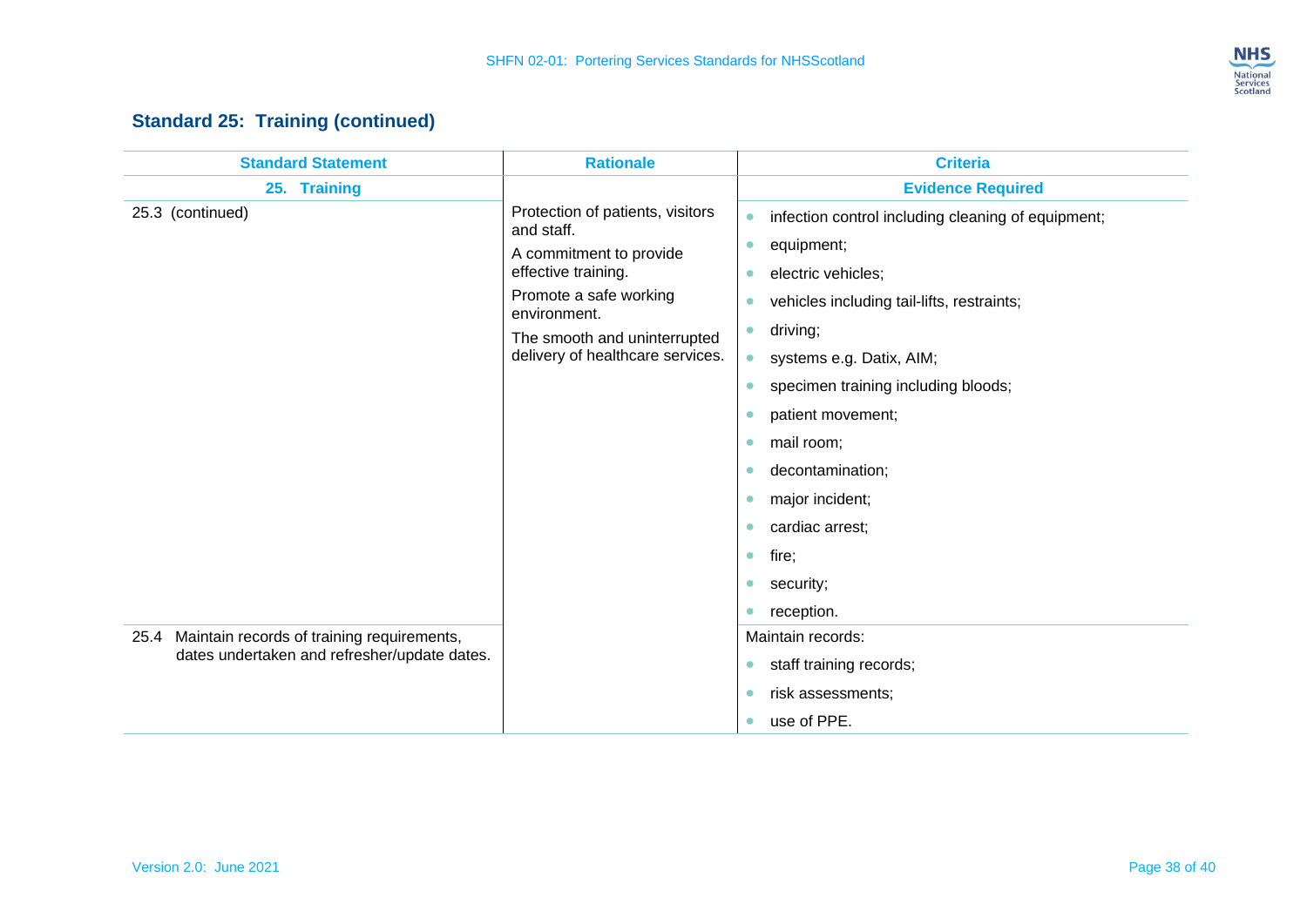## <span id="page-40-0"></span>**3. References**

**Control of Substances Hazardous to Health Regulations** 2002 (as amended) <https://www.hse.gov.uk/nanotechnology/coshh.htm>

**Department of Health Uniforms and Work wear** – an evidence base for developing local policy 2007

**Driver & Vehicle Licensing Agency – guide to the current medical standards of fitness to drive** – [http://www.dvla.gov.uk](http://www.dvla.gov.uk/)

**Electricity at Work Regulations** 1989 <https://www.hse.gov.uk/pubns/priced/hsr25.pdf>

**Environmental Protection Act** 1990 <https://www.legislation.gov.uk/ukpga/1990/43/contents>

**Food Safety Act** 1990<https://www.legislation.gov.uk/ukpga/1990/16/contents>

HAI Task Force – **NHS Scotland Uniform Policy** – evidence based principles to inform local policies for staff

**Health and Safety (Display Screen Equipment) Regulations** 1992 as amended by the Health and Safety (Miscellaneous Amendments) Regulations 2002 <https://www.legislation.gov.uk/uksi/1992/2792/contents/made>

**Health and Safety at Work etc Act** 1974 and supporting legislation <https://www.legislation.gov.uk/ukpga/1974/37/contents>

**Hospital Laundry Requirements for used and infected linen**, MEL (1993)7, MEL (1993)86 [https://www.sehd.scot.nhs.uk/mels/1993\\_07.pdf;](https://www.sehd.scot.nhs.uk/mels/1993_07.pdf) [https://www.sehd.scot.nhs.uk/mels/1993\\_86.pdf](https://www.sehd.scot.nhs.uk/mels/1993_86.pdf)

**Managing the Risk of Healthcare Associated Infection in NHS Scotland**, HDL (2001)53 [https://www.sehd.scot.nhs.uk/mels/hdl2001\\_53.htm](https://www.sehd.scot.nhs.uk/mels/hdl2001_53.htm)

**Manual Handling Operations Regulations** 1992 (as amended) <https://www.hse.gov.uk/msd/backpain/employers/mhor.htm>

**NHSScotland waste management guidance** (2021) – parts A-D <https://www.nss.nhs.scot/publications/nhsscotland-waste-management-guidance/>

**Personal Protective Equipment at Work Regulations** 1992 <https://www.legislation.gov.uk/uksi/1992/2966/contents/made>

**Scottish Health Technical Memorandum 2022: Medical Gas Pipeline Systems**, Health Facilities Scotland 2001

**The Carriage of Dangerous Goods and Use of Transportable Pressure Equipment Regulations** 2007 (SI 2007/1573), known in short as 'CDG 2007' <https://www.legislation.gov.uk/uksi/2007/1573/contents/made>